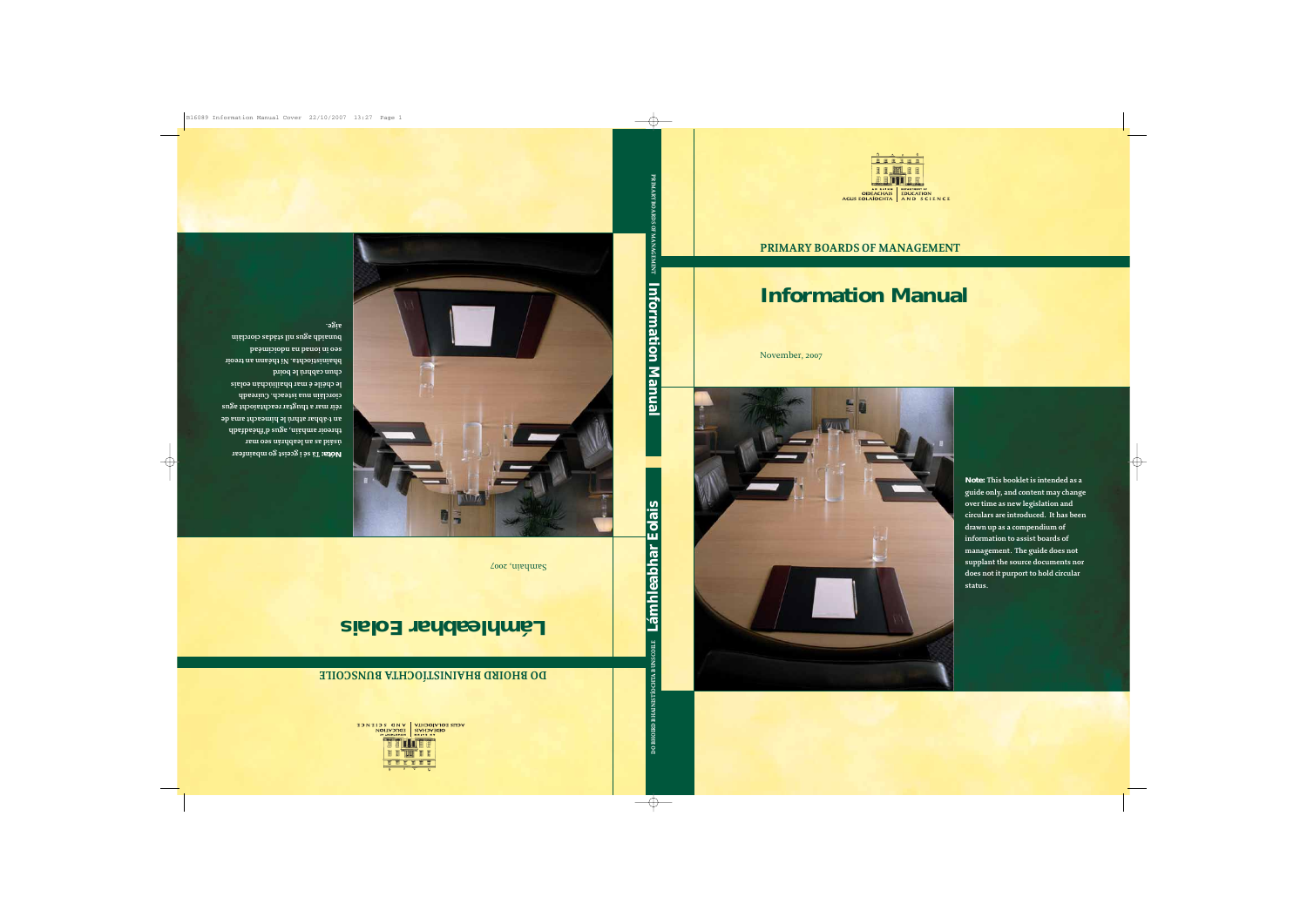**Any enquiries in relation to this document may be forwarded to the address below.**

Primary Administration Section 2 Department of Education and Science Athlone Co. Westmeath

Telephone (090) - 648 3721 648 3722 648 3723 648 3724 648 3725 648 4125

November, 2007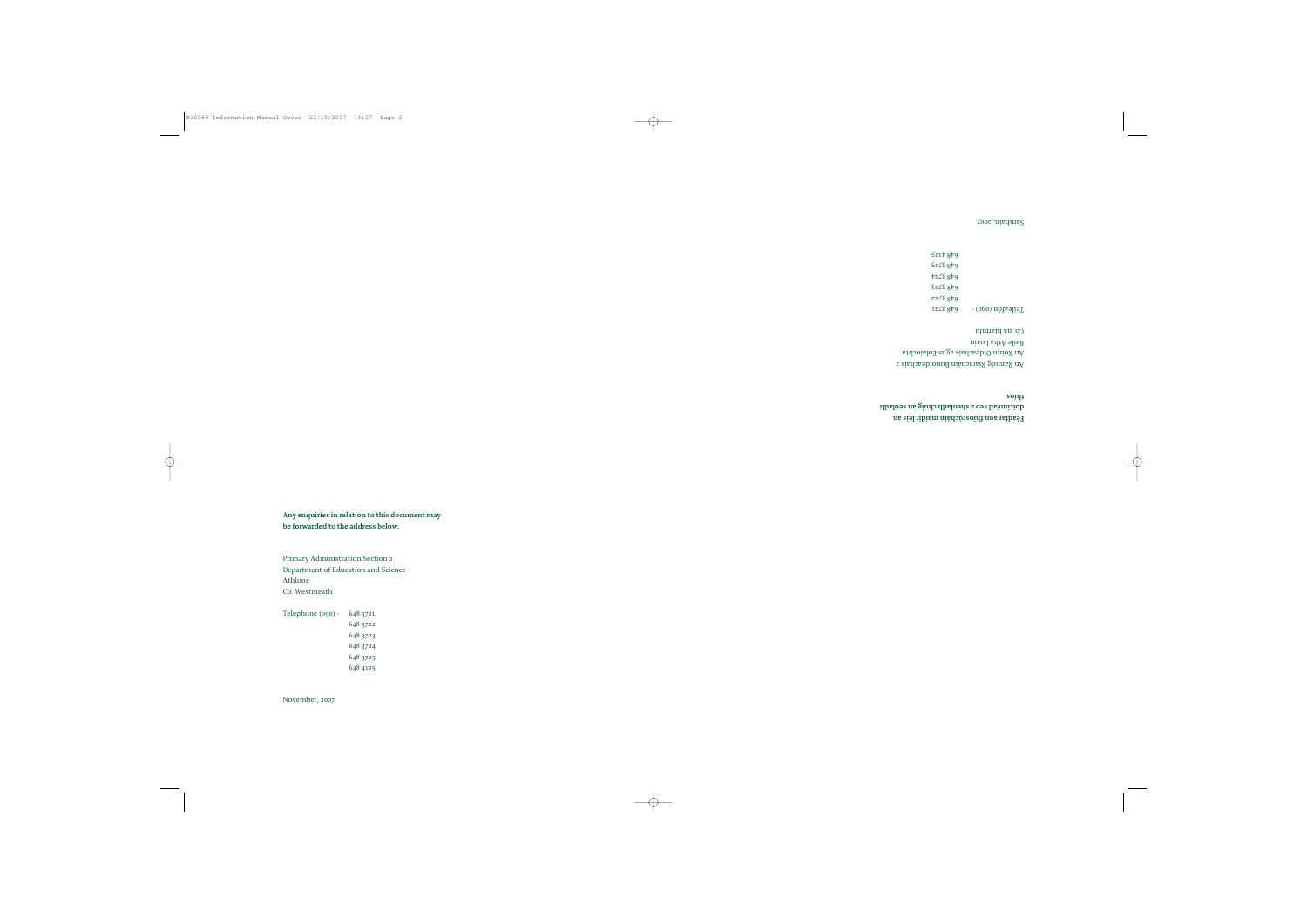

## **PRIMARY BOARDS OF MANAGEMENT**

# **Information Manual**

November, 2007

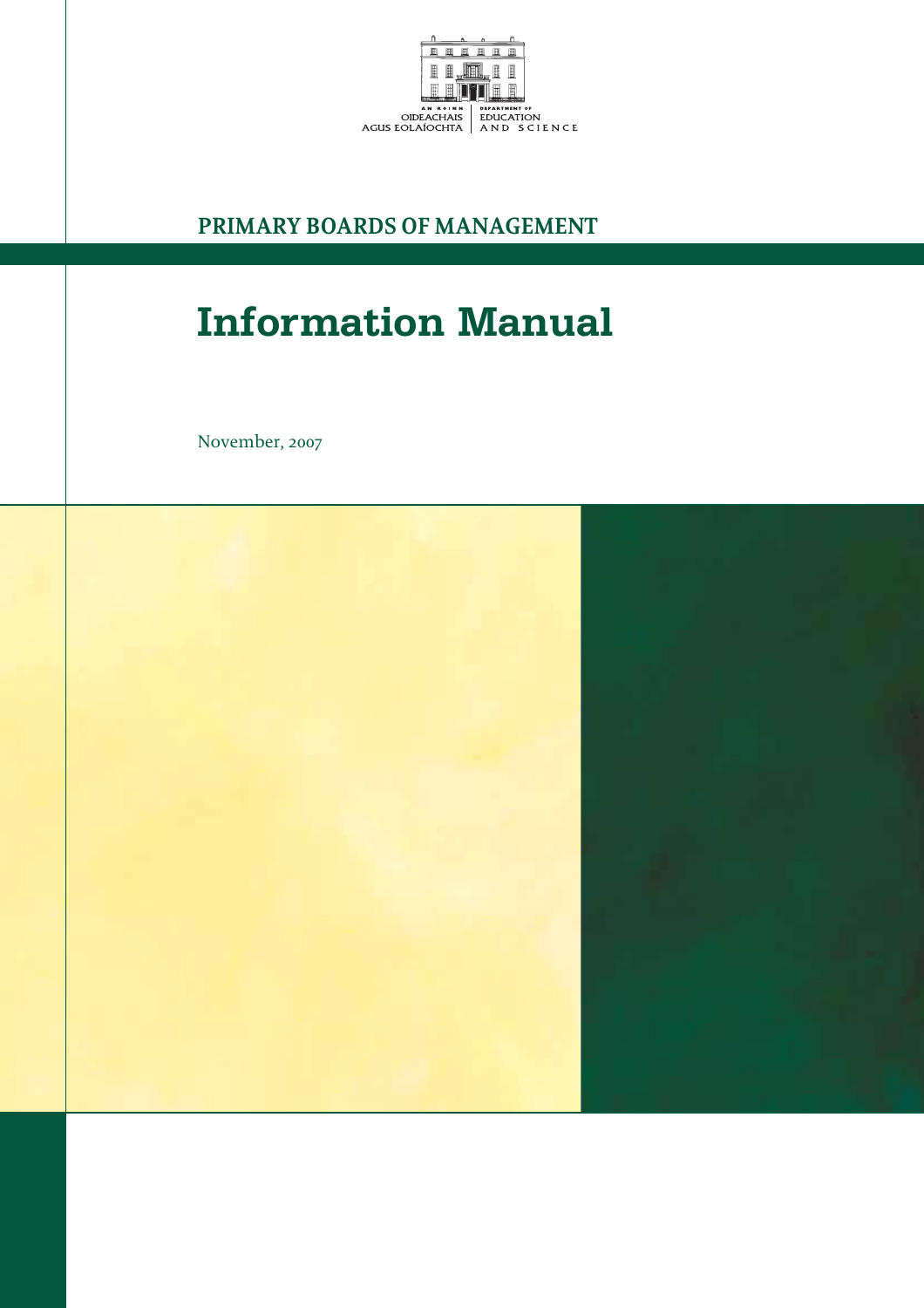Primary Boards of Management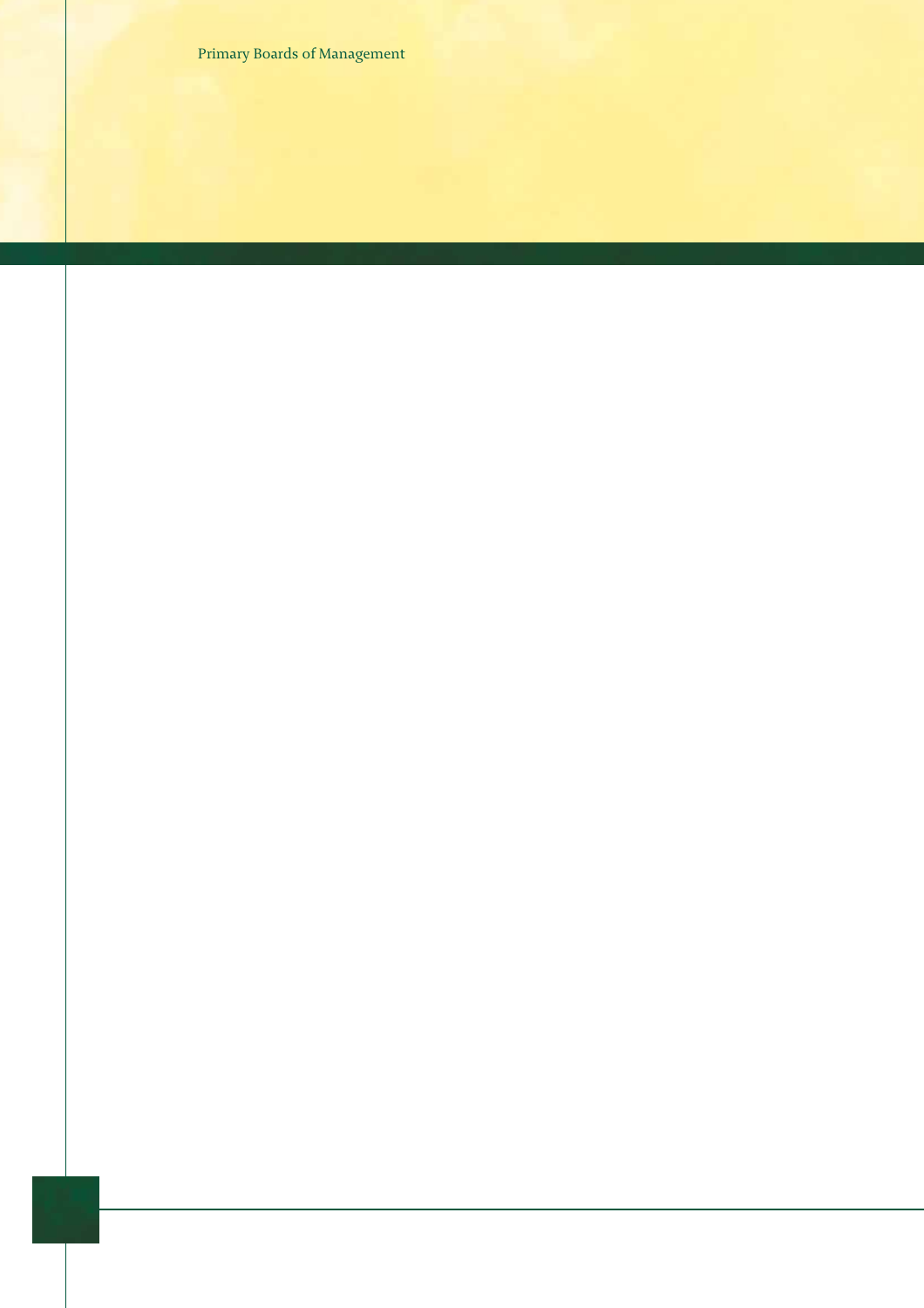## **Contents**

| 1.  | Legal Framework                                            |                                                        |    |  |  |  |
|-----|------------------------------------------------------------|--------------------------------------------------------|----|--|--|--|
|     | (a)                                                        | The Education Act, 1998 and Education Welfare Act 2000 | 3  |  |  |  |
|     | (b)                                                        | The Constitution of Boards and Rules of Procedure      | 4  |  |  |  |
|     | (c)                                                        | Education for Persons with Special Needs Act 2004      | 4  |  |  |  |
|     | (d)                                                        | Legislation relevant to primary schools                | 4  |  |  |  |
|     | (e)                                                        | <b>Useful Contacts</b>                                 | 5  |  |  |  |
| 2.  |                                                            | <b>An Overview</b>                                     | 6  |  |  |  |
| 3.  | Term of Office of Boards of Management<br>7                |                                                        |    |  |  |  |
| 4.  | <b>Composition of Boards</b><br>8                          |                                                        |    |  |  |  |
| 5.  |                                                            | The Patron and the Education Act<br>9                  |    |  |  |  |
| 6.  |                                                            | A Framework for Good Practice<br>11                    |    |  |  |  |
| 7.  | <b>Training for Boards</b>                                 |                                                        |    |  |  |  |
| 8.  |                                                            | Removal of Board Members/Dissolution of Boards         | 13 |  |  |  |
| 9.  |                                                            | Data Protection Act, 1988 and 2003                     | 15 |  |  |  |
| 10. | The Board and the Welfare of Teachers and school personnel | 16                                                     |    |  |  |  |
|     | (a)                                                        | The Board as Employer                                  | 16 |  |  |  |
|     | (b)                                                        | Role of the Principal Teacher                          | 17 |  |  |  |
|     | (c)                                                        | Harassment/Assaults in the workplace                   | 18 |  |  |  |
|     | (d)                                                        | Vetting                                                | 19 |  |  |  |
|     | (e)                                                        | Probation of Teaching Staff (Circular 0140/2006)       | 19 |  |  |  |
|     | (f)                                                        | <b>Staff Meetings</b>                                  | 20 |  |  |  |
|     | (g)                                                        | The On Line Claim System (OLCS) for Primary Schools    | 20 |  |  |  |
|     | (h)                                                        | Appointment of Special Needs Assistants                | 22 |  |  |  |
|     | (i)                                                        | Consultation with Teachers                             | 22 |  |  |  |
|     | (i)                                                        | Employment of Primary School Teachers                  | 23 |  |  |  |
|     | (k)                                                        | Conditions of Employment of Primary School Teachers    | 23 |  |  |  |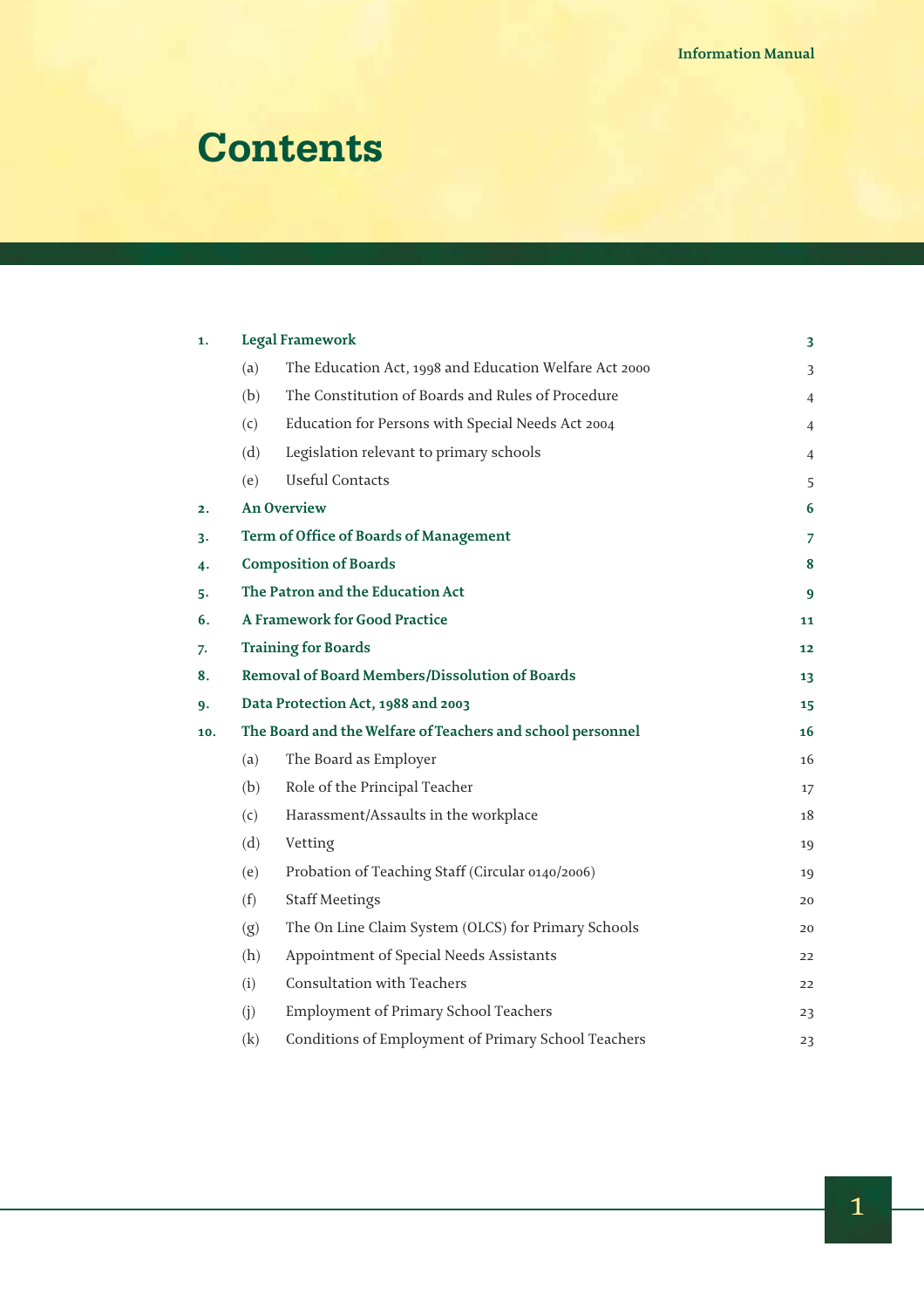| 11. | The Board and the Welfare of Students         | 24                                                       |    |
|-----|-----------------------------------------------|----------------------------------------------------------|----|
|     | (a)                                           | Staffing of a Primary School                             | 24 |
|     | (b)                                           | Valid enrolments                                         | 25 |
|     | (c)                                           | Section 9 of the Education Act                           | 25 |
|     | (d)                                           | <b>Child Protection Guidelines</b>                       | 26 |
|     | (e)                                           | The Code of Behaviour and Discipline                     | 27 |
|     | (f)                                           | Provision of Information to Students                     | 28 |
|     | (g)                                           | Enrolment                                                | 28 |
|     | (h)                                           | School Starting Age                                      | 29 |
|     | (i)                                           | Retention of Pupils in School                            | 29 |
|     | (i)                                           | Removal of student from a school/roll/transfer of pupils | 30 |
|     | (k)                                           | Expulsion of student                                     | 31 |
|     | (1)                                           | Supervision of students                                  | 31 |
|     | (m)                                           | Administration of Medication to Students                 | 32 |
|     | (n)                                           | Religious Instruction                                    | 32 |
| 12. | Parents as Partners in Education              | 34                                                       |    |
|     | (a)                                           | Parents' Associations                                    | 34 |
|     | (b)                                           | Fund-raising                                             | 34 |
|     | (c)                                           | <b>Complaint Procedures</b>                              | 35 |
|     | (d)                                           | Special Education Appeals Board                          | 35 |
|     | (e)                                           | School Reports/Progress Reports                          | 36 |
|     | (f)                                           | Parent-Teacher Meetings                                  | 36 |
| 13. |                                               | <b>Health and Safety</b>                                 | 37 |
| 14. | <b>Insurance</b>                              |                                                          | 38 |
| 15. | The School Year                               |                                                          |    |
| 16. | <b>Finance</b>                                |                                                          |    |
| 17. | Buildings/Accommodation                       |                                                          |    |
| 18. | <b>National Council for Special Education</b> |                                                          |    |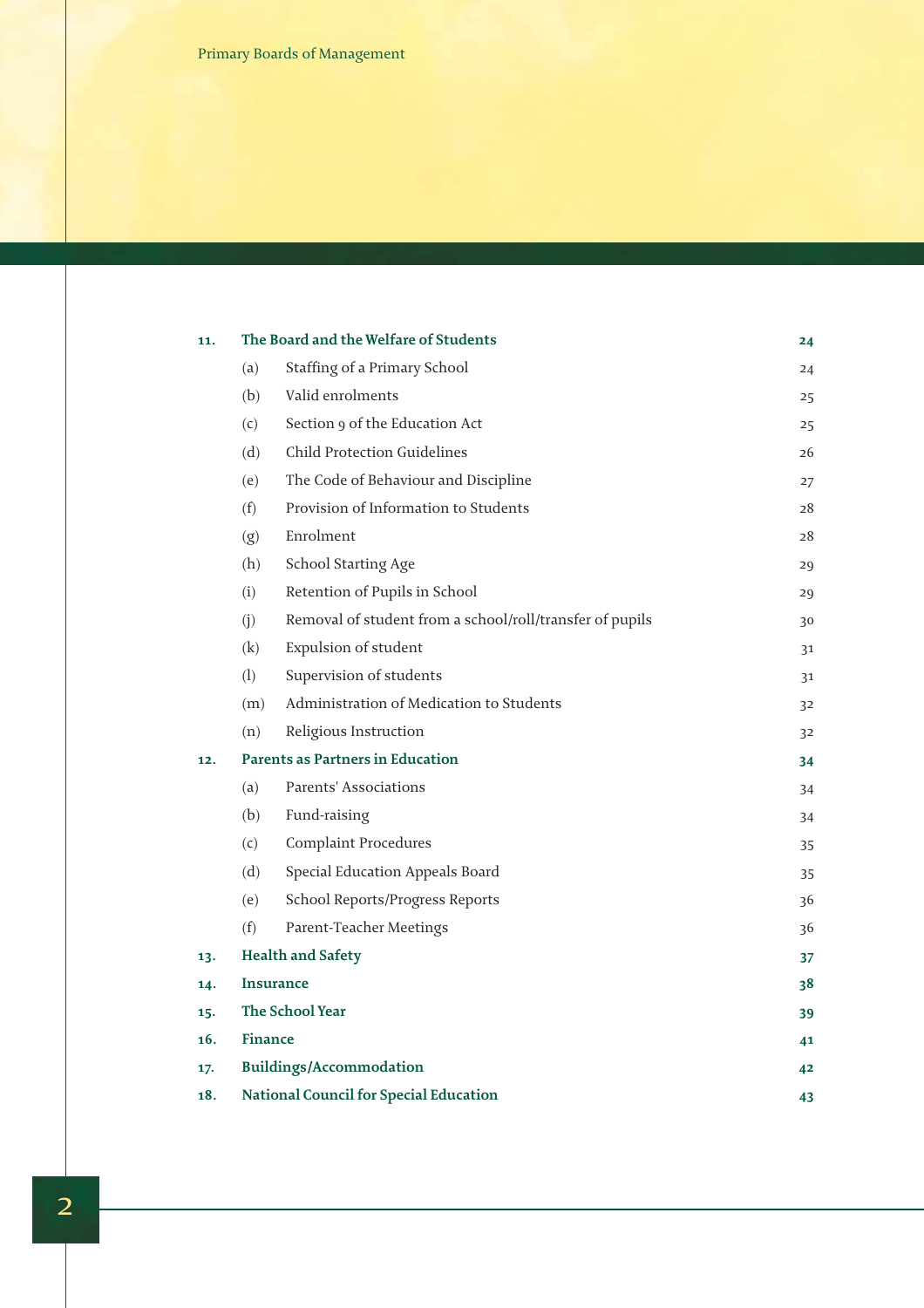## **Information Manual**

## **1. Legal Framework**

**(a) The Education Act, 1998 and Education (Welfare) Act, 2000 Note: (for full text of Education Act, 1998 please refer to Department's website at www.education.ie)**

**The Education Act 1998 and the Education (Welfare) Act 2000** are key pieces of legislation which set out the regulatory framework for our education system. Both pieces of legislation are essential tools for Boards of Management in the governance of schools.

**Section 7** of the Education Act outlines the regulatory functions of the Minister for Education and Science.

The Act provides that the Minister shall have all such powers as are necessary or expedient for the purposes of performing his/her functions. The Act provides that the Minister is responsible for the provision of funding and support services to recognised schools and in doing so, s/he is required to have regard to the resources available, the provision for education and training made by other agencies, the need to reflect the diversity of educational services and existing practices.

The Minister is also responsible for the recognition of new schools and, in this respect, will consider an application for recognition from a proposed new school, in light of factors such as; viability, whether the needs of the students cannot reasonably be met by other existing schools in the area, the curriculum to be followed and whether the patron of the proposed new school agrees to co-operate with regular inspection and evaluation and such other regulations which may be set down by the Minister from time to time. The corollary also applies in that the Minister may also withdraw recognition from a school.

Section 7(1) states:-

- (a) that it shall be the function of the Minister "to ensure, subject to the provisions of the Act, that there is made available to each person with a disability or who has other special needs, support services and a level and quality of education appropriate to meeting the needs and abilities of that person.
- (b) to determine national education policy, and
- (c) to plan and co-ordinate
	- (i) the provision of education in recognised schools and centres for education and (ii) support services......."

**Section 8** of the Education Act, 1998 requires that each school should have a registered Patron who shall be responsible for the appointment of an effective Board of Management. Boards of Management are recognised under Section 14 and 15 of the Education Act, 1998.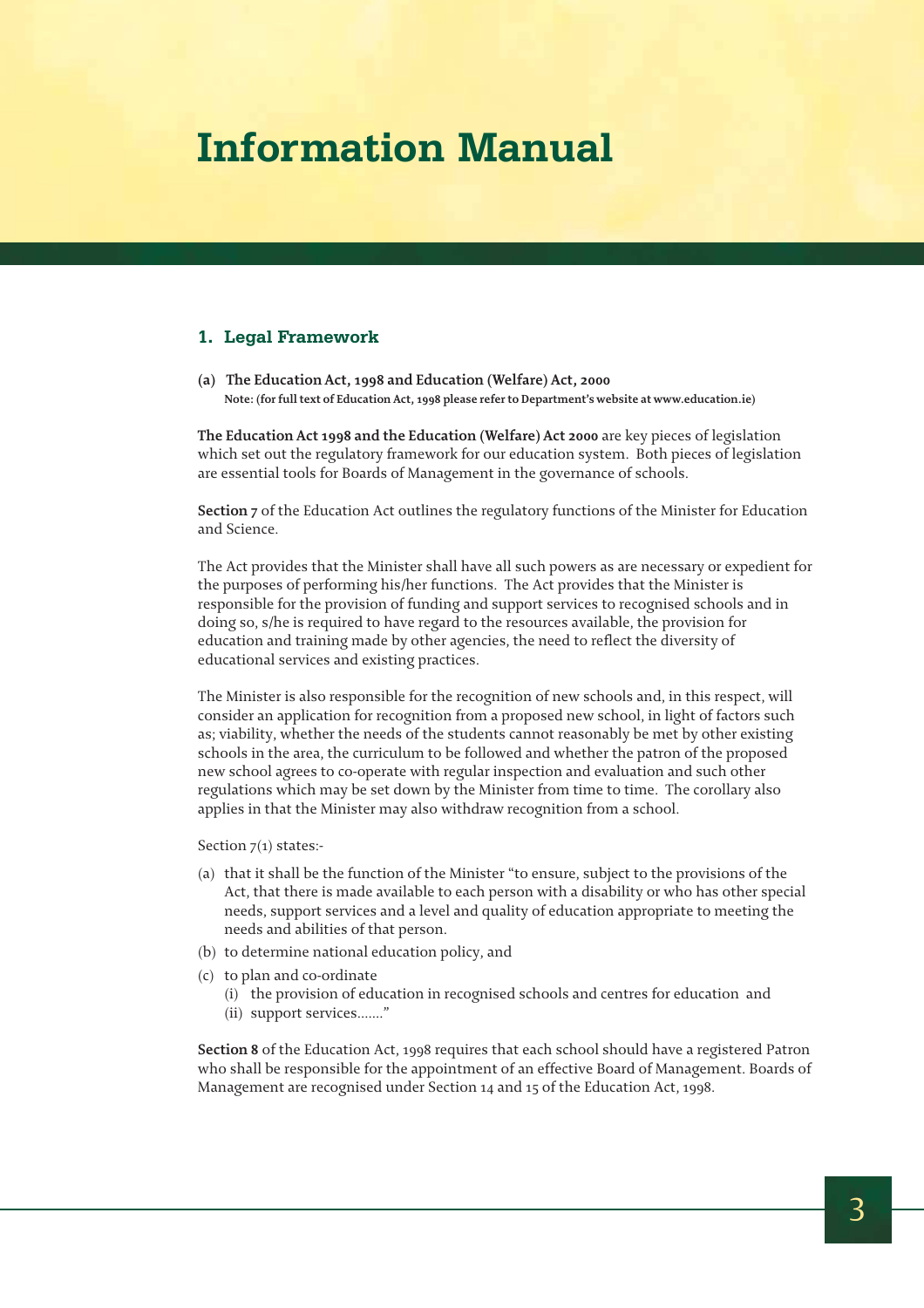While members of Boards have a responsibility to ensure that procedures are in place within the school to keep their pupils safe, they are not personally liable for claims against the school. **Section 14(7) of the Education Act, 1998 states "Except as provided by this Act, no action shall lie against a member of a board in respect of anything done by that member in good faith and in pursuance of this Act or any regulations made by the Minister under this Act.**" This specifically protects individual members acting in good faith and in accordance with prescribed or agreed procedures from being sued.

#### **(b) The Constitution of Boards and Rules of Procedure**

Boards of Management are required to comply with The Constitution of Boards and Rules of Procedure which are revised periodically and agreed through discussions involving representatives of the primary management bodies, the Department of Education and Science, the INTO, Irish Primary Principals Network (IPPN) and the National Parents Council (Primary).

A revised booklet will issue to all boards of management in the run up to the changeover of boards in December 2007. Boards should familiarise themselves with the content of the revised handbook and ensure that each member of the board is provided with a copy.

#### **(c) Education for Persons with Special Educational Needs Act 2004**

The Education for Persons with Special Educational Needs Act (EPSEN) 2004 was enacted in July 2004. The Act provides for further improvements in the services available to children and young people and includes the right to an Individual Education Plan and to recourse to an independent appeals process at different stages. It also provides for the co-ordination of services between the health and education sectors as well as providing for the role of the National Council for Special Education (NCSE) in primary legislation.

EPSEN is being implemented on a phased basis and, as required under the Act, the NCSE submitted its Implementation Report to the Minister for Education and Science in October 2006. The report sets out the Council's views and recommendations on a plan for the implementation of the EPSEN Act 2004 including the establishment of the appeals and assessment processes. While the report focuses on the implementation of the EPSEN Act 2004, it does have regard to the implementation of Part 2 of the Disability Act 2005 and the need for the health and education sectors to work in close co-operation to ensure the proper implementation of both acts. To this end a cross- sectoral team representative of senior officials of both sectors has been established

#### **(d) Legislation/Rules relevant to primary schools**

- Education Act 1998
- Education (Miscellaneous Provisions) Act, 2007
- Education (Welfare) Act 2000
- Teaching Council Act 2001
- Rules for National Schools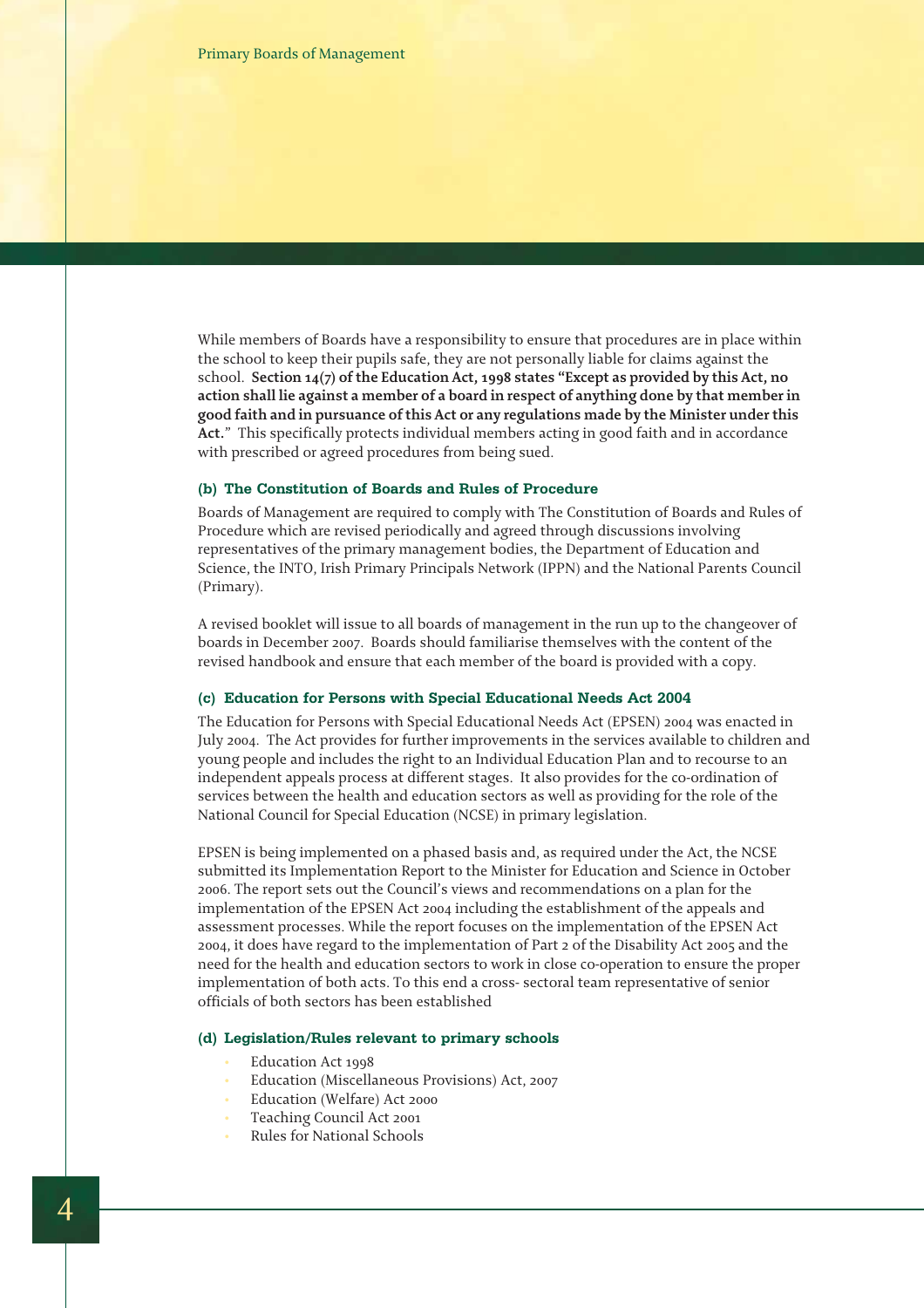- Disability Act 2005
- Education for Persons with Special Educational Needs Act 2004
- Terms of Employment (Information) Act 1994
- Organisation of Working Time Act 1997
- Employment Equality Acts 1998 and 2004
- Equal Status Acts 2000 and 2004
- Safety, Health and Welfare at Work Act 2005
- Data Protection Acts 1988 and 2003
- Unfair Dismissals Acts 1977-93
- Payment of Wages Act 1991
- Protection of Employees (Part-time Work) Act, 2001
- Protection of Employees (Fixed-Term Work) Act, 2003

#### **(e) Useful Contacts**

- **Department of Education & Science,** Marlborough Street, Dublin 1, Tel: 01 8734700
- **National Education Welfare Board (NEWB),** 16-22 Green St. Dublin 7 Tel: 01 8738600 or 1890 36 36 66
- **National Centre for Technology in Education (NCTE),** Dublin City University, Dublin 9. Tel: 01 7008200
- **National Council for Curriculum and Assessment (NCCA),** 24 Merrion Square, Dublin 2. Tel 01 6617177
- **National Educational Psychological Service (NEPS),** Head Office, Frederick Court, 24/27 North Frederick Street, Dublin 1. Tel: 01 8892700
- **National Council for Special Education (NCSE) www.ncse.ie** 1-2 Mill Street, Trim, Co. Meath. Tel 046 9486400.
- **Special Education Support Service (SESS),** c/o Cork Education Support Centre, Western Road, Cork. Tel 1850 200 884
- **The Teaching Council,** Block A, Maynooth Business Campus, Maynooth, Co. Kildare. Tel. 01 6517900
- **School Development Planning Service (Primary),** SDPS Office, Drumcondra Education Centre, Drumcondra, Dublin 9. Tel. 01 8576427
- **Primary Curriculum Support Programme,** SIAC Building, Monastery Road, Clondalkin, Dublin 22. Tel (01) 464 2227/4642305/464 2306
- **Comhairle um Oideachas Gaeltachta agus Gaelscolaíochta,** 22 Fitzwilliam Place, Dublin 2. Tel: 01 6340831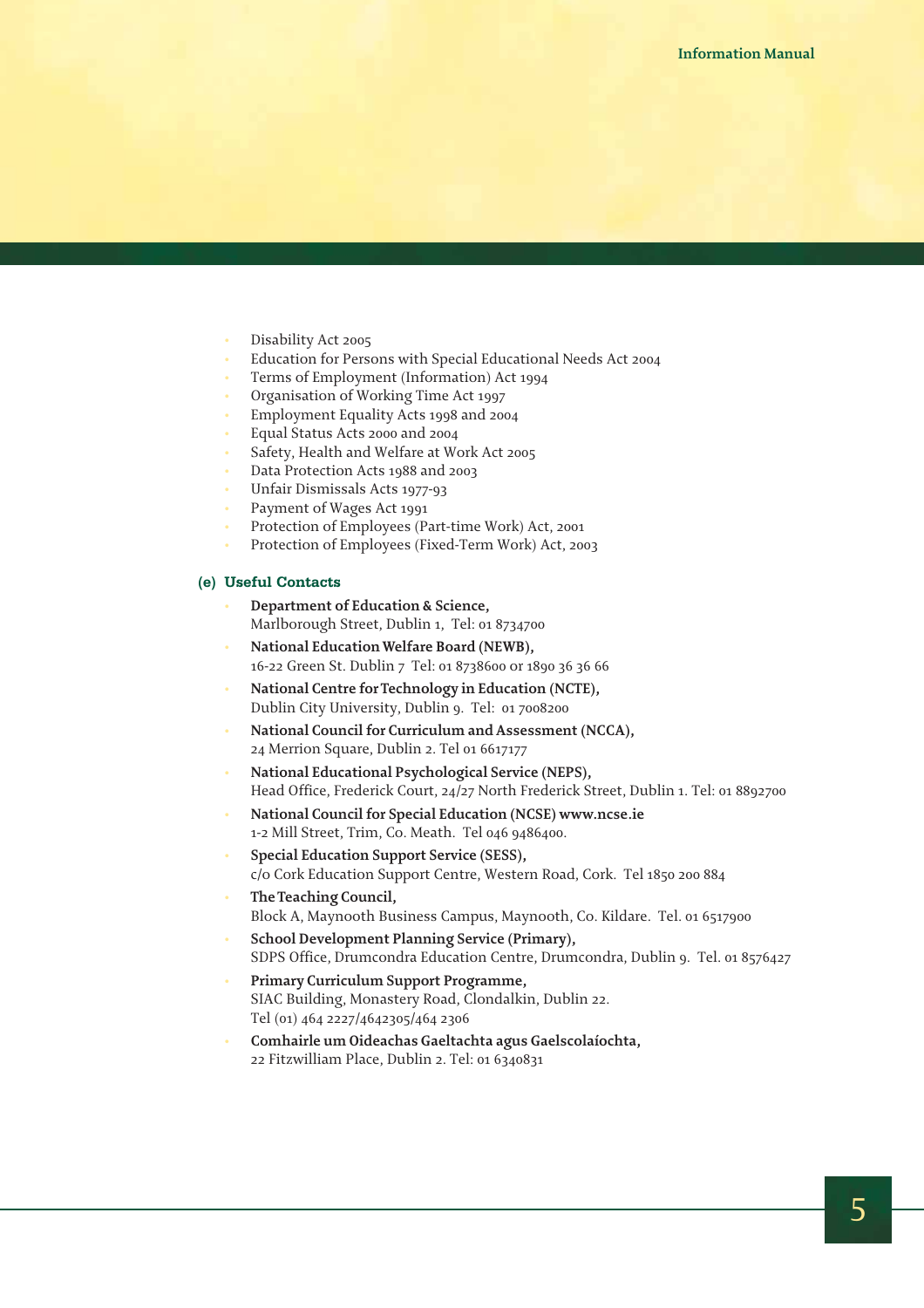## **2. An Overview**

Our current system of school management has served us well. It means that communities have a strong role in how schools are run and that Patrons can ensure that their ethos is promoted in their schools. Such a locally-based system places a lot of responsibility on board members and the Department is anxious to ensure that members of boards are provided with training and other supports that are needed to discharge board members' responsibilities.

The general responsibilities of a Board of Management have been prescribed in legislation as outlined above. Implicit in these regulations is a responsibility for the creation of a working environment which promotes the learning and welfare of students and which facilitates the professional development and welfare of school personnel. Matters of policy regarding personnel management are a matter for the Board of Management of a school.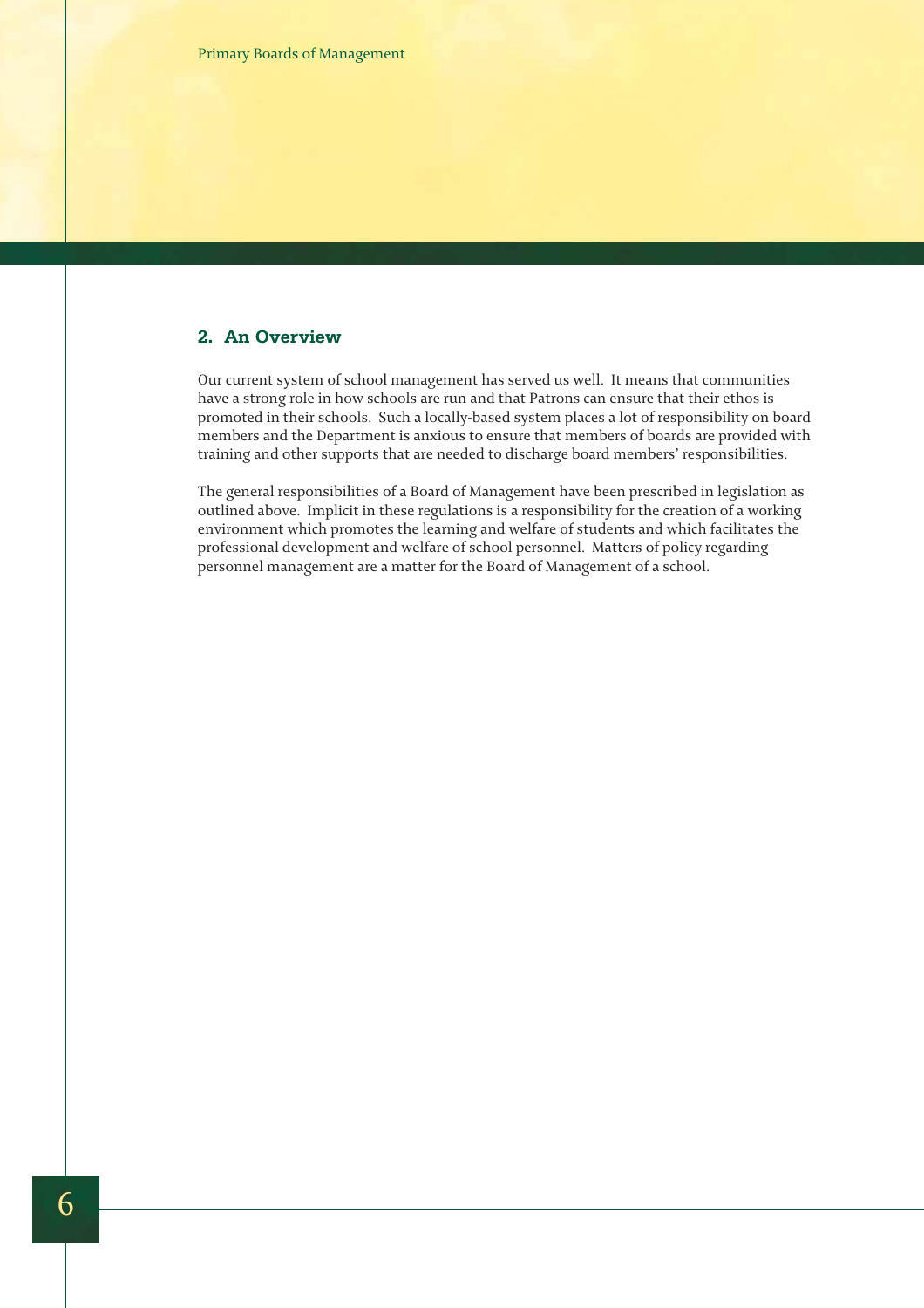## **3. Term of Office of Boards of Management**

Boards of Management are appointed for a four year term in accordance with the Constitution of Boards and Rules of Procedure. New Boards are due to be appointed on 1st December 2007 and will remain in situ for a four year period until 30th November 2011.

It is useful for Board members, at the beginning of their term of office to consider, together, what their particular role is. Board members might discuss objectives for their term of office which would include the development of the school and of the Board of Management itself. Particular functions which are carried out by the Board in fulfilment of their role are outlined in this manual.

The contributions of each member of the Board should be recognised, affirmed, valued and encouraged.

Board members must be assisted in realising and accepting that they carry the responsibility for the management of the school, subject to their accountability to the Patron and subject to the regulations laid down by the Department.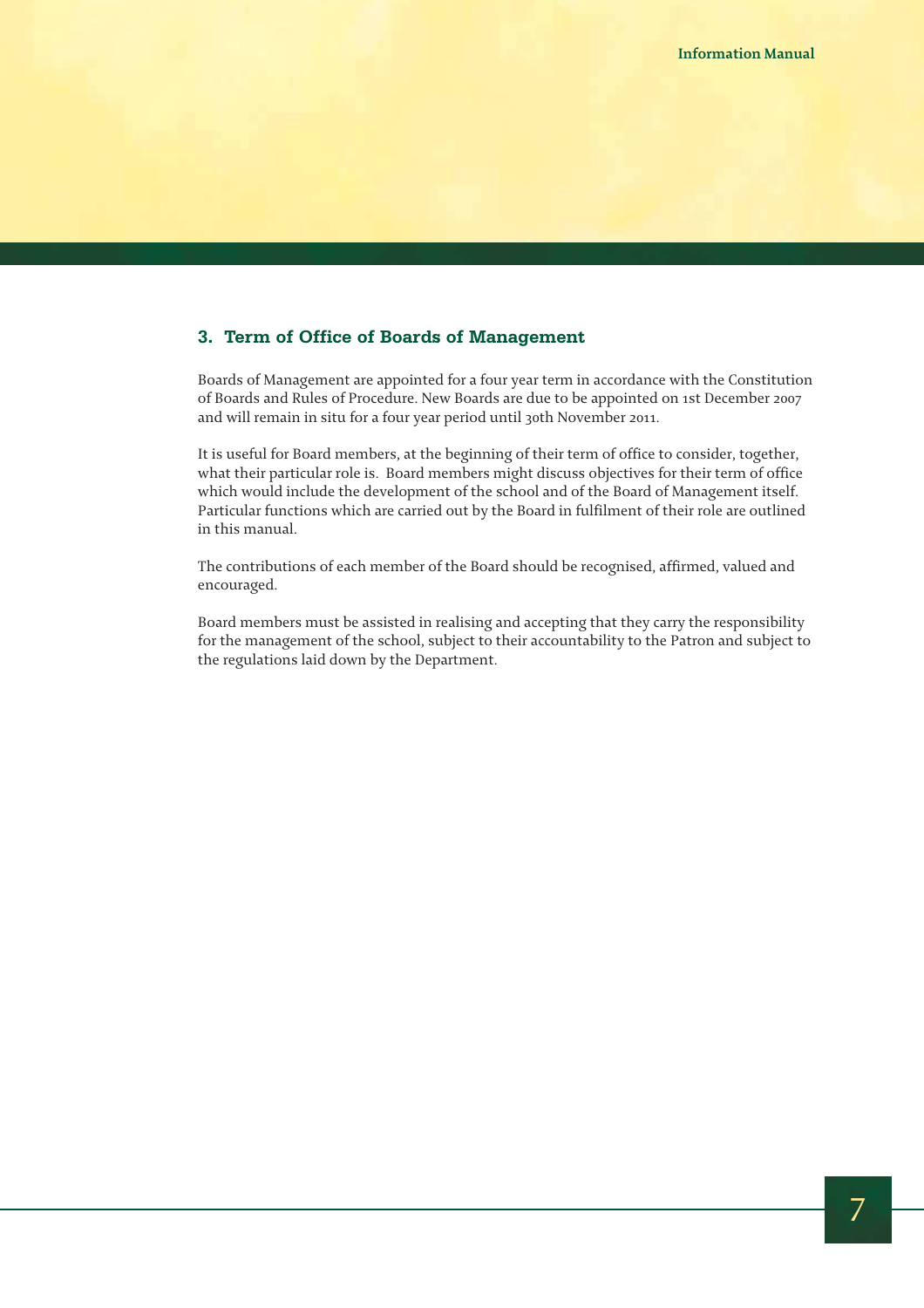## **4. Composition of Boards**

- a) For schools with a recognised staff of **more than one** teacher:
	- 2 direct nominees of the Patron
	- 2 Teacher Representatives
	- 2 Parent Representatives
	- 2 Community Representatives
- b) For schools with a recognised staff of **one teacher**
	- 1 direct nominee of the Patron Principal Teacher of the School 1 Parent Representative 1 Community Representative

It is important to note that Board members are not delegates of their electorates. They have no obligation to either report back to their electors or to take instruction from them on how to vote at Board meetings. Such reporting may be a breach of the confidentiality requirement 8(a) of the Constitution. It is a matter for each Board to decide what may be reported, and, in this respect, it is advisable that personnel, financial and personal matters should be treated as strictly confidential unless otherwise decided by the Board.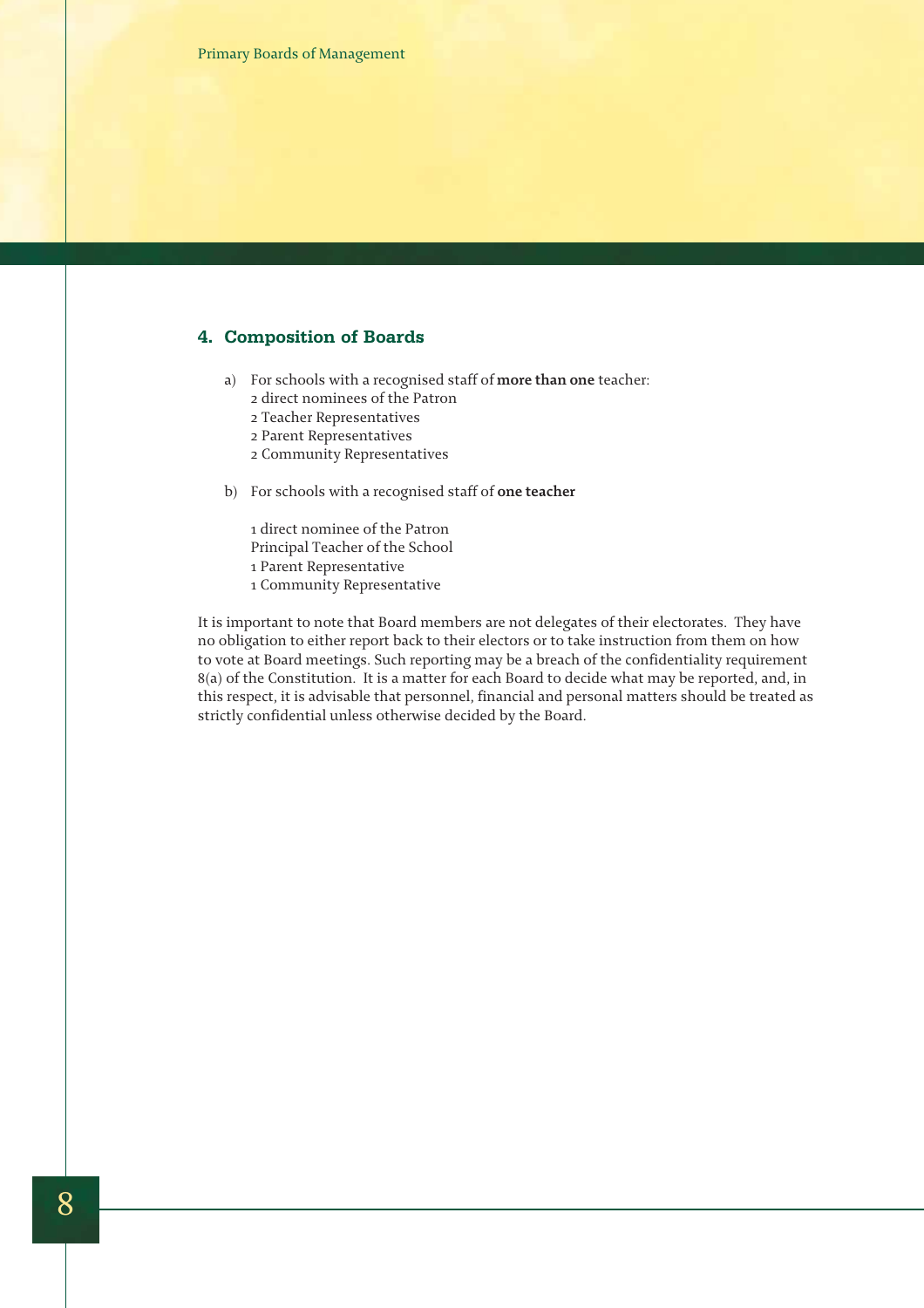## **5. The Patron and the Education Act**

The Education Act states that the patron of the school should carry out the function and exercise the powers conferred on the patron by the Education Act and any such other functions and powers as may be conferred on the patron by any act ..... or instrument, deed, charter, articles of management or such other instrument relating to the establishment or operation of the school. (Section 8 (6)).

Throughout the Act there is reference to a number of groups being consulted before decisions or procedures are put in place. Patrons are amongst the groups to be consulted.

Section 14 sets out the duty of the patron, for the purpose of ensuring that a school is managed in a spirit of partnership, to appoint a board of management. The board has a duty to consult with the patron in regard to procedures and must follow the directions of the patron when appropriate. The board acts on behalf of the patron in running the school and the patron may, with the consent of the Minister, dissolve a board or remove a member where the board is failing to uphold the ethos of the school or where an individual member breaches the procedures. (Ref. Sections 14, 16 and 17 of the Education Act, 1998.)

The board of management is to consult with the patron before publishing any particular strategies or plans [section 15 (2)(c), in particular section 15(2)(d)], such as admissions policy and code of behaviour. These items are subsumed within the development of the school plan described in section 21. The patron is to be consulted about the preparation of the school plan which will set out the policy statement and strategies of the school.

Patrons will need to consider their own policies in regard to how they will assent to these items. School plans are very important not merely for the development and organisation of individual schools but could be referred to where parents make complaints about the school or where teachers have a grievance about their own employment or where the action of the school is challenged.

The authority of an individual board of management derives from its appointment by the Patron (section 14 (1) ). There has already been reference to the right of the patron with the consent of the Minister to remove a member or to dissolve the board of management. More important, perhaps, should be the expectation that the patron is to be supplied with information regarding the performance of the board's functions (section 19(4)).

At primary level a patron has the right to consent or to withhold consent to the appointment of all members of the teaching staff. It is important that any selection board is advised of the patron's views in regard to any particular criteria for appointment. This is an important right and is underscored by the patron's right to appoint to the selection board (one individual in the case of a class teacher: two nominees for the selection of a principal). (See Appendix D of the Constitution for boards of management 2007 edition). Patrons should seek formal written assurance from the selection board and the board of management that the agreed procedures have been followed.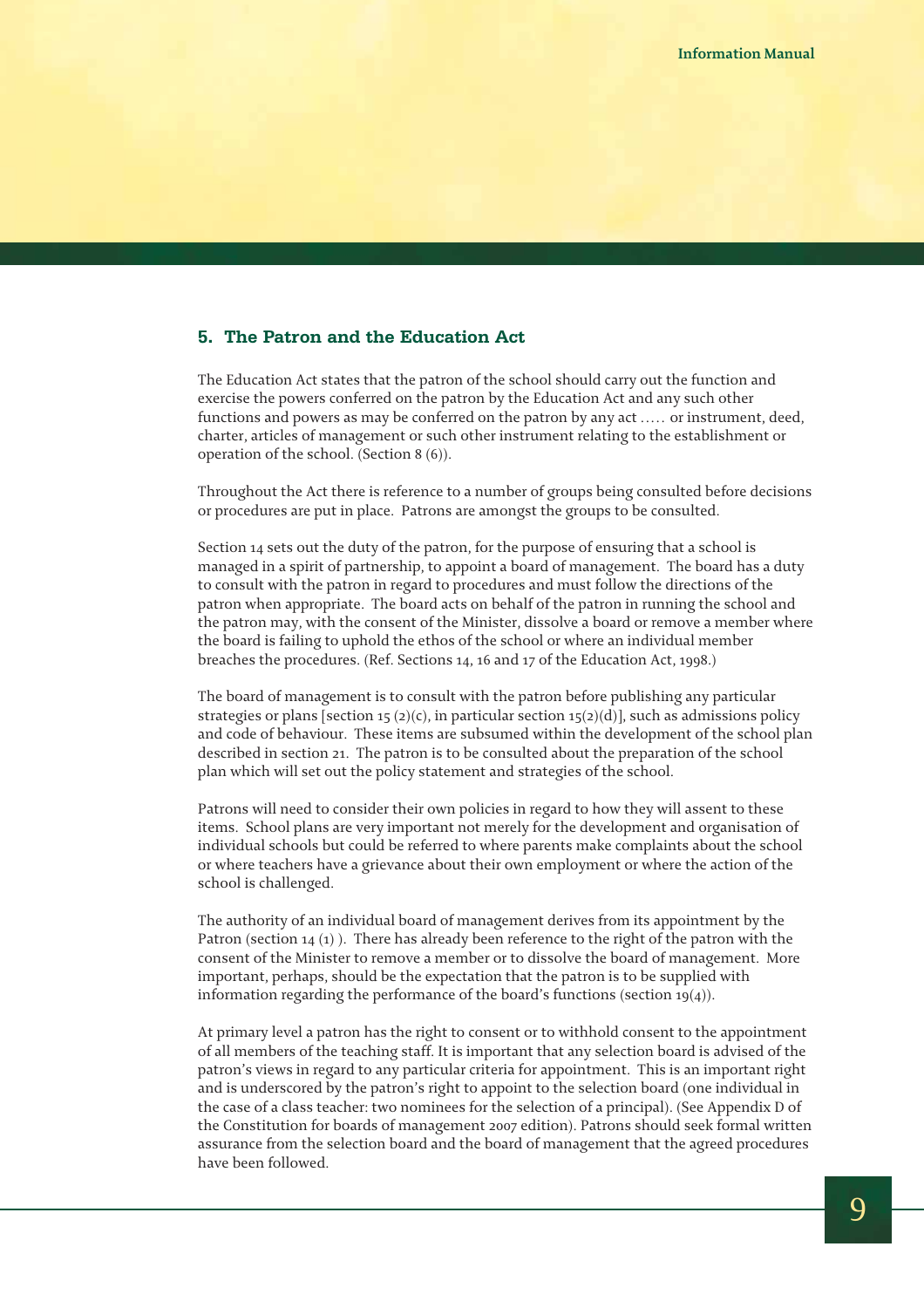The characteristic spirit of the school sets the tone or philosophy for the development of a school and the patron has the right to guide that characteristic spirit and to see that the board and staff support the ethos which has been developed in that school in accordance with the directions of the patron. However, there are other checks and balances which have got to be taken into account and these are set out in the objects of the Act (section 6) and the functions of the school (section 9). In schools where there is a deed of variation the trustees covenant with the Patron that the school shall be managed in accordance with the particular ethos set out by the patron and in accordance with the rules and regulations of the Department of Education and Science.

It is the role of the patron to request from the Minister recognition of a school (section 10) and to undertake that a school shall provide the approved curriculum issued by the Department of Education and Science. In the event of the Minister proposing to close a school s/he will be required to inform the patron and other partners (section 11(1)).

Patrons need to ensure members, particularly patron nominees are properly trained and advised and that boards of management are made aware of the need to consult the patron where contentious issues may be arising.

It is important that Patrons are proactive in asking schools to confirm that they are complying with relevant legislation. A number of Patrons request

- a) copies of statement of characteristic spirit, admissions policy and code of behaviour these are interlinked and have requested changes in some cases before assenting to the policies
- b) annual accounts requesting confirmation that these have been professionally audited or certified in accordance with the Education Act section 18
- c) an annual report related to section 20 of the Act. Patrons should also request that any school which has undergone a whole school evaluation report should furnish a copy of the draft report to the patron.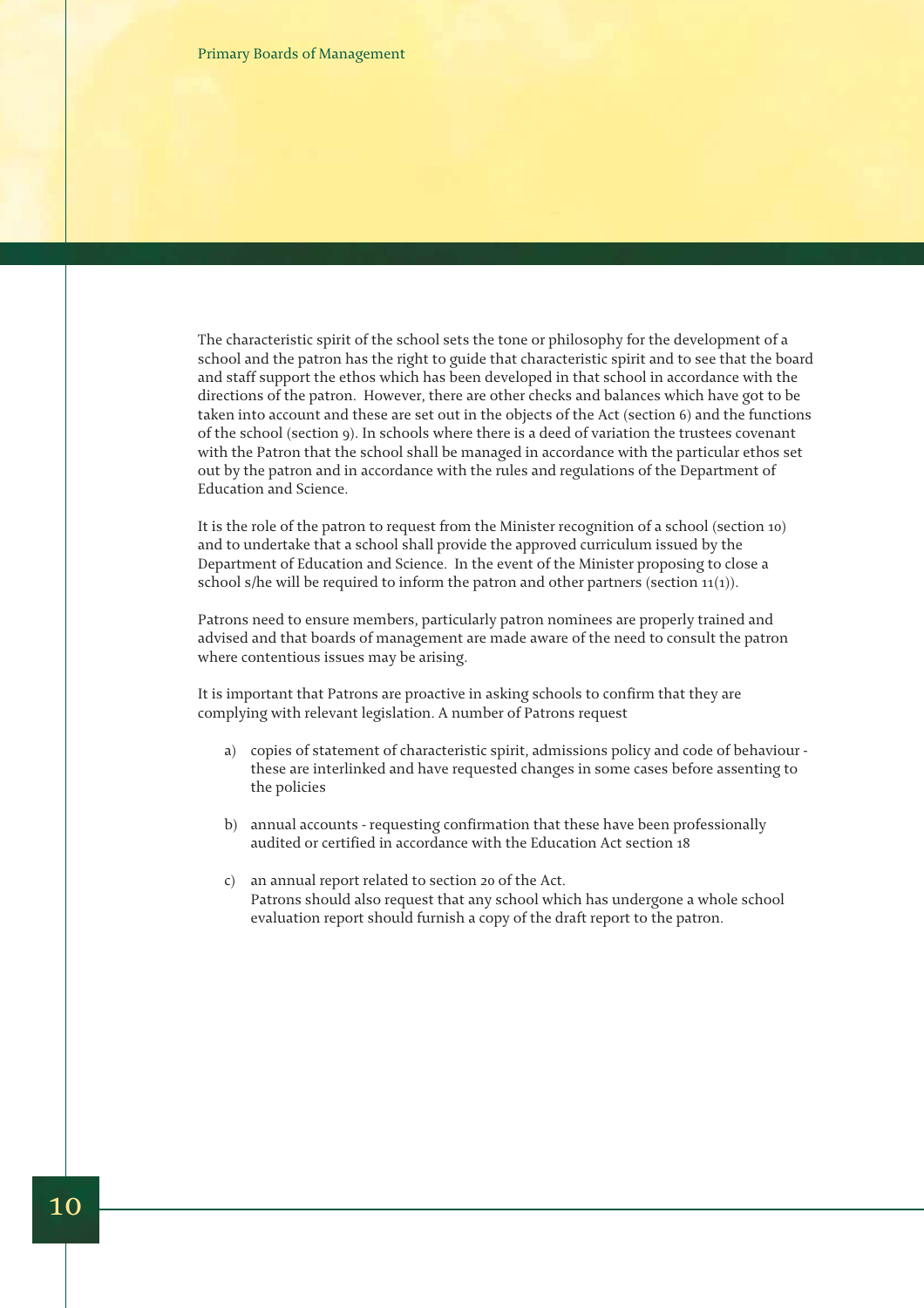## **6. A Framework for Good Practice**

It is important to outline some of the functions and responsibilities of a Board of Management. Each board member has an active part in the management of the school. The Constitution of Boards and Rules of Procedure will assist boards in determining a framework for good practice.

As stated throughout this document, board members must be willing to uphold and support the ethos, culture and traditions of the school. Members may wish to familiarise themselves with the schedule for the school as outlined in the Deed of Variation (c.f. CPSMA handbook).

The workload should be shared fairly between all board members. New board members should be invited to participate in all discussions and work. The new board members should be assisted by the more experienced board members in learning board functions and the relationship between the board with the pupils, teachers, staff, patron, Minister for Education and Science, INTO, National Parents Council, the Irish Primary Principal's Network (IPPN) and the Managerial Bodies who represent the Patrons.

The agenda for each board meeting shall be centred on the issues affecting the school. The decisions reached at each board meeting should be recorded in a minute book.

The chairperson's role is one of facilitating the Board of Management through an agenda of business with a view to achieving responsible collective decisions which, once agreed on, are upheld by all board members as part of collective responsibility.

The Board of Management should strive to ensure that there is a good working relationship between relevant interests within the school community. The Board is required under the Education Act to assist the parents in the formation of a Parents' Association. The National Parents Council-Primary will assist boards in this. Information can be obtained from the NPC Head Office, 12 Marlborough Court, Dublin 1. Tel: 01 8874034

In addition, guidelines on procedures for good practice have been drawn up between the IPPN and the CPSMA and are available from either of these bodies.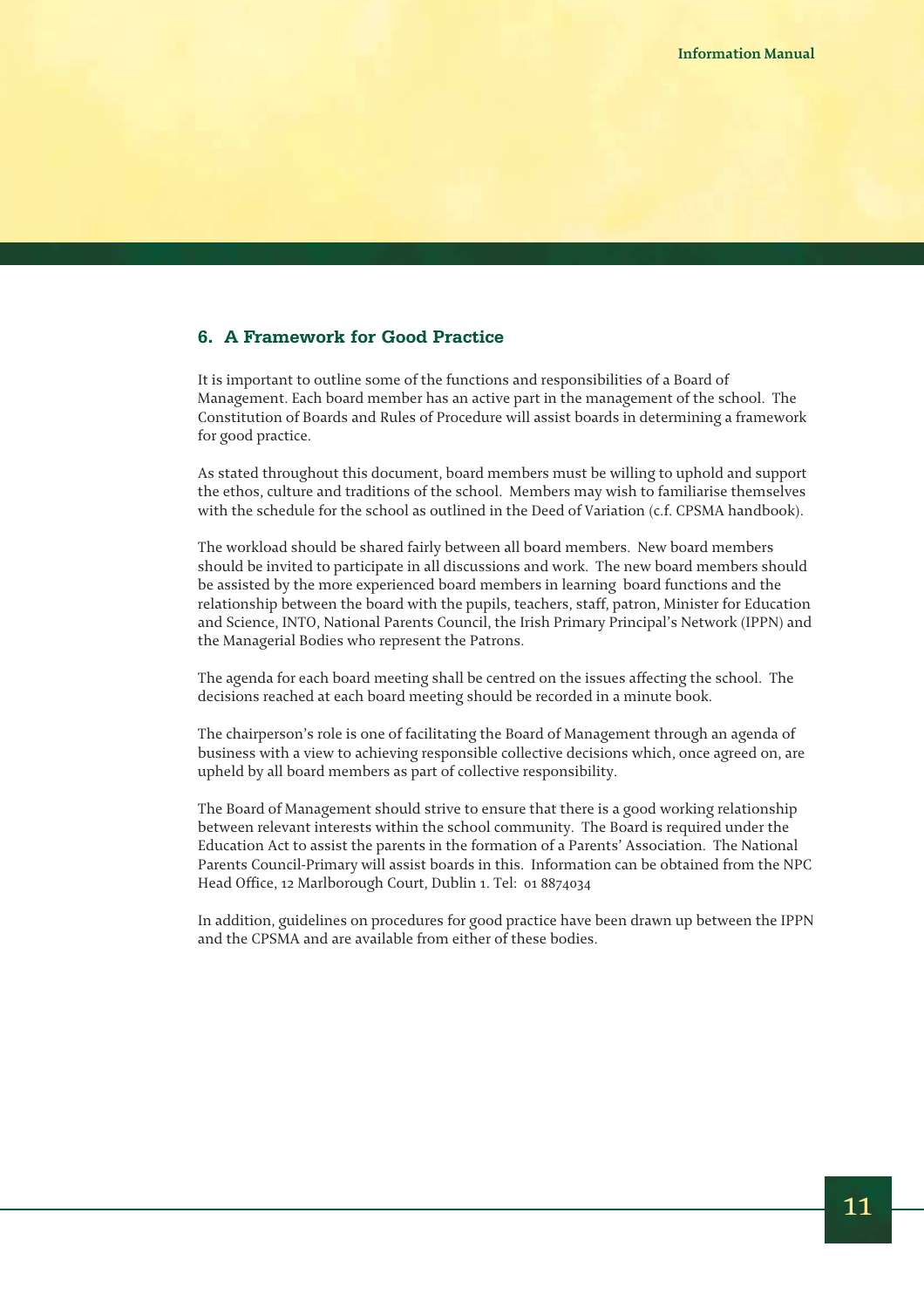## **7. Training for Boards**

In recognition of the responsibility which the Education Act has imposed on Boards of Management and the increasingly complex environment in which they must operate, the Teacher Education Section (TES) of the Department has developed a new scheme for the provision of support to school management bodies for the purpose of training and development of boards of management in the discharge of their duties and consistent with national and DES priorities. This scheme is administered through Drumcondra Education Centre.

There is also an obligation on Patrons to provide training for Boards of Management. The Department, the Patron and the Primary Management Bodies provide assistance to boards towards such training. Where a Board requires training it should contact its Patron's Office and the various associated Management Bodies.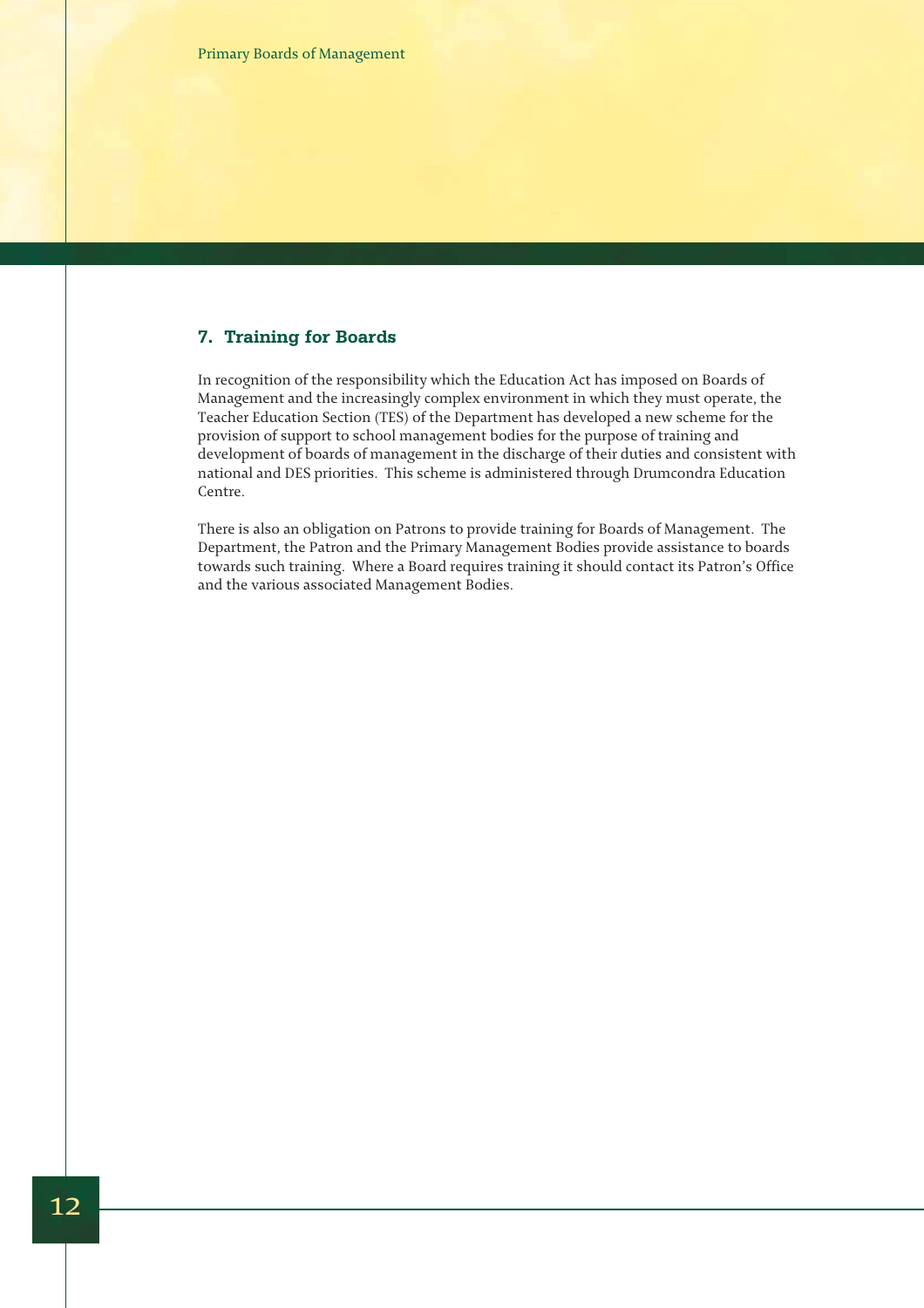## **8. Removal of Board Members/Dissolution of Boards**

In accordance with Section 16 of the Education Act, a Patron may, for good and valid reason, remove a member of a board. Such good and valid reason would include breach of confidentiality or the failure to disclose a direct involvement in a matter before the Board. (See Sections 8 and 15 of the Constitution and Rules of Procedure).

#### **Section 16 of the Education Act 1998 states:**

- (1) Subject to this section and to the consent of the Minister, the Patron may
	- (a) for good and valid reasons stated in writing to a member of a board of management remove that member from that office, or
	- (b) if satisfied that the functions of a board are not being effectively discharged, dissolve that board

A Patron may dissolve a Board of Management only where he/she is satisfied that the functions of a board are not being effectively discharged. If a Patron has reached a determination that the Board is not effectively discharging its functions, the patron shall inform the Board in writing of the intention to dissolve it and the reasons therefor and allow the Board a period of one month in which to make representations.

**Section 16(3) of the Act states "If, at the end of a period of one month after the date of the notice provided for in subsection (2), the patron, having considered any representations made to him or her by or on behalf of the member or the board, remains of the view that the member should be removed from office or that the board should be dissolved then the patron may, subject to the approval of the Minister, by notice in writing and stating the opinion of the patron and the reasons therefor, remove the member from office or dissolve the board as appropriate.**

In anticipation of a dissolution the Patron should also secure the approval of the Minister for the appointment of a single manager/management body and that person or body may manage the school and exercise the functions of the Board of Management for up to six months, at which point, or before, the Patron must re-establish the Board of Management and appoint new members in accordance with the procedures laid out in the Constitution and Guidelines for Boards of Management.

Where a Patron believes it is appropriate that the single manager/management body should remain in control of the school for any period in excess of six months, the Patron must secure the approval of the Minister in the manner outlined above.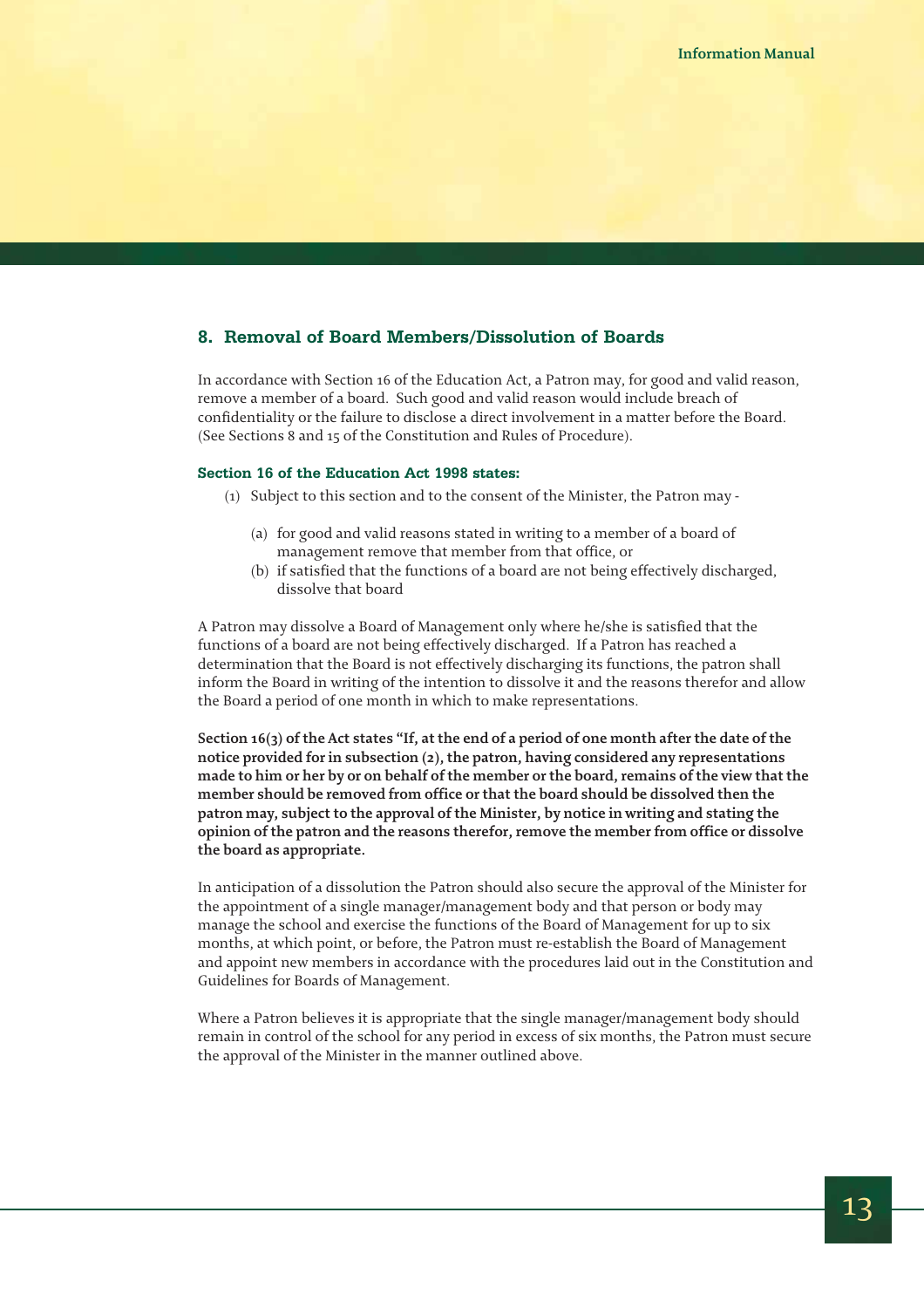## **Section 16(7) states:**

The Patron shall provide, in accordance with Section 14, for the re-establishment of a board dissolved under subsection (1) not later than six months following the dissolution or such longer period as the Patron, with the consent of the Minister, considers appropriate and when the new board has been established the functions of the dissolved board shall be re-vested in the new board and shall cease to be functions of the person or body of persons, if any, appointed under subsection (5).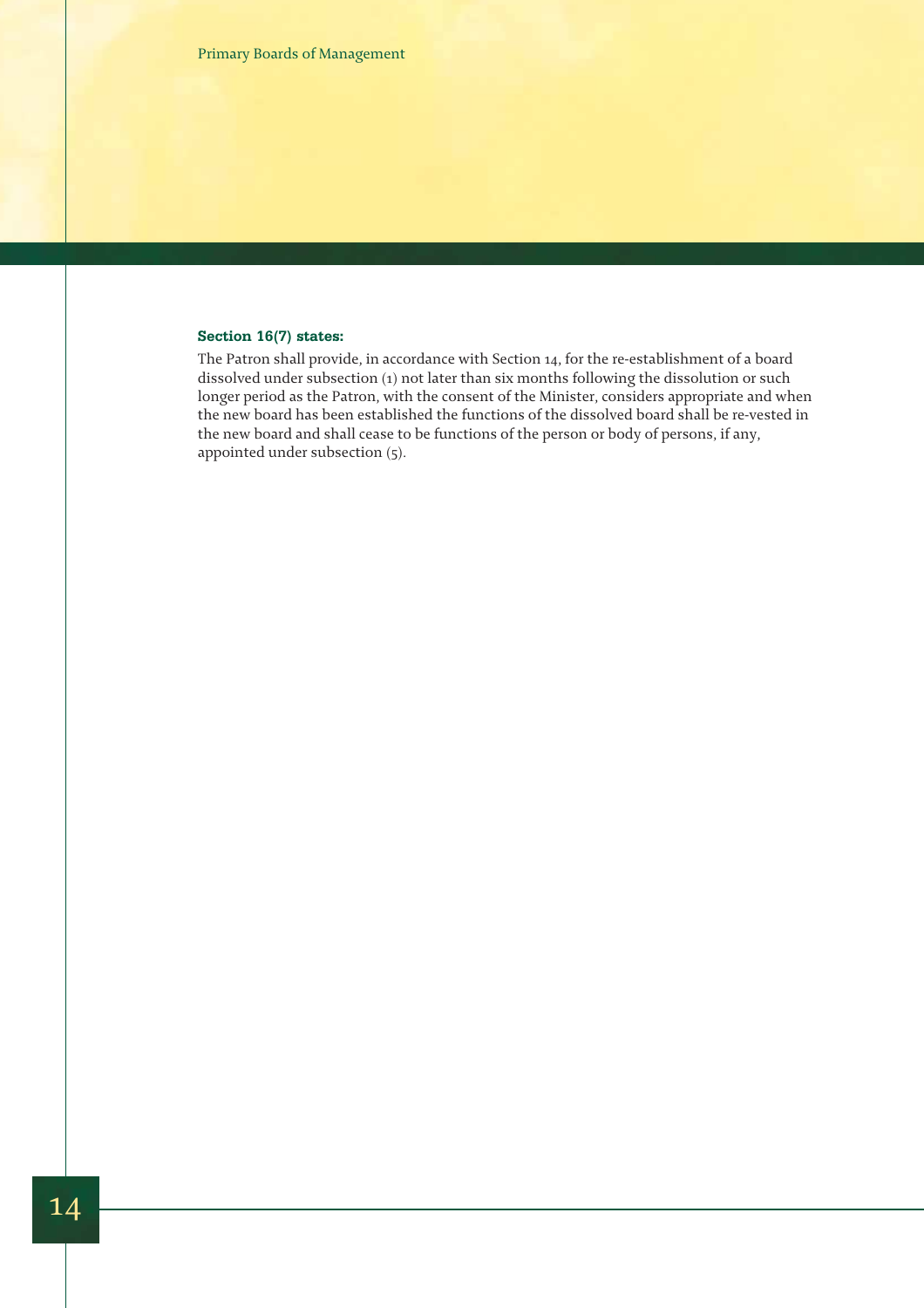## **9. Data Protection Acts, 1988 and 2003**

When gathering information from parents, including data relating to enrolment, Boards of Management should exercise vigilance and be aware of their obligations arising from the Data Protection Acts, 1988 and 2003 and the need to ensure full compliance with the Acts in relation to the collection, use and disclosure of any automatically processed personal data. As the responsibility for applying and observing the Act rests with each individual school, institution or education body, these bodies should familiarise themselves fully with the provisions of the Act.

The Act is designed to protect the privacy of individuals with regard to automated personal data and to give effect in this country to the Council of Europe Convention on the Protection of Individuals with regard to the Automatic Processing of Personal Data (1981).

**Permission must always be sought from individual parents/students before circulating or releasing personal data in relation to those individuals.**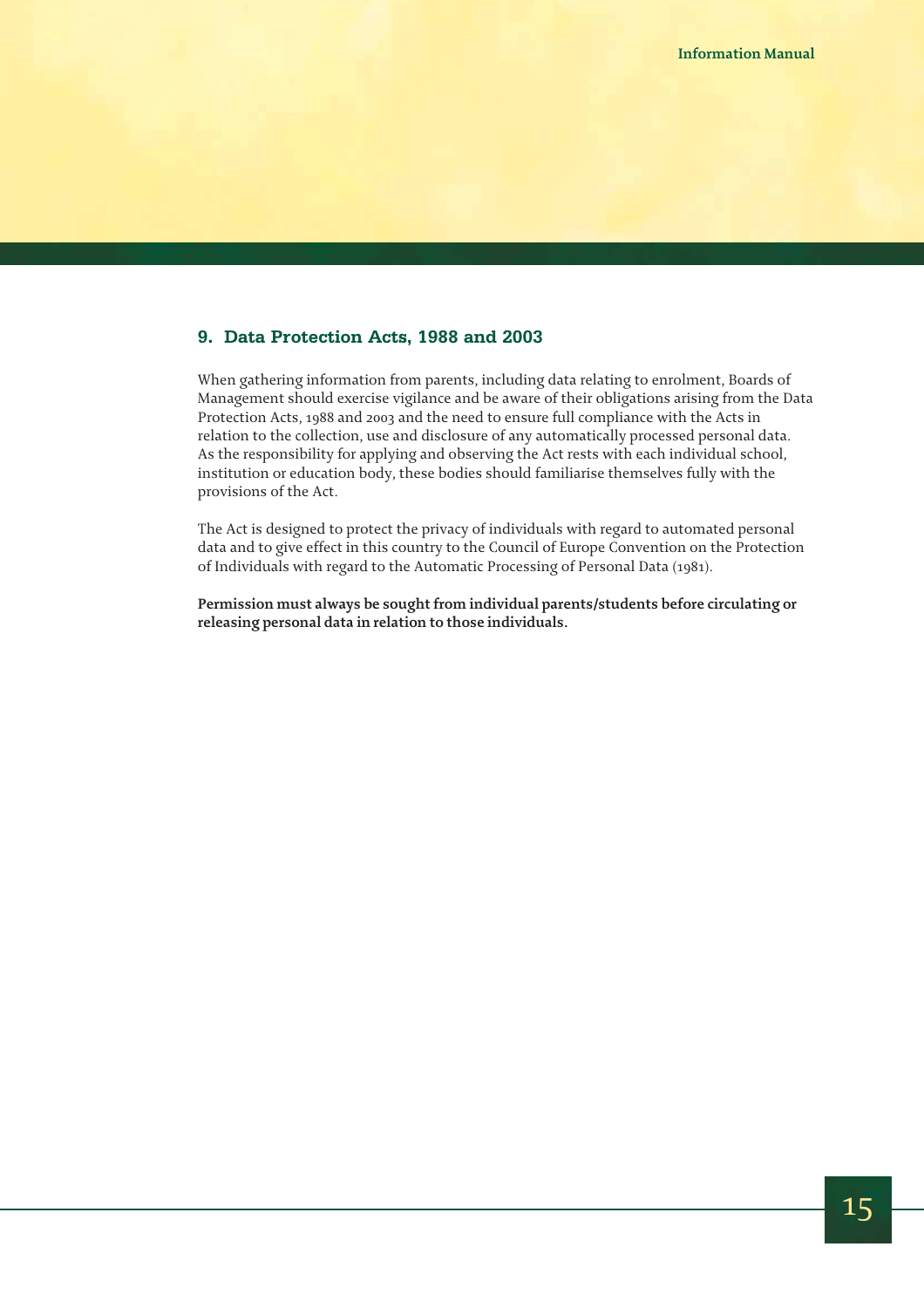## **10.The Welfare of Teachers and school personnel**

## **(a) The Board as employer**

The Board, in accordance with Section 15 of the Education Act, 1998 manages the school on behalf of the Patron. Section 24 (1) of the Education Act 1998 provides that the Board of Management "may appoint such and so many persons as teachers and other staff of a school as the board from time to time thinks necessary for the performance of its powers and functions under this Act". Section 24(3) of the Act also states that "A board shall appoint teachers and other staff, who are to be paid from monies provided by the Oireachtas, and may suspend or dismiss such teachers and staff, in accordance with procedures agreed from time to time between the Minister, the patron, recognised school management organisations and any recognised trade union and staff association representing teachers or other staff as appropriate".

Procedures for the selection, interviewing and appointment of teaching staff are set out in Appendix D of the Constitution and Rules of Procedure for Boards of Management. The Board of Management is the employer and teachers are employed under a contract of employment with the Board. The Minister is not a party to this contract. While the Minister operates a payroll service in respect of teachers on behalf of Boards of Management and has statutory functions in the setting of terms and conditions for teachers, s/he is not their employer.

Once the appointment process has been completed a Notification of Appointment form must be submitted by the Board of Management to the Primary Payments Section of the Department in order that the teacher may be set up on the teachers' payroll to receive salary payment.

There should be no delay on the part of the Board in forwarding information to the Department that may impact on the payment of a teacher's salary, e.g. notification of appointment, resignation, approval of unpaid leave, career break, secondment, entitlement to post of responsibility etc.

Boards of Management are obliged to recruit and employ fully qualified primary teachers for any vacancy in the school.

The Education Act, 1998 requires Boards of Management, to promote equality of opportunity for all staff in the school and to "ensure that the needs of personnel involved in the management functions and staff development needs generally in the school are identified and provided for" (Section 9). The Act also requires the Principal Teacher, inter alia, to give "guidance and direction to the teachers and other staff of the school"; to "provide leadership to the teachers and other staff" and to create "a school environment which promotes the professional development of the teachers" (Section 23).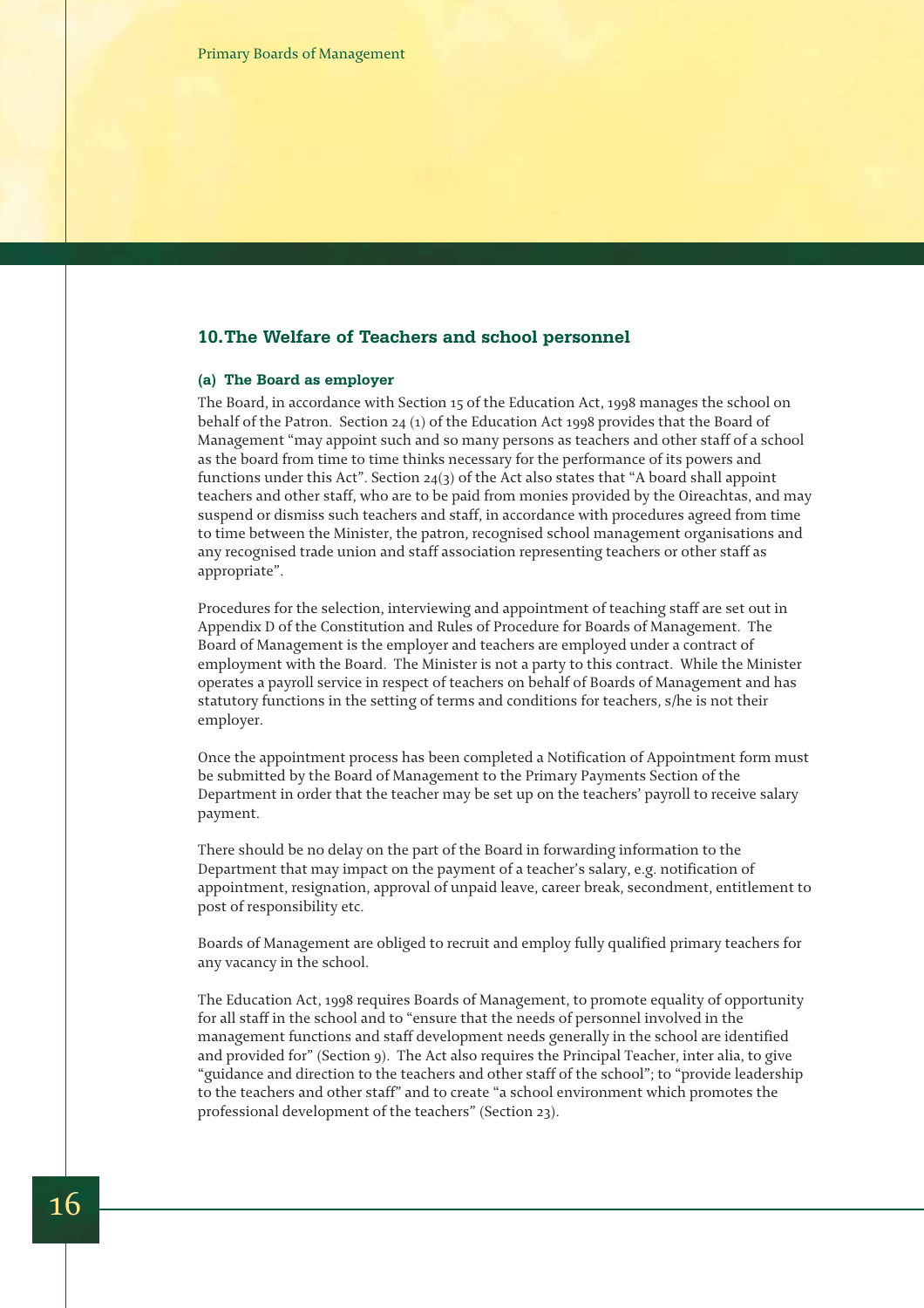Difficulties relating to staff of a school are essentially matters for the Board of Management to investigate as the body responsible for the direct governance of the school and as the employer of the staff in the school. In general the Board has the responsibility to ensure that the school operates efficiently and effectively and also has responsibilities in relation to the actions of its employees.

The Board as manager of the school must manage the staff in the school and intervene when it considers necessary to resolve matters relating to the actions of its employees. The Board of Management is the employer and has similar powers to any other employer. The Minister/Department is not the employer and does not have an employer/employee relationship with the staff of a school. The Department cannot perform functions which are proper to the Board in relation to the management of the staff of the school.

**In the case of Roman Catholic schools, under the Patronage of the Catholic Hierarchy, the Maynooth Statutes (1956) apply for the appointment and dismissal of teachers.**

#### **(b) The Role of the Principal Teacher**

The 1998 Education Act sets out certain statutory rights and responsibilities of the Principal teacher. Section 22 of the Act provides that the Principal, together with the teachers, is responsible for the instruction provided to students in the school and contributes to the education and personal development of the students. Principals, together with teachers;-

- encourage and foster learning in students
- evaluate students and periodically report the results to the students and their parents
- promote co-operation between the school and the community which it serves
- carry out the duties assigned to them by the board of management

Under Section 23 the functions that apply to the Principal teacher include

- responsibility for the day-to-day management of the school
- provision of leadership to the teachers, other staff and the students of the school
- responsibility for the creation, together with the board, parents of students and teachers of a school environment which is supportive of learning among the students and which promotes the professional development of the teachers
- setting, through consultation, objectives for the school and monitoring the achievement of those objectives
- encouraging parental involvement in the children's education and in the achievement of the school's objectives, including guidance and direction of the teachers and other staff of the school, and be accountable to the board for that management.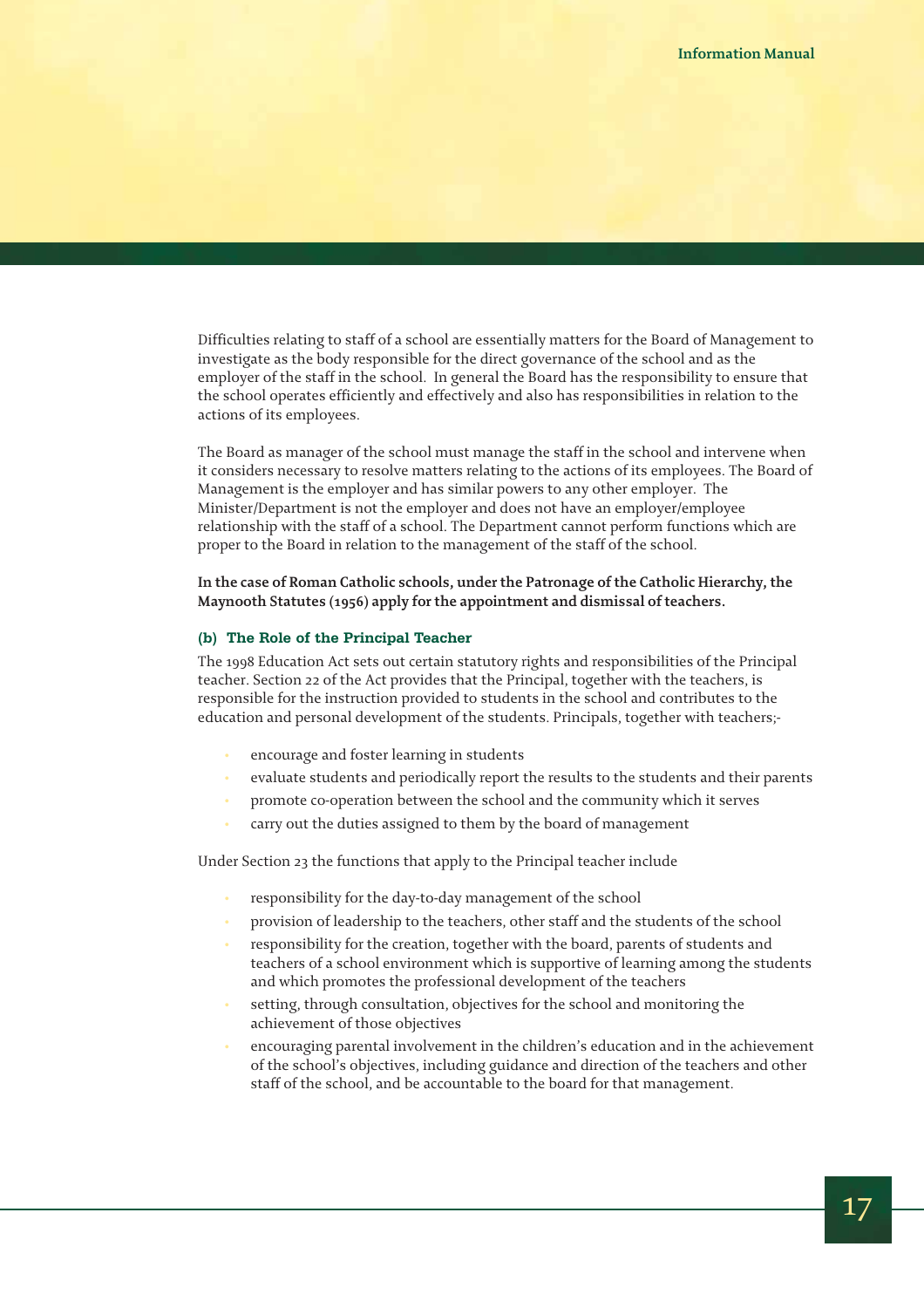In carrying out these functions the Principal should be supported by the Deputy Principal and holders of posts of responsibility. The sharing of responsibilities between the Principal, Deputy Principal, Assistant Principal and Special Duties Teachers are central to the effective functioning of the school and to providing the necessary support for Principals in carrying out their roles.

In addition, Principal Teachers may opt to act as Secretary to Boards of Management. Principal Teachers acting in this capacity to boards of management will receive an allowance in accordance with Circular 0079/2007. Duties of Principal Teachers who opt to act as Secretary to a Board of Management are outlined in this circular.

#### **(c) Harassment/Assaults in the workplace**

Boards of Management should be aware of the requirements of the Employment Equality Act, 1998, the Department of Equality and Law Reform Code of Practice 1994, entitled "Measures to Protect the Dignity of Women and Men at Work" and the Employment Equality Acts, 1998 and 2004 in relation to bullying and harassment in the workplace. The 1998 Act defines sexual harassment for the first time in Irish Law. It outlaws all forms of harassment, including sexual harassment in the workplace and in the course of employment, and it places an obligation on the employer to take all reasonable steps to ensure a harassment free environment.

In 1997, the Department issued a circular entitled "Assaults on teachers/school employees" to Boards of Management and Principals of all primary schools. This circular was drawn up in consultation with the partners in education, and drew the attention of Boards of Management to a number of issues such as:

- the Board's duty to provide a safe place of work for employees;
- measures to be taken to prevent or minimise the risk of assaults to teachers or other staff employed in schools; and
- measures to be taken in support of staff who have been assaulted or threatened with assault and in ensuring that appropriate action is taken to safeguard against a recurrence.

Under health and safety legislation, school managerial authorities in their role as employers are responsible for ensuring the safety and health of their employees. This duty requires the drawing up a Safety Statement for the school in consultation with those at risk. The statement should identify potential hazards and assess the risks to health and safety. Harassment and other similar behaviours should be considered as potential hazards and assessed accordingly. Where there is a risk to health from these forms of behaviour, school based measures should be devised to prevent and deal with them and create an awareness within the school that they are unacceptable.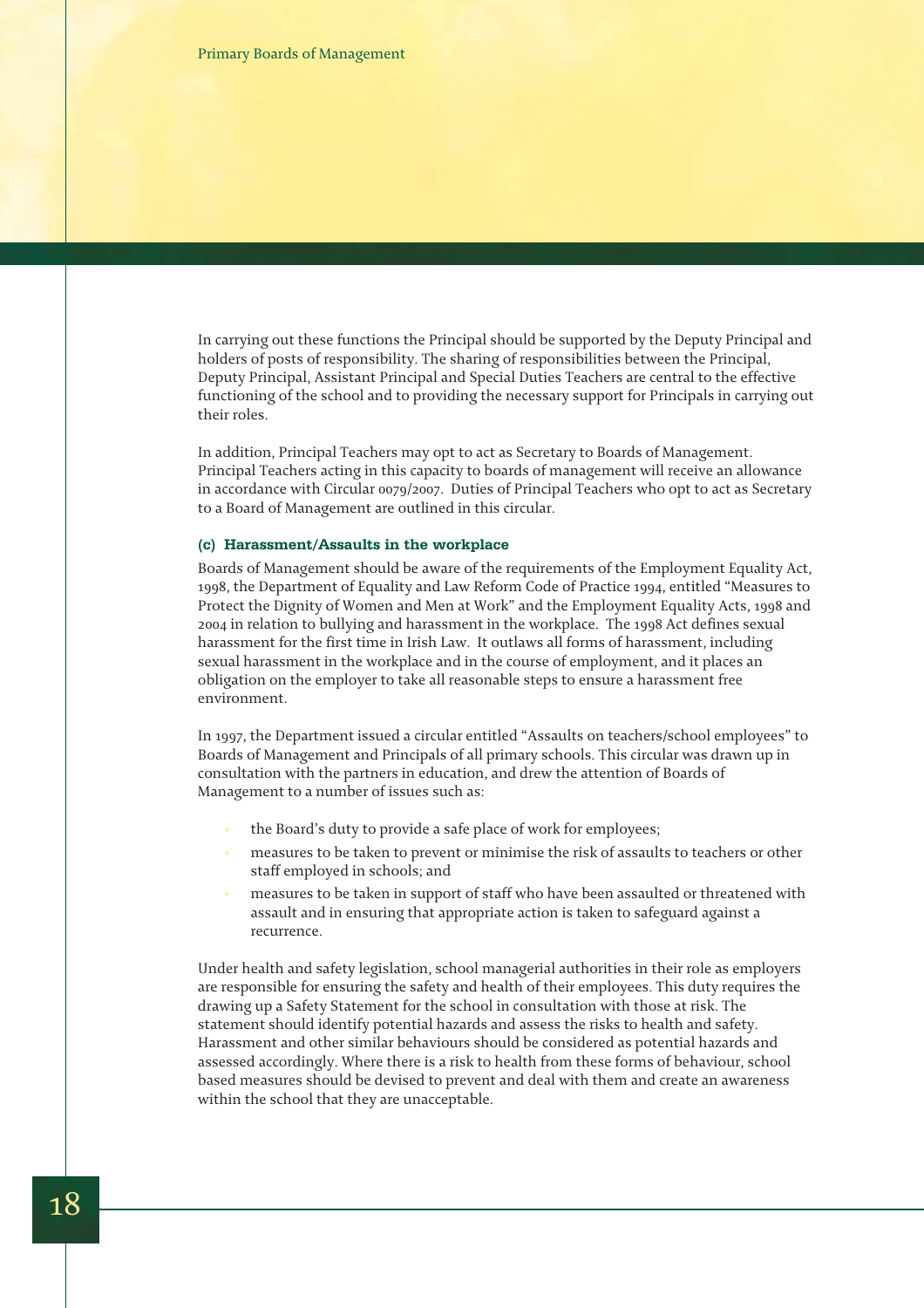Boards should be aware of the availability of the Employee Assistance Service offered to teachers by the VHI. Details for this service are available on the Department's website at www.education.ie or employees may contact the service directly at Tel: 1800 411057 or e-mail eas@vhics.ie

#### **(d) Vetting**

In June, 2006 the Department of Education and Science issued Circular 0094/2006 to all schools in relation to new procedures on vetting of school personnel. Boards of Management should familiarise themselves with the requirements of this circular. The current circular requires some minor amendment and boards of management will be issued with a copy of a revised version of the circular shortly.

It is the responsibility of the Board of Management to ensure that any proposed new employee is vetted. However, school authorities shall ensure that vetting is only sought in respect of a person to whom it proposes to make an offer of employment. Applications should not be sought prior to a decision being taken to offer an appointment.

#### **(e) Probation of Teaching Staff (Circular 0140/2006)**

The probation of primary teachers is a key element in their professional recognition, as successful completion of the probationary period within the parameters outlined in Circular 0140/2006 is a pre-requisite for employment as a fully recognised primary teacher. The primary education environment which newly qualified teachers and teachers from other jurisdictions now enter is more complex than has been the case at any other time. In that context, therefore, the circular

- clarifies the range of teaching service that may be reckoned for probationary purposes and
- sets down in detail the probationary requirements of teachers who qualified outside the State.

The Circular sets down the Service and Professional Requirements for the probation of teachers who qualified in the State. It also deals with the probationary requirements of teachers from other jurisdictions seeking to attain full recognition in Ireland and certain Montessori teachers who qualified in Ireland. It provides answers to Frequently Asked Questions.

Currently, overall administrative responsibility for the probation process lies with Primary Administration Section 2 of the Department of Education and Science. Matters of professional guidance, the carrying out of inspection visits during the probationary period and reporting on such visits are all functions of the Inspectorate.

The Circular takes account of the General Allocation Scheme (Circulars Sp Ed 2/05 and 0036/2006) for the resourcing of schools to cater for pupils with special educational needs.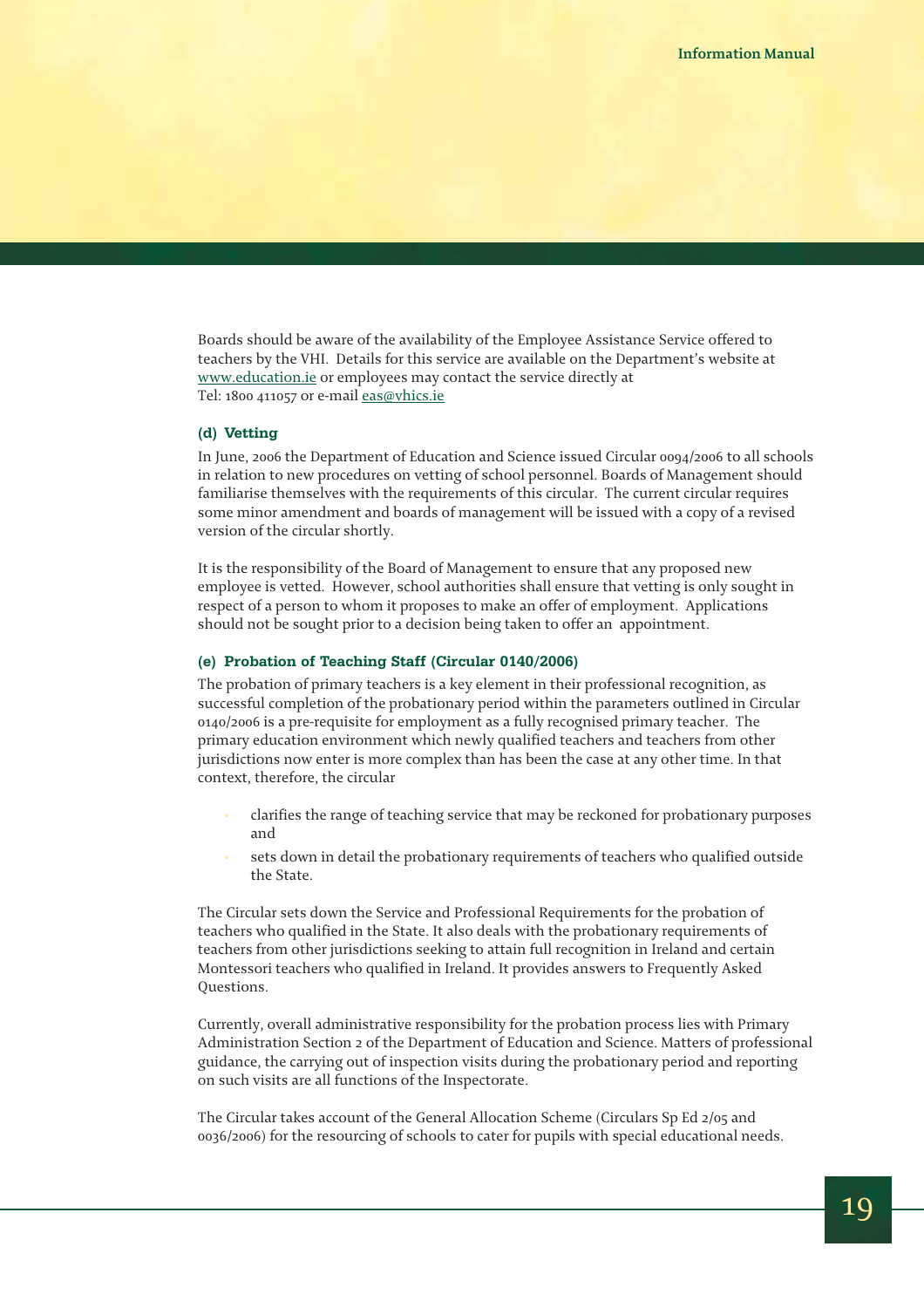Under the Teaching Council Acts 2001 and 2006, and within a general requirement to implement Ministerial policy in the matter, the Teaching Council now has responsibility for determining the education, training and qualifications required for a teacher to be registered and for establishing procedures and criteria for the registration of teachers. In the future, the Council will assume responsibility for establishing procedures for the induction and probation of teachers. The terms of the circular will apply until such procedures have been established.

This circular supersedes and replaces Circular 18/83 as well as references to probation requirements set out in Circular 25/00. The circular is also available on the Department of Education and Science website (www.education.ie).

Probationary teachers should also be advised of the "Guidelines for Probationary Teachers in Primary Schools" published by the Department. Copies of the Guidelines are available on the Department's website. In addition, Boards might wish to familiarise themselves with the contents of "Oide issue 2" published by the Teaching Council which deals with teacher induction.

#### **(f) Staff Meetings**

Circular 14/04 states "In respect of one staff meeting per term, all primary and post-primary schools will make provision to allocate from normal school time a period equivalent to the time given outside school. (Example: a staff meeting of two hours duration which was normally held before school closing time should now take place one hour preceding and one hour following normal school closing time)".

**Staff meetings and parent-teacher meetings should not be arranged for the day immediately preceding or immediately following the breaks set out in the Standardised School Year.**

#### **(g) The On-Line Claim System (OLCS) for Primary Schools**

The Department has introduced an On Line Claim System referred to as OLCS from the 16th March, 2007. All primary schools will be using it in the near future.

The system is a major new development for the recording of leave, the payment of casual and non casual teachers (substitutes) and substitute special needs assistants. It is a web-based system which enables schools to input details of the absences of teachers and special needs assistants and the claims for the payment of casual and non-casual teachers and substitute special needs assistants on line using a P.C. in the school. The data inputted in the school is transferred by web to a central OLCS database. The data is subsequently transferred from the OLCS database to the Department payrolls on a daily basis.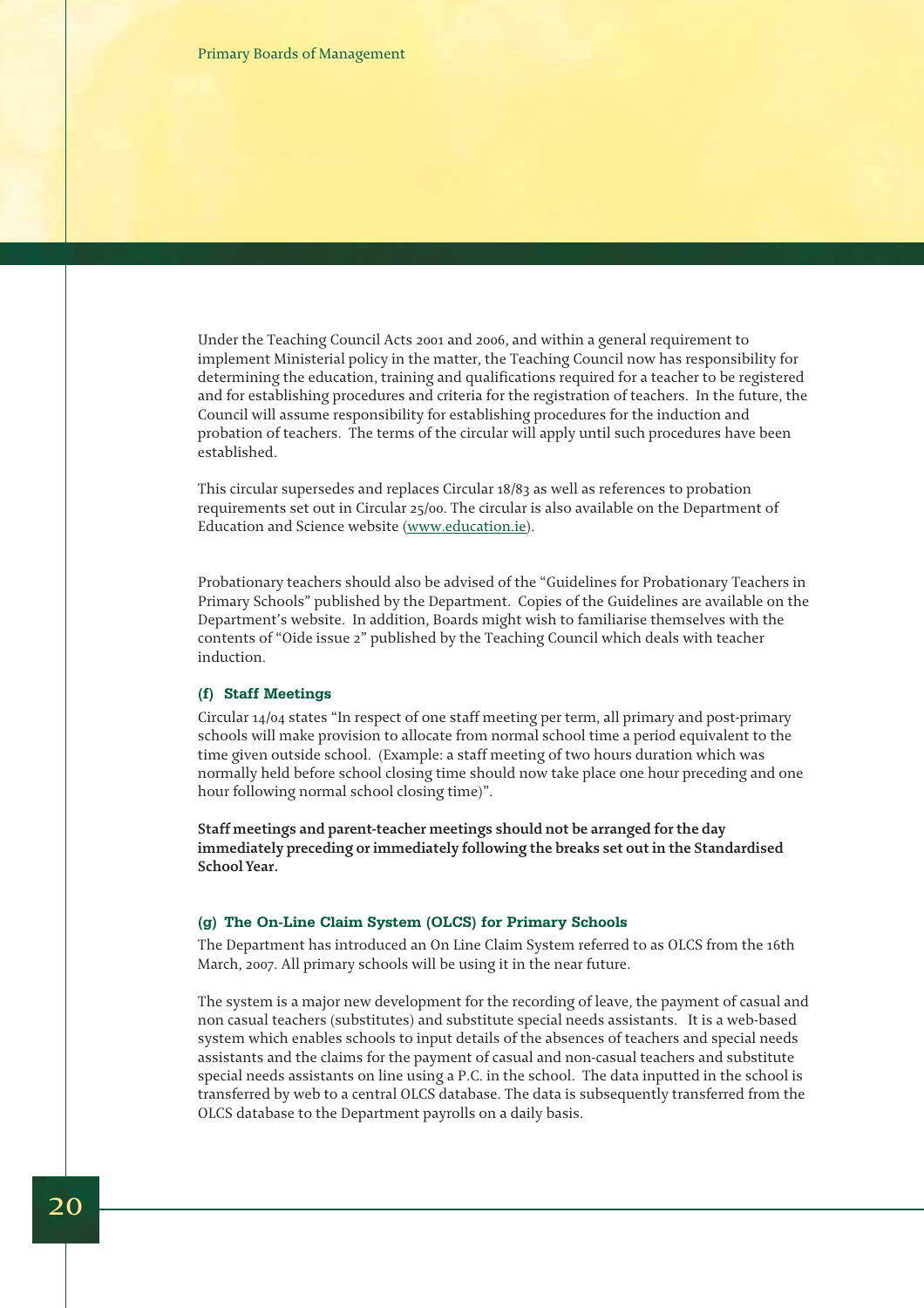The OLCS system replaces the substitute teacher salary claim form which had to be input manually and posted to the Department. It also replaces the necessity to input teacher absences on the quarterly salary return forms. The system has reduced the overall level of administration in submitting claims.

For example:-

- the requirement to complete all personal details each time a claim is submitted is eliminated if the person has been employed in the school previously,
- Less time to complete details of absences as system provides more options to choose from.
- The posting of claims is eliminated as the data submitted is transferred directly to the payroll.
- Previous claims and leave records are accessible for viewing.

#### **2. Using the System**

The process involved in submitting claims and absences are -

- The persons identified as users and approvers in the school are issued with passwords to enable them access the system using a P.C in the school.
- Once the person gains access to the system the relevant form is opened from a menu and the details regarding the absent teacher are completed.
- Lists of the various types of absences are provided on drop down lists shown on the P.C. screen.
- Leave details are saved and the claim forms are then completed.
- A list of the casual and non-casual teachers (substitutes) employed in the school in the previous year are available for selection which will enable schools to complete the claims much quicker.
- As soon as all the details are entered, the forms are saved and it is possible for the school to print a copy for their own records.

#### **3. Security**

To maintain the integrity of the OLCS system it is important that Boards of Management ensure that the necessary control and security measures are complied with. The designated user and approver of the system should be advised to keep the passwords secure at all times and not to pass them to other members of staff. If the user or approver must leave the P.C unattended s/he should logout of OLCS The data user and approver should always ensure that all details of the teachers and special needs assistants are input correctly to the system. In particular they should check that bank account details are input correctly.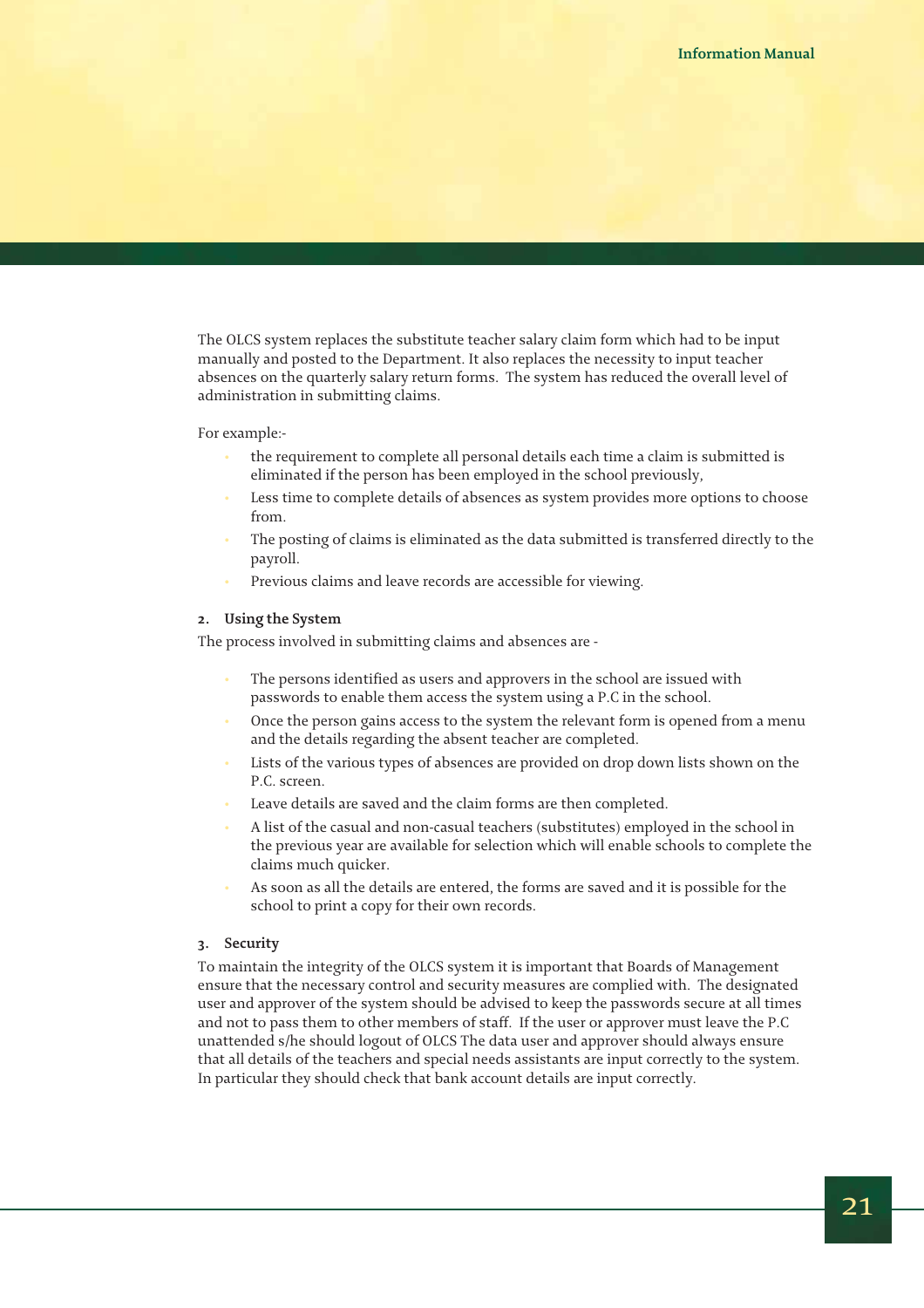#### **4. Recording of Absences on the System**

Boards of Management are responsible for the recording of absences of teachers and special need assistants on the system with the exception of new applications for career breaks. Initial applications for career breaks are set up by the Department on receipt of Board of Management approval. Extensions to career breaks should be entered by the school by changing the end date of the initial record.

The Board should ensure that all absences, both substitutable and non-substitutable, are recorded on the OLCS. The Department requires that leave absences are recorded to ensure that all staff members are paid correctly and the service history of the person is correct.

Leave records should be inputted by the school to the OLCS as they occur and must be entered in **date order**.

The details regarding teacher absences are summarised in Circular 32/2007. This Circular should be checked when recording leave on OLCS

#### **(h) Appointment of Special Needs Assistants**

Applications for special needs assistant support are now dealt with by the National Council for Special Education. The local special educational needs organisers (SENOs) process all applications for support from schools and communicate the decisions directly to the schools. The responsibility for the recruitment and employment of individual special needs assistants is a matter for each Board of Management. The procedures for the appointment of special needs assistants are outlined in Circular SNA 03/03. The current educational requirements specify that candidates for appointment to the post of special needs assistant must have been awarded Grade D (or pass) at least, in Irish, English and Mathematics in the Junior Certificate Examination, in the Day Vocational Certificate Examination or in an examination of equivalent standard.

Management authorities are advised that Circular - SNA 03/03 has been updated in August, 2007 and now sets out revised appointment procedures for Special Needs Assistants in primary schools and is available on the Department's website at www.education.ie

Boards of Management, in accordance with the guidelines set out in this circular, are responsible for the appointment of Special Needs Assistants in primary schools. Any such appointment is subject to the prior approval of the school's Patron.

A Special Needs Assistant shall only be appointed to a post which is to be filled within the allocation of posts approved by the National Council for Special Education (NCSE).

### **(i) Consultation with Teachers**

Section 23 of the Education Act 1998 requires that there should be consultation with teaching staff in determining objectives for the school and in the monitoring of the achievement of these objectives.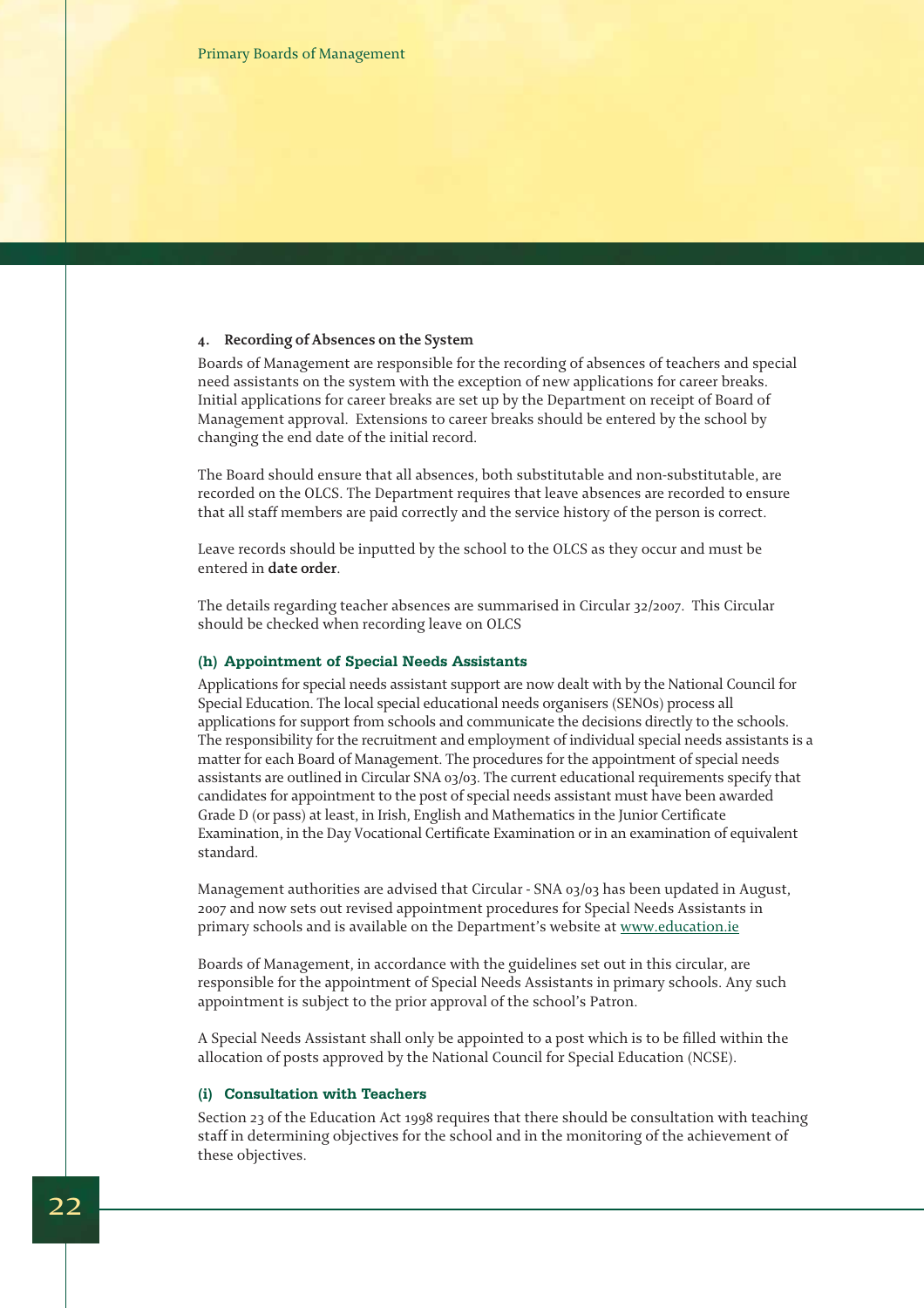#### **(j) Employment of Primary School Teachers**

The recruitment and appointment of personnel to fill teaching posts is a matter for the Board of Management of each individual school.

Agreed procedures with regard to the filling of posts (e.g. compliance with any redeployment panel arrangements in place, composition of selection boards, advertising etc) must be followed. The appointment procedures for all primary school teachers, regardless of school type, are set out in the publication, Boards of Management of National Schools Constitution of Boards and Rules of Procedure which is available to all Boards of Management. All appointments are made by the school Board of Management, with the approval of the Patron.

It is the policy of the Department that only qualified personnel should be employed. Unqualified personnel should not be appointed except in exceptional circumstances and then only when all avenues for recruiting qualified personnel have been exhausted.

#### **(k) Conditions of Employment of Primary School Teachers**

The terms and conditions of employment of teachers are matters that are agreed by representatives of teachers and school management under the auspices of the Teachers' Conciliation Council, which includes representatives of the Departments of Education and Science and of Finance. Agreed schemes are subsequently issued to school authorities by the Department of Education and Science, in the form of circular letters, for onward transmission to teaching staffs.

Current schemes cover the following, although this list is not exhaustive:-

- Adoptive leave
- Career breaks
- Carers' leave
- Force Majeure leave
- Incremental credit for previous teaching or relevant non-teaching service
- Job-Sharing
- Leave for death/illness in family
- Maternity leave
- Paternity leave
- Parental leave
- Personal leave
- Posts of Responsibility
- Principals who act as Secretary to BOM
- Redeployment Panel Rights
- Release time for Principals
- **Secondments**
- Sick leave
- Supervision for mid-morning & lunchtime breaks

The above circulars are available in your school or can be downloaded from the Department of Education and Science website: www.education.ie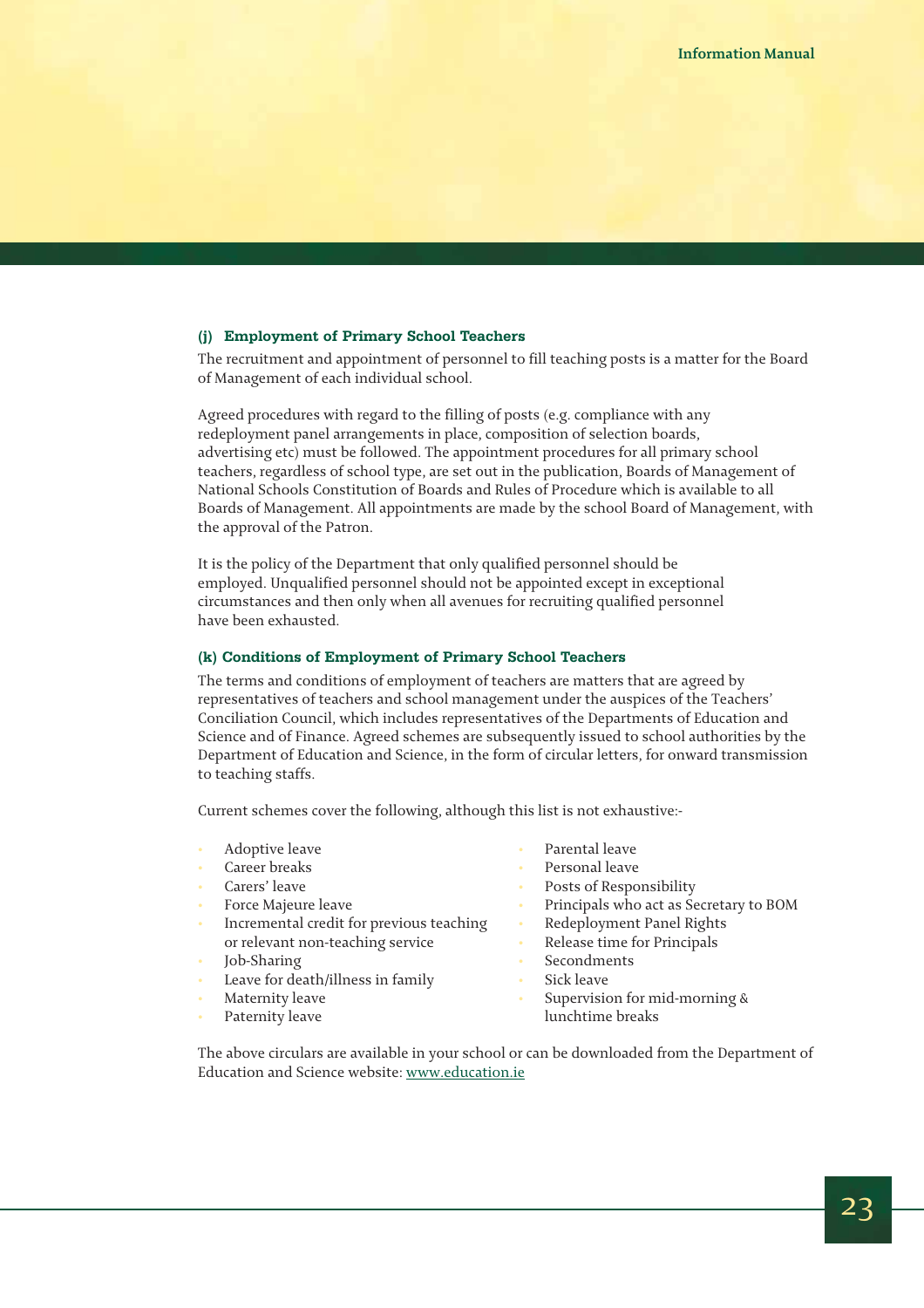## **11.The Board and the Welfare of Students**

## **(a) Staffing of a Primary School**

The mainstream staffing of a primary school is determined by reference to the enrolment of the school on 30th September of the previous school year. The actual number of mainstream posts sanctioned is determined by reference to a staffing schedule which is issued to all primary schools each year.

Within the terms of the staffing arrangements for primary schools there is provision for additional posts, referred to as developing school posts, to be assigned to schools on the basis of projected enrolments for the next school year. Under these arrangements, a developing school post may be sanctioned provisionally where the projected enrolment at 30th September of the school year in question equals or exceeds a specified figure. If the specified figure is not achieved on 30th September, sanction for the post is withdrawn.

It is open to the Board of Management to submit an appeal under certain criteria to an independent Appeal Board which was established in 2002 to adjudicate on appeals on mainstream staffing allocations in primary schools. Details of the criteria and application dates for appeal are contained in the staffing schedule.

The Appeal Board may only determine that a departure from the staffing schedule is warranted in the circumstances outlined at (a) to (c) below.

- (a) Where a departure from the staffing schedule is warranted to meet exceptional accommodation difficulties such as schools operating on a split site for a period following amalgamation or prior to the provision of a permanent building.
- (b) Where the Board is satisfied on the basis of verifiable evidence that the required pupil numbers were enrolled in September or October, but, due to circumstances outside the control of the school, were not enrolled on the 30th September. However, for staffing purposes, a pupil can be included in the enrolment of only one school in any school year.
- (c) Where the Board considers that in relation to the granting of a post under the developing school criterion, the projected pupil numbers required to retain the post were enrolled or are likely to be enrolled by December, but due to circumstances outside the control of the school, were not enrolled as expected on 30 September of the new school year. A post allocated by the Board under this criterion will be sanctioned on a provisional basis subject to confirmation of the required enrolment being achieved by December of the new school year. As with (b) above, for staffing purposes, a pupil can be included in the enrolment of just one school in any school year.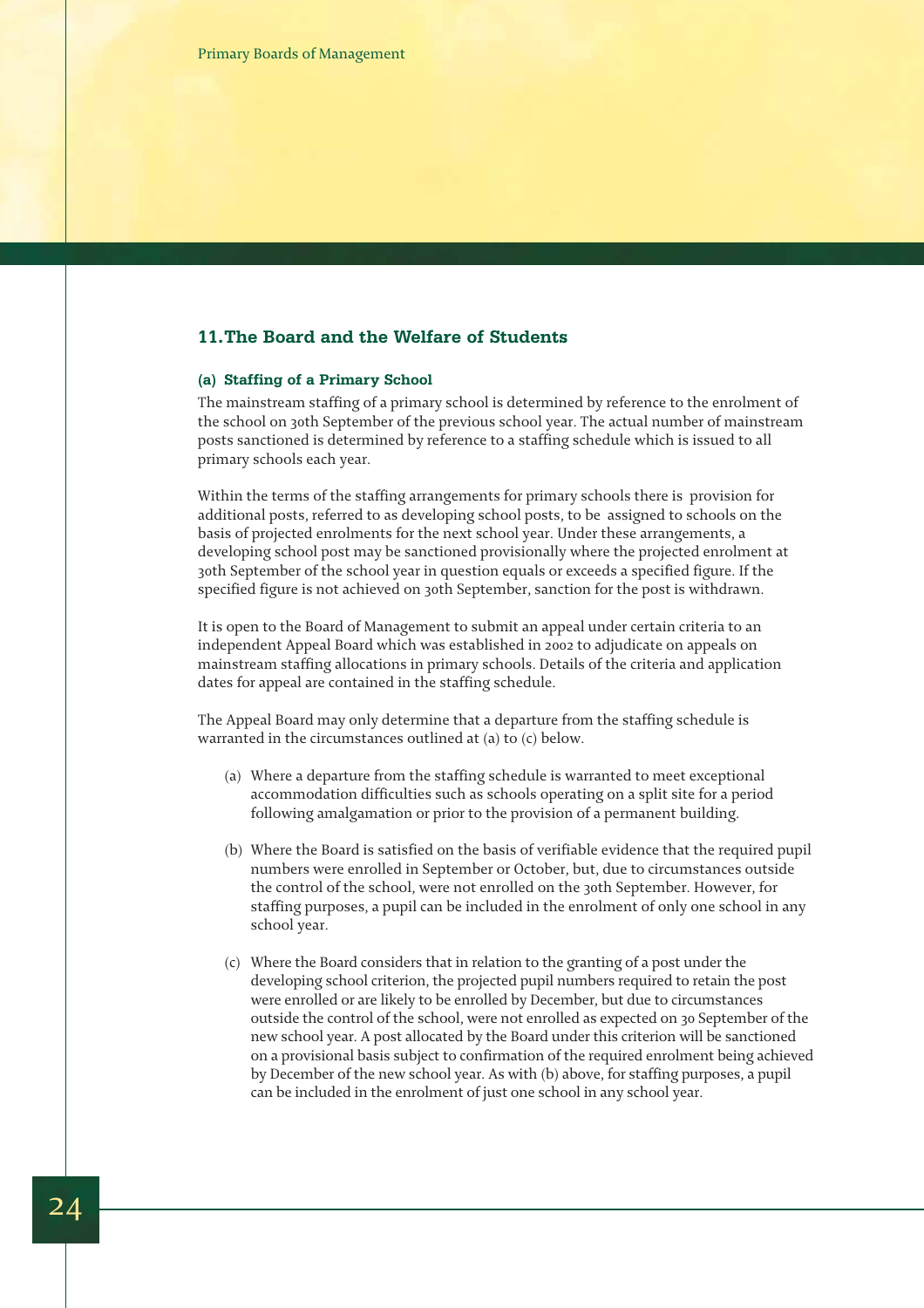In the event that the school in which the pupil was enrolled on the 30 September can verify that the pupil did not need to be counted for the appointment or retention of a teacher in that school, the Appeal Board will consider allowing the pupil to be counted as part of the enrolment for staffing purposes in the school to which s/he has transferred.

The Appeal Board may make recommendations from time to time in relation to the appeals criteria.

## **(b) Valid enrolments**

Department circular 24/02 sets out the policy in relation to valid enrolments and the importance of ensuring that school returns accurately reflect valid enrolments i.e.,

- a child must be 4 years of age on enrolment (copy of birth cert must be made available and the PPS number of the child should be obtained at time of enrolment)
- the primary school curriculum is designed as an eight year programme, including a two year infant cycle followed by six years in standards from first to sixth, with children progressing to the next grade at the end of each school year.
- a child can only be enrolled in one school on 30 Sept. and would be expected to continue to be enrolled in that school for the duration of the school year. While it is accepted that in particular circumstances a child may transfer, for capitation and staffing purposes a child can be included in the enrolment of only one school in any school year
- if it is found that a pupil transferred to facilitate retention or creation of an additional post, the post will be suppressed

#### **(c) Section 9 of the Education Act 1998**

The Education Act 1998 places a responsibility on boards of management to manage the school for the benefit of students and to provide an appropriate education for each student in the school. The responsibilities placed on the Board by the Act require the board to perform the functions conferred on it and on the school by the Act. Some of the functions conferred on the board are outlined in Section 9 of the Act. Many of the functions refer to the welfare and rights of students and are reproduced below:

The overarching function of a school is to:

- Provide education to students which is appropriate to their abilities and their needs
- Ensure that the educational needs of all students, including those with disability or other special educational needs are identified and, within the limits of available resources, provided for
- Ensure that students have access to appropriate guidance to assist them in their educational and career choices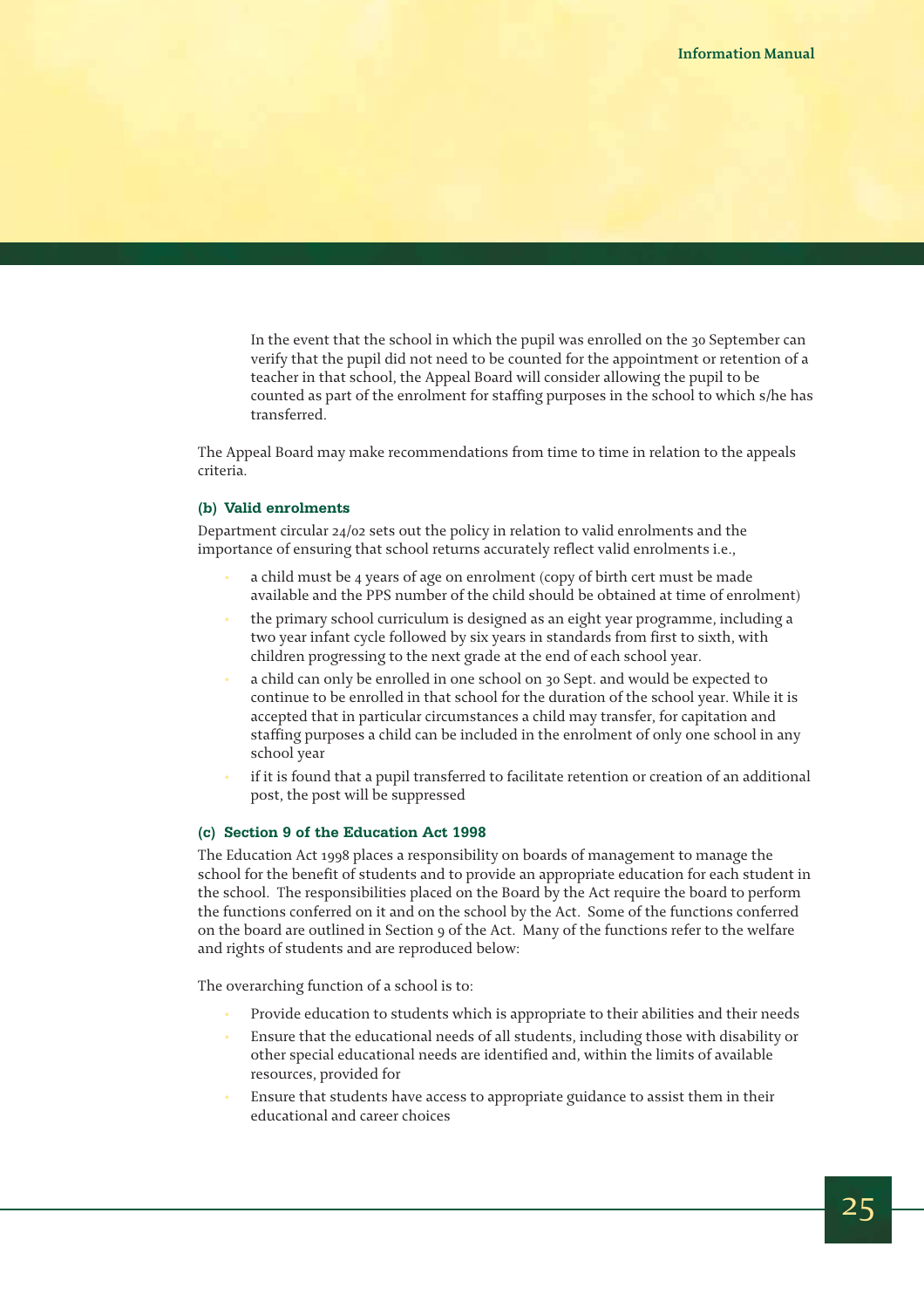- Promote the moral, spiritual, social and personal development of students to provide health education for them in consultation with parents having regard to the characteristic spirit of the school
- Promote equality of opportunity for both male and female students
- Ensure that parents of a student, or in the case of a student who has reached the age of 18 years, the student, have access to records kept by the school relating to the educational progress of the student
- Establish and maintain systems whereby the efficiency and effectiveness of the operations of the school can be assessed, including the quality and effectiveness of teaching in the school and the attainment levels and academic standards of students

It is clear from the foregoing that the Board of Management is required, as far as is reasonably possible, to ensure that the climate of the school is such that students are valued and respected, and that their welfare and rights are protected. The Board implements this responsibility through the delegation to the Principal Teacher, and through the promotion of a school climate of shared values, attitudes and beliefs between the teaching staff, parents and students. This is an on-going process which should be encouraged through appropriate staff development programmes, through involving students and parents in the operation of the school, through identifying clearly aims and objectives through the evaluation of progress.

#### **(d) Child Protection Guidelines**

Boards of Management have a particularly important role in providing their pupils with high standards of care in order to promote their well-being and protect them from harm. School personnel are especially well placed to observe changes in behaviour or outward signs of difficulties which could cause concern in relation to child protection.

In 2001, the Department issued Child Protection Guidelines and Procedures to all primary schools. The Department Guidelines and Procedures were based on the *Children First* national guidelines issued by the Department of Health and Children and were specifically adapted to cater for a primary school setting.

The main aim of the Department Guidelines and Procedures is to give direction and guidance to school management and staff in dealing with allegations or suspicions of child abuse, with the protection and well-being of the child being the most important consideration. The Guidelines and Procedures set out the steps to be taken by school management and staff in dealing with suspicions or allegations of child abuse. Once there are reasonable grounds for the suspicion or allegation, the matter should be reported without delay to the health authorities. Along with being alert to child abuse of a sexual nature, schools must also be alert to signs of physical and emotional abuse or neglect and monitor the progress of children considered to be at risk.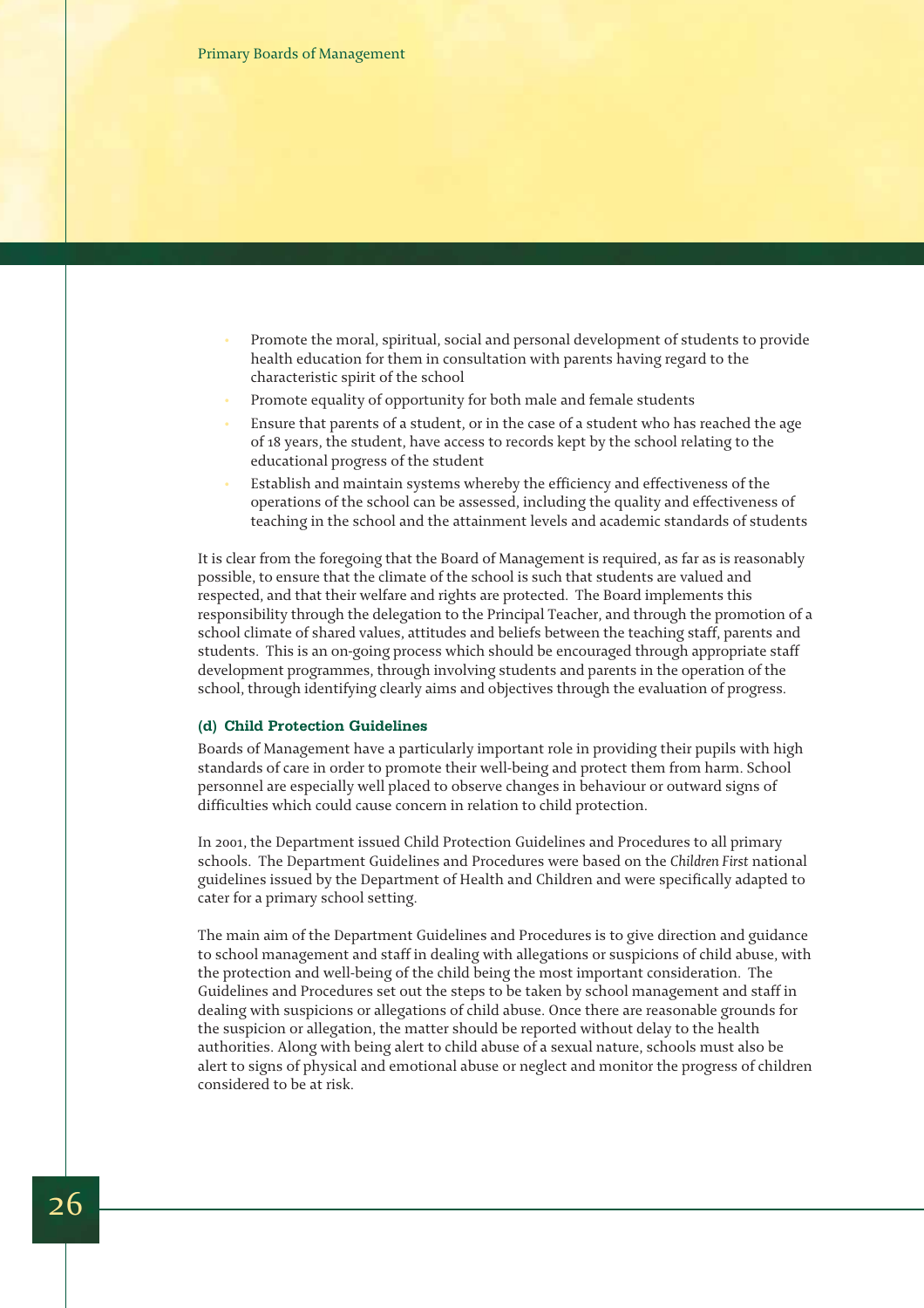Each board of management is required to designate a senior member of staff, normally the Principal, as the Designated Liaison Person (DLP) for the school. The DLP acts as a liaison person with the health authorities and other agencies (e.g. the Gardaí) and as a resource person to any staff member who has child protection concerns.

The Guidelines and Procedures also set out the steps to be taken by the school in dealing with allegations of child abuse against a school employee. In such cases the DLP is responsible for reporting the matter to the health authorities and/or Gardaí, while the chairperson of the board of management, acting in consultation with the board, is responsible for addressing employment issues. If the nature of the allegation warrants immediate action, the chairperson should direct the employee to absent himself/herself from the school with immediate effect. In cases of uncertainty or doubt, the chairperson should consult with and follow the advice provided by the relevant child care manager in the Health Services Executive, as well as take whatever other steps are considered appropriate to remove any risk to the pupils in the school.

**It is vitally important that each school has clear and effective child protection procedures in place which are in accordance with the Department Guidelines and Procedures and that these procedures are brought to the attention of management, staff and parents in the school. School management should provide all new staff, whether teaching or otherwise, with a copy of the school's child protection guidelines and ensure that they are familiar with the procedures to be followed. The school should have nominated a senior staff member, normally the Principal, as Designated Liaison Person for the school and, where possible, the school should also have nominated a deputy DLP.**

**Training for those newly appointed as a DLP or deputy DLP is being arranged by Teacher Education Section.**

#### **(e) The Code of Behaviour**

Central to the operation of an effective and caring school is a fair and efficient Code of Behaviour to which the whole school community can subscribe, which encourages mutual respect and co-operation and which has regard to the rights and responsibilities of all concerned.

The Board of Management is charged, under Section 23 of the Education (Welfare) Act, 2000 with the responsibility of ensuring that a Code of Behaviour is drawn up, applied in the school and kept under review.

The Code of Behaviour should take account of the ethos and the environment of the school, should encompass rules, sanctions, rewards, incentives and procedures, and should be formally approved by the Board of Management. It must be available in the school for inspection by Inspectors of the Department of Education and Science.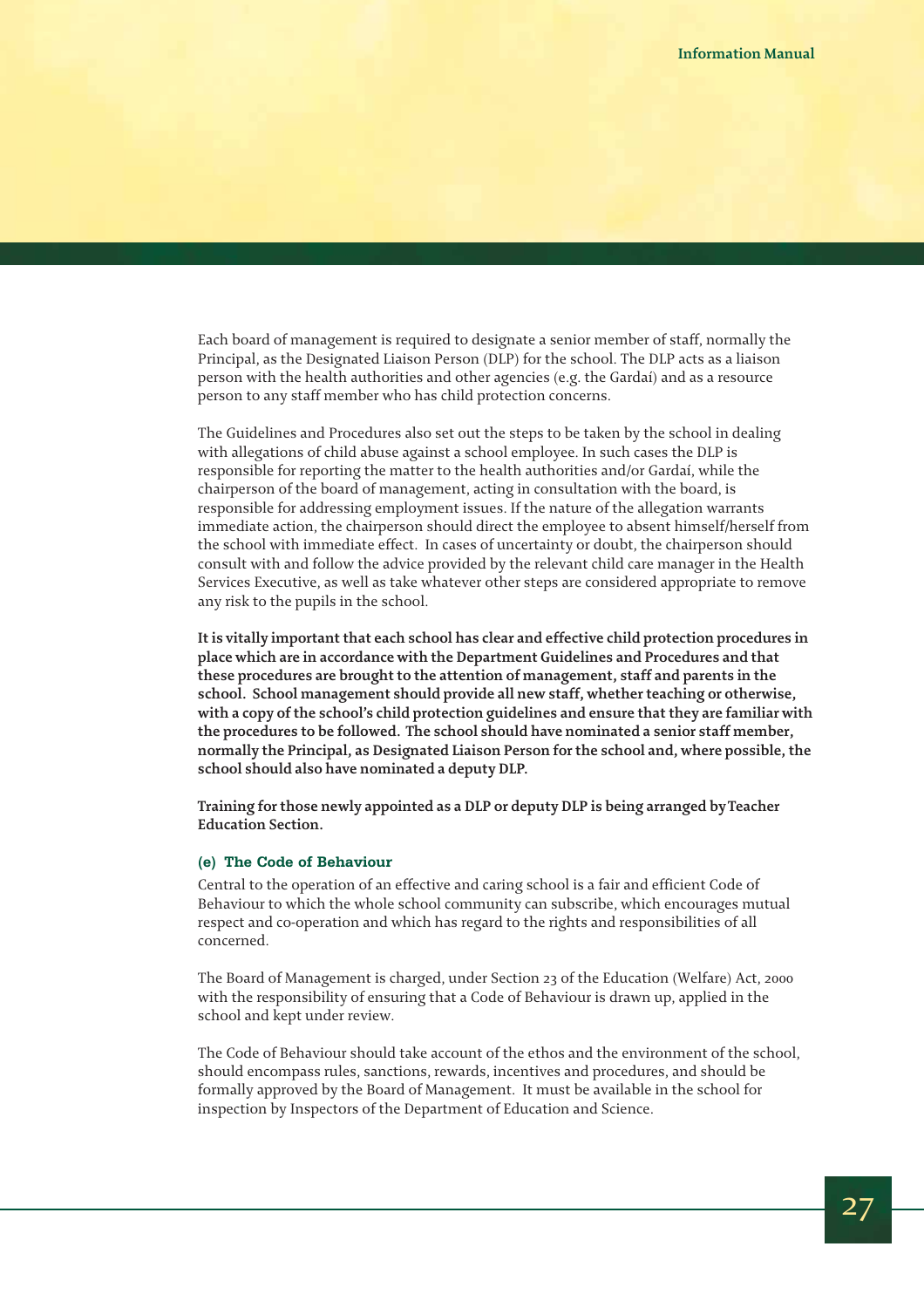Guidelines for drawing up Codes of Behaviour are being finalised by the National Education Welfare Board (NEWB) and will then issue to all schools.

#### **(f) Provision of information to students**

Section 27 of the Education Act 1998 requires a Board of Management to establish and maintain procedures for the purposes of informing students of the activities of the school. These procedures must facilitate the involvement of the students in the operation of the school in association with their parents and teachers. This involvement should have regard to the age and experience of the students.

#### **(g) Enrolment**

Section  $15(2)(d)$  of the Education Act 1998 requires the Board of Management to publish the policy of the school concerning the admission to and participation in the school. The schools enrolment policy should have the prior approval of the Patron.

In summary, Section 15, subsection (2) of the Education Act states that:

*"A board shall... publish, in such a manner as the board with the agreement of the patron considers appropriate, the policy of the school concerning admission to and participation in the school, including the policy of the school relating to the expulsion and suspension of students and admission to and participation by students with disabilities or who have other special educational needs... and ensure ...that ...the right of parents to send their children to a school of the parents' choice are respected..."*

The compulsory school starting age in a National School is 6 years of age. Enrolment in individual schools is the responsibility of the managerial authority of those schools and the Department does not seek to intervene in decisions made by schools in such matters. The Department's main responsibility is to ensure that schools in an area can, between them, cater for all pupils seeking places. This may result, however, in some pupils not obtaining a place in the school of their first choice.

It is the responsibility of the managerial authorities of schools that are not in a position to admit all pupils seeking entry to implement an enrolment policy in accordance with the Education Act. In this regard a board of management may find it necessary to restrict enrolment to children from a particular area or a particular age group or, occasionally, on the basis of some other criterion. In formulating an admissions policy a school must, however, ensure it is lawful. In particular, it must act in accordance with section 7 of the Equal Status Act 2000 (as amended by Section 50 of the Equality Act, 2004).

The Board of Management of a school is also obliged under section 19(3) of the Educational Welfare Act 2000 to make a decision in writing in respect of an application for enrolment within 21 days and to inform the parents in writing of that decision.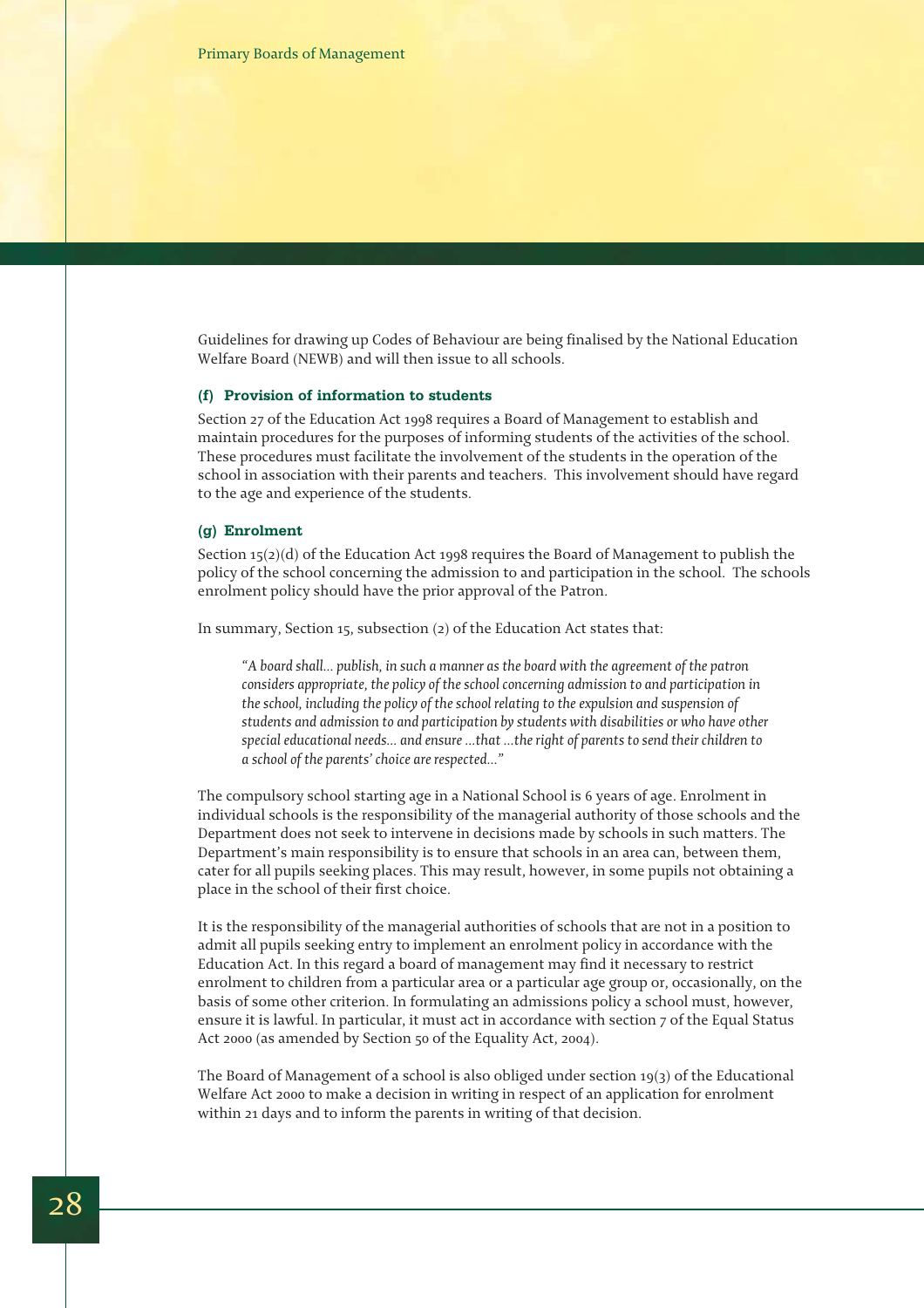Where a Board of Management refuses to enrol a student in a school, the parent of the student or, where the student has reached 18 years of age, the student himself or herself, following the conclusion of any appeal procedures at school level, has a statutory entitlement under section 29 of the Education Act (as amended by Section 4 of the Education (Miscellaneous Provisions) Act 2007, to appeal that decision to the Secretary General of the Department of Education and Science. A committee is established to hear the appeal with hearings conducted with a minimum of formality. In most cases appeals must be dealt with within 30 days. Where appropriate, the Secretary General may give whatever directions to the Board of Management that are considered necessary to remedy the matter complained of.

Details on appealing decisions on enrolment under section 29 of the Education Act (as amended by Section 4 of the Education (Miscellaneous Provisions) Act, 2007), are available on the Department's website at www.education.ie

#### **(h) School Starting Age**

Rule 64(1) of the Rules for National Schools states "a child may not be allowed to attend or be enrolled in a national school before the fourth anniversary of his birth". Furthermore, in accordance with the Education Welfare Act, the compulsory school starting age of a student in a National School is 6 years of age.

The primary school curriculum is designed as an eight year course, including a two year infant cycle followed by six years in standards from first to sixth, with children progressing to the next grade at the end of each school year. Pupils commencing school for the first time should be enrolled at the commencement of the school year in order to complete the full primary school course.

Circular 27/85 states that a pupil should not be admitted to first standard unless he/she has reached the age of six years by 1st September of the school-year in which he/she is enrolled in that class.

#### **(i) Retention of pupils in school**

The Department's policy in relation to the retention of pupils in primary schools is set out in Primary Circular 32/03 which issued to all primary schools in December 2003.

The Department is providing considerable support for pupils with learning difficulties and special educational needs in schools. Learning Support/Resource Teachers (LS/RTs), resource teachers, special needs assistants, computer equipment and a wide range of resources under the various schemes for schools in areas designated as disadvantaged are among the forms of provision allocated to schools to support these pupils.

Under the Department's policy, pupils should only repeat a year for educational reasons and under no circumstances should an additional grade level (middle infants or repeat sixth class) operate through the retention of all or a substantial number of pupils for a second year at a grade level.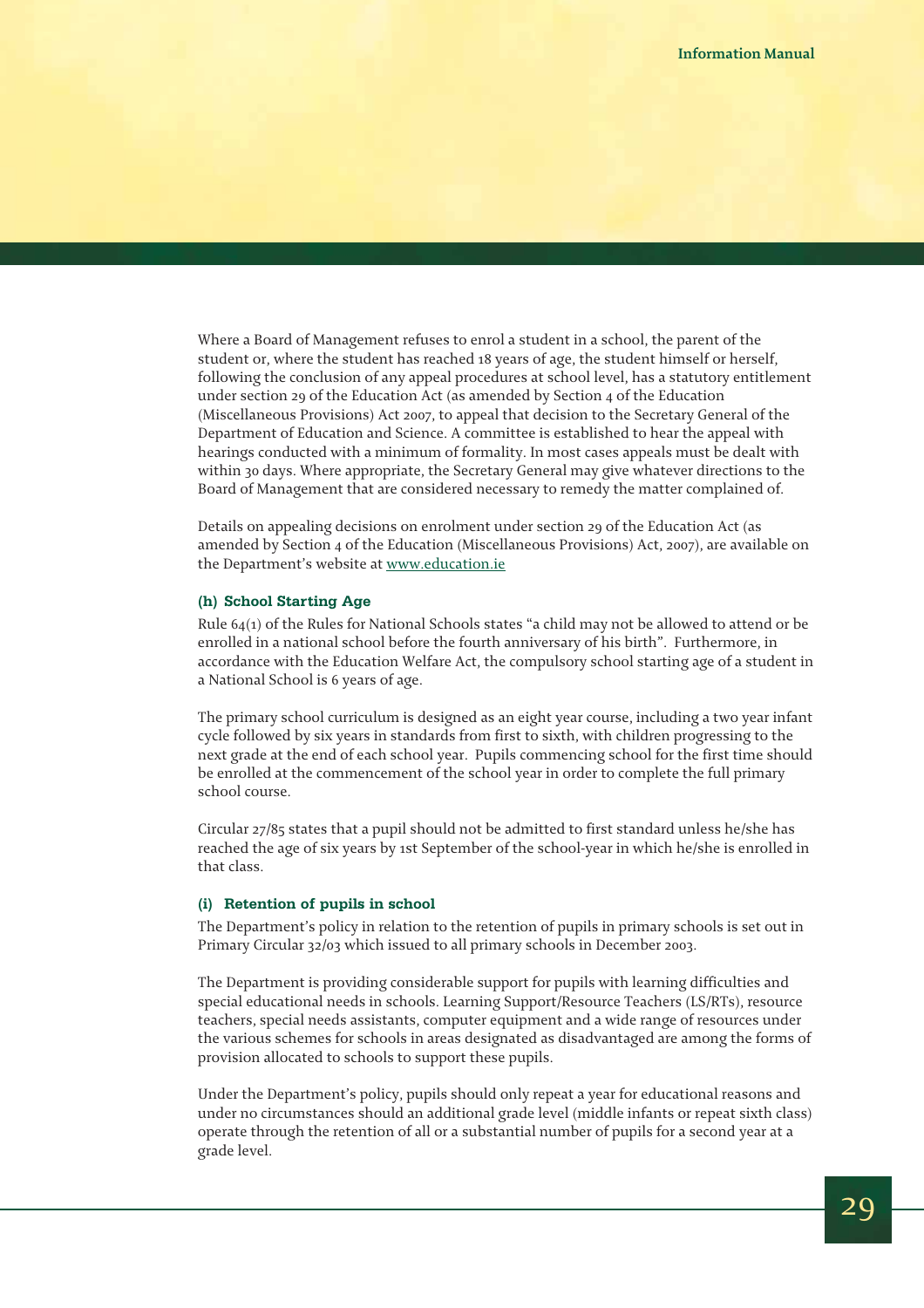The level of provision now available should enable pupils to make progress in keeping with their needs and abilities and to move consecutively through the different class levels in the school in keeping with their peers.

Special schools funded by the Department of Education and Science are intended to cater for children and young persons with special educational needs from 4 years until the end of the school year in which they reach their 18th year. At that point, the Department of Health and Children/Health Service Executive assumes direct responsibility for young adults with special educational needs who are over 18 years. It is expected that a school will have been liaising with the health authorities during the final year of a young person's attendance in school to ensure the person's successful transition to adult services by the time s/he reaches age 18.

#### **(j) Removal of student from a school/roll**

The Education (Welfare) Act, 2000 obliges schools to keep an accurate and updated account of the enrolment and attendance of students. Such records are subject to monitoring by the NEWB. Schools have an obligation to inform the NEWB of the absence of any student for a period in excess of 20 days in any one school year. Guidelines have issued to schools in relation to the reporting of absences and attendance reports. There a number of criteria which form the basis for a school to report 20 days absence, e.g. 6 or more cumulative days suspended; intention to expel. Boards should familiarise themselves with these guidelines setting out requirements to notify the NEWB of student absences.

The re-enrolment of a student who has been removed from the roll is a decision for the Board of Management to be taken in accordance with the school's published admissions policy. In considering such decision, Boards must have due regard to the provisions of the Education (Welfare) Act, 2000 and of the appeals procedures provided for in Section 29 of the Education Act, 1998 (as amended by Section 4 of the Education (Miscellaneous Provisions) Act, 2007.

Pupils retained on the school register on 30 September of a school year for the purpose of compliance with the Education & Welfare Act, 2000 should not be counted towards valid enrolment for the purposes of determining staff numbers.

#### **Transfer of Pupils**

The position in relation to the transfer of pupils from one school to another is outlined in Section 20 of the Education (Welfare) Act. It outlines the steps which must be taken by the principal teachers concerned i.e. that where a student leaves one school to go to another, the principal of the first school must provide a report to the new principal of any school attendance problems the child has experienced or other matters relating to the child's educational progress as he or she considers appropriate.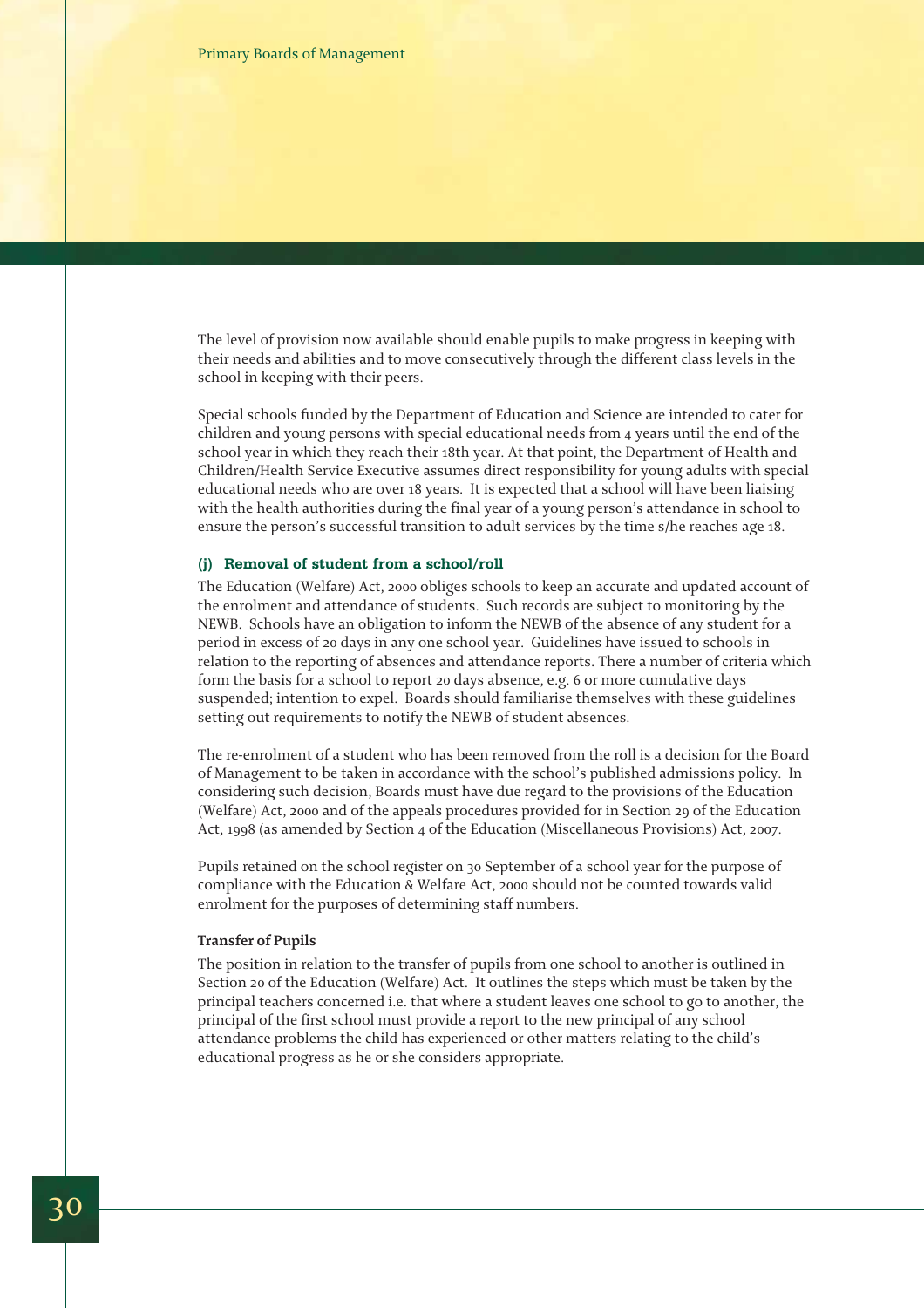## **(k) Expulsion of student**

Section 24 of the Education (Welfare) Act states:

"(1) Where the board of management of a recognised school or a person acting on its behalf is of the opinion that a student should be expelled from that school it shall, before so expelling the student, notify the educational welfare officer to whom functions under this Act have been assigned, in writing, of its opinion and reasons therefor.

Guidelines have issued to schools from the National Educational Welfare Board (NEWB) giving additional detail on the responsibilities of the Board in this regard.

#### **(l) Supervision of Students**

Sections 14, 15 and 23 of the Education Act,1998 assigns each Board of Management and Principal Teacher responsibility for the day-to-day management of schools. Principals should organise supervision for the order and general behaviour of pupils during school hours. In particular, they should organise and participate in the effective supervision of the pupils during breaks, lunch-breaks, assembly and dismissal.

Rules 121(4) and 124(1) of the Rules for National Schools and Section 23(2) of the Education Act 1998 oblige teachers to take all reasonable precautions to ensure the safety of pupils and to participate in supervising pupils when the pupils are on school premises, during school time and/or on school activities. Accordingly, the responsibility of all teachers individually and collectively to provide a duty of care at all times towards the pupils in the school in which they teach, including periods of supervision remains. Special needs assistants, who may be assigned to schools to cater for pupils with significant care needs, may be required to assist such pupils with toileting, if appropriate.

While the Department does not issue specific guidelines on requirements for supervision of different age pupils, it acknowledges that the degree of supervision required of school authorities varies with the circumstances, including the age of the pupil. This duty, in the case of very young pupils, might include an obligation to ensure that such pupils do not leave the classroom without appropriate supervision.

In July 2002, the Department agreed arrangements for the provision of funding for supervision in respect of mid-morning and lunch-time breaks. Circular 21/02 issued at that time and it set out the agreement and arrangements for payment. The agreement provided for the provision of funding to Boards of Management for supervision on the basis of an estimated need of 37 hours supervision per annum per whole time teacher equivalent or a minimum of 122 hours per school, whichever is the greater.

Schools certify at the end of the school year that the supervision duties have been carried out and based on returns from the schools payment issues in July/August to the relevant teachers.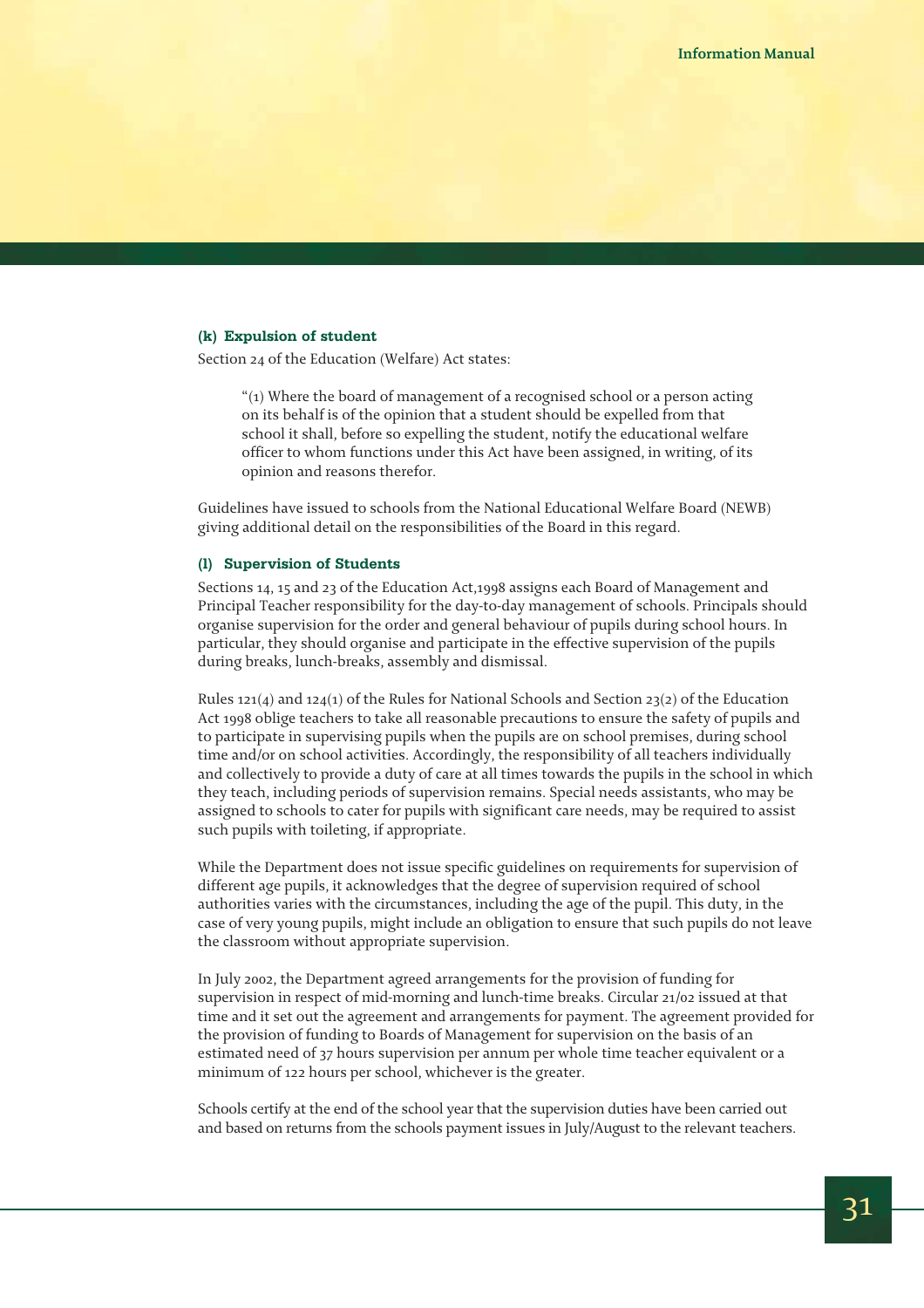Specific arrangements apply in the case of  $1$ ,  $2 \& 3$  teacher schools. In one teacher schools a grant equivalent to 122 hours of supervision is paid to the BOM for the provision of supervision services which may be facilitated by the appointment of a lunchtime supervisor. Grants are also paid to 2 & 3 teacher schools.

#### **(m)Administration of Medication to students**

It is important that the Board of Management of schools request parents to ensure that the school is made aware of any medical condition suffered by any children in the school. Where the school is aware of potential difficulties that may arise as a consequence of a medical condition suffered by one or more pupils, it can be possible for the Management Authorities, working in conjunction with the parents, teachers and children to put preventative measures in place to lessen the possibility of any difficulties arising, or to ensure that if a pupil suffers an anaphylactic reaction etc., that appropriate treatment is available.

The administration of medicines in the school is the subject of an agreement between the Irish National Teachers Organisation and the organisations representing school management at primary level. While this agreement specifies that no teacher can be required to administer medicine or drugs to pupils, it also sets out procedures that must be followed where a teacher or teachers agree to do so.

The position is that either the parents of the child should make themselves available to administer medication as required or where they wish the staff in the school to administer it, they should indemnify the school. *(In this way the rights of the child and the parents and the interests of the school are protected in a balanced way)*.

It is this Department's experience that once the matter has been discussed in detail with the Board of Management and teachers of a school, and once all parties are clear as to the procedures to be followed, arrangements can normally be made to administer the type of medicine which may be required.

The Department **cannot** direct any member of the Board of Management or the teaching staff of the school to administer medical treatment to pupils, actions and procedures which are normally carried out by medical professionals such as doctors and nurses.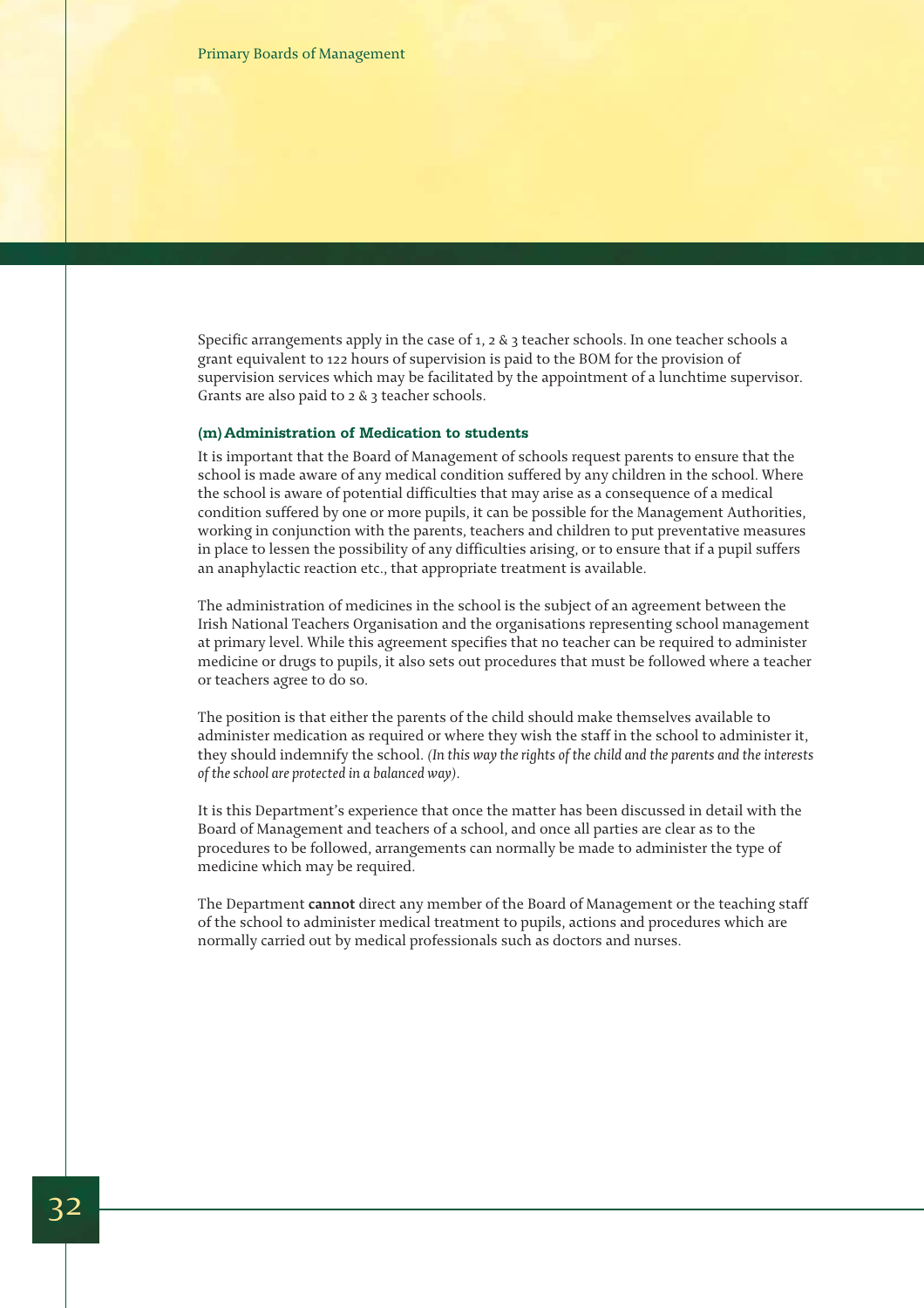#### **(n) Religious Instruction**

Pupils and parents enjoy a number of legal rights regarding their choice of school for primary education.

Statutory rights to choice of school derives from Article 42 of the Constitution which provides that

- Parents shall be free to provide education in their homes or in private schools or in schools recognised or established by the State and
- The State shall not oblige parents in violation of their conscience and lawful preference to send their children to schools established by the State, or to any particular type of school designated by the State.

This has been reaffirmed through statutory provision in the Education Act 1998, section 6 of which provides for a number of objects to which those concerned with the implementation of the Act must have regard, including promoting "the right of parents to send their children to a school of the parents' choice having regard to the rights of patrons and the effective and efficient use of resources".

Section 15 of the Education Act, 1998 requires boards of management of schools to uphold, and be accountable to the Patron for upholding, the characteristic spirit of the school as determined by the cultural, educational, moral, religious, social, educational, linguistic and spiritual values and traditions which inform and are characteristic of the objectives and conduct of the school.

Under Section 30 of the Education Act (1998), no student can be required to attend instruction in any subject which is contrary to the conscience of the parent of the student. The Act also requires that, in prescribing curricula for recognised schools, the Minister must take due account of the characteristic spirit of a school or type of school.

Provision is made for the inclusion of religious instruction on the curriculum for primary schools. The Department recognises the rights of the different church authorities to design these curricula and to supervise their teaching and implementation. To this end, thirty minutes of the school day is allocated to the teaching of religious instruction at primary level.

The content of the religion programme is determined by the Patron of the school.

The Revised Curriculum for Primary Schools espouses the importance of tolerance towards the practice, culture and life-style of a range of religious convictions and states explicitly that the beliefs and sensibilities of every child are to be respected.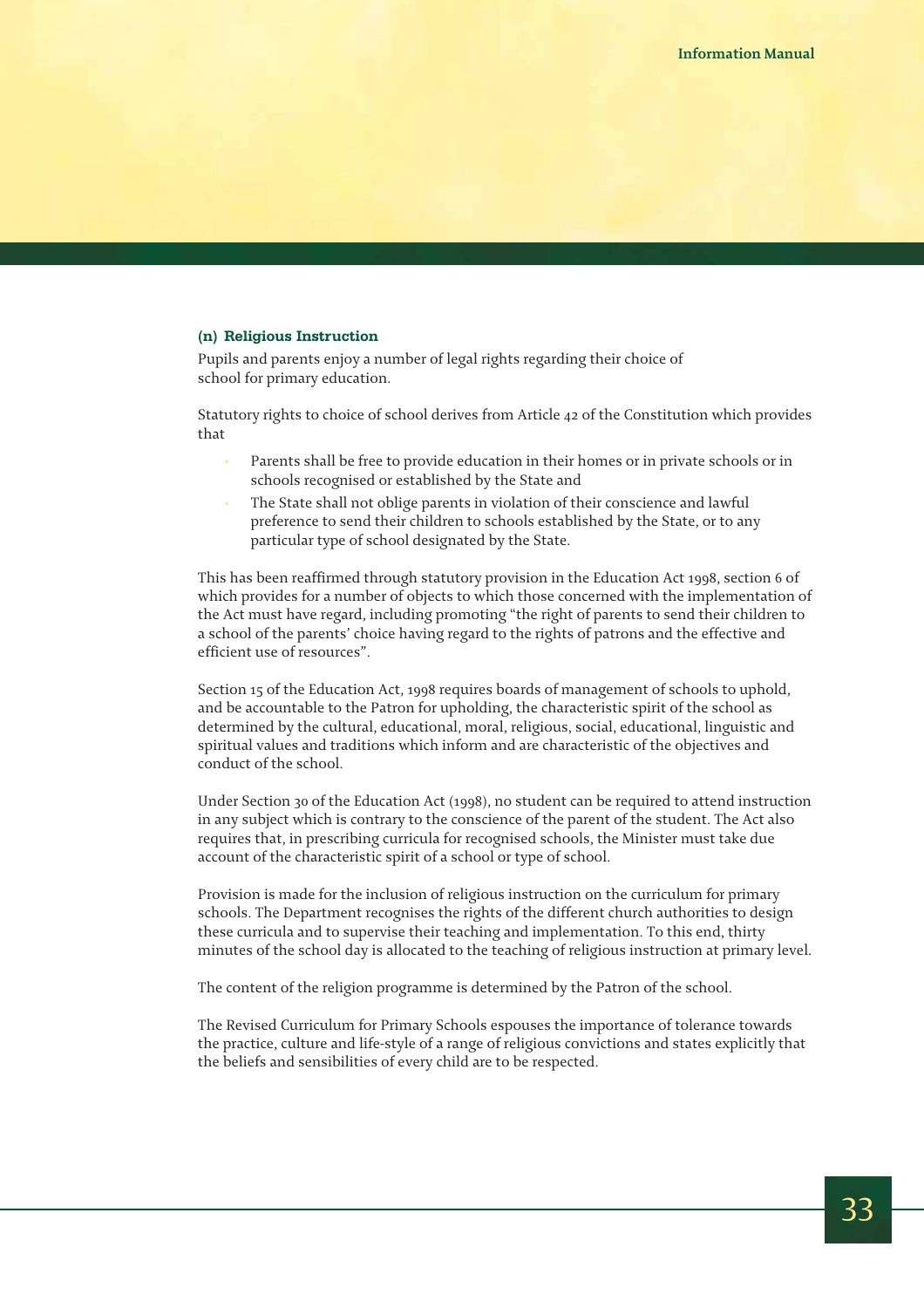## **12.Parents as Partners in Education**

## **(a) Parents' Associations**

The Board of Management is obliged under Section 26 of the Education Act 1998 to "give all reasonable assistance to parents who wish to establish a parents' association and to a parents' association when it is established". The parents' association is an essential organisation which enables parents to remain fully informed on educational developments, to voice the opinions of parents on issues that concern them and to liaise closely with the Principal, the teaching staff and the Board of the school on all matters relating to the educational welfare of their children.

## **(b) Fund-raising**

A parents' association derives its authority from Section 26 of the Education Act 1998 which provides inter alia:

- that a parents' association shall promote the interest of the students in a school in co-operation with the board, principal, teachers and students
- that a parents' association shall, following consultation with its members, make rules governing its meetings and the business and conduct of its affairs
- that the board shall promote contact between the school, parents of students in the school and the community and shall facilitate and give all reasonable assistance to parents who wish to establish a parents' association and to a parents' association when it is established.
- that the parents' association once established shall advise the principal or the board on any matter relating to the school and the principal or board as the case may be shall have regard to such advice.
- that the parents' association shall adopt a programme of activities which will promote the involvement of parents in consultation with the principal, in the operation of the school.

It follows from the provisions of the Education Act 1998 that the activities of a parents' association should have an ultimate objective of promoting students' interests in cooperation with the school and that a board is obliged to give all reasonable assistance to a parents' association in this regard. The Act envisages a collaborative role between the Board and the parents' association. Where a parents' association acts in a manner which is contrary to the students' interests and which offends the relevant regulations in this regard as laid down by the Minister from time to time, then it does so without the protection of the Act and thereby acts in a manner which is ultra vires.

Section 26(4) of the Act places an obligation on a parents' association to make rules governing its meetings and the conduct of its affairs. This power extends to making regulations regarding the internal procedures of the association however its power to make rules is constrained by the overriding obligation to promote the interests of students in a school.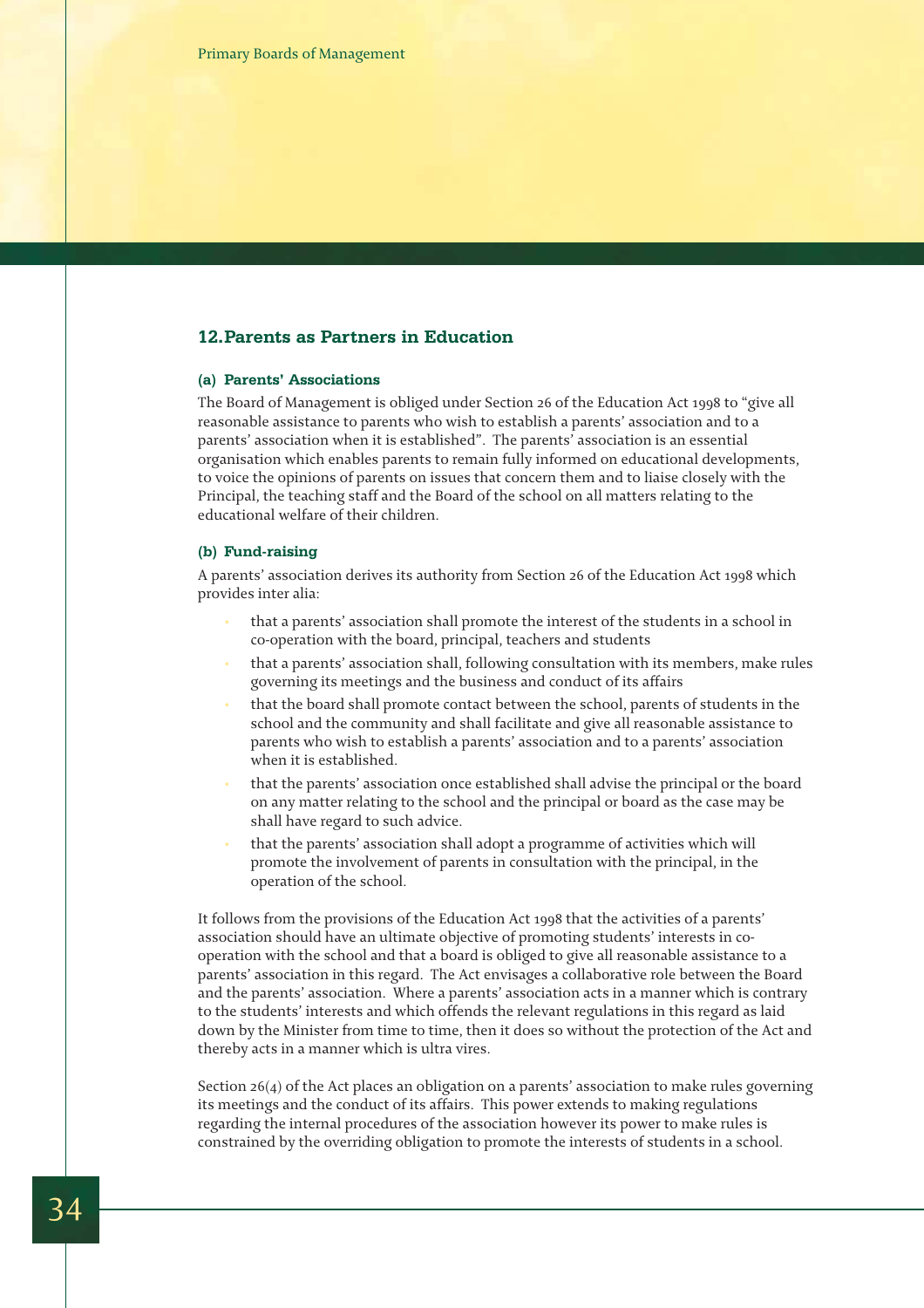This subsection does not confer independent powers on a parents' association which extends beyond promoting students' interests.

A parents' association is entitled to raise funds for the administration and activities of the association. Full accounts must be maintained and presented at the Annual General Meeting of the parents' association, in accordance with the rules of the association. The parents' association should consult with the board about fund-raising for the school or school projects. The approval of the board is needed prior to these funds being raised. The expenditure of these funds is by the board of management in consultation with the parents' association. The board prepares a total account of income and expenditure at the end of each school year and this is available to parents. Any funds raised must be used for the purpose(s) for which the money was collected. If in exceptional circumstances, it becomes unnecessary for the board to use all of the funds collected for the purpose specified, the board will communicate this to the parents' association and where appropriate, the local community. In any event the funds may be used for the school. The board in consultation with the Committee of the parents' association will decide the change of purpose for which the funds are used.

#### **(c) Complaints Procedure**

Procedures for processing complaints by parents and students will be prescribed for all schools under Section 28 of the Education Act, 1998.

Most schools currently operate a Complaints Procedure which is designed to facilitate the handling of complaints from parents concerning schools and teachers. Many schools choose to use one of the standard complaints procedures negotiated at national level between school management authorities and teacher interests, but the board of management of the school is free to determine its own fair procedure for the handling of complaints. In general, these procedures are intended to facilitate resolution of a complaint as speedily as possible and at the simplest level. The more commonly used local complaints procedure which schools usually use is the INTO/Management complaints procedure (See Appendix A)

The Department of Education and Science supports the principle that complaints regarding schools should be resolved at school level whenever possible and will only become involved in the review of specific complaints after every effort has been made to resolve the matter at local level. If, following the completion of the complaints procedure and the issuing of a finding by the Board of Management of the school, the complainant remains dissatisfied, she/he may raise the matter with the Department.

**In the case of Catholic and Church of Ireland primary schools, the Patron Bodies of these schools have advised Boards to follow the INTO/Management complaints procedure.**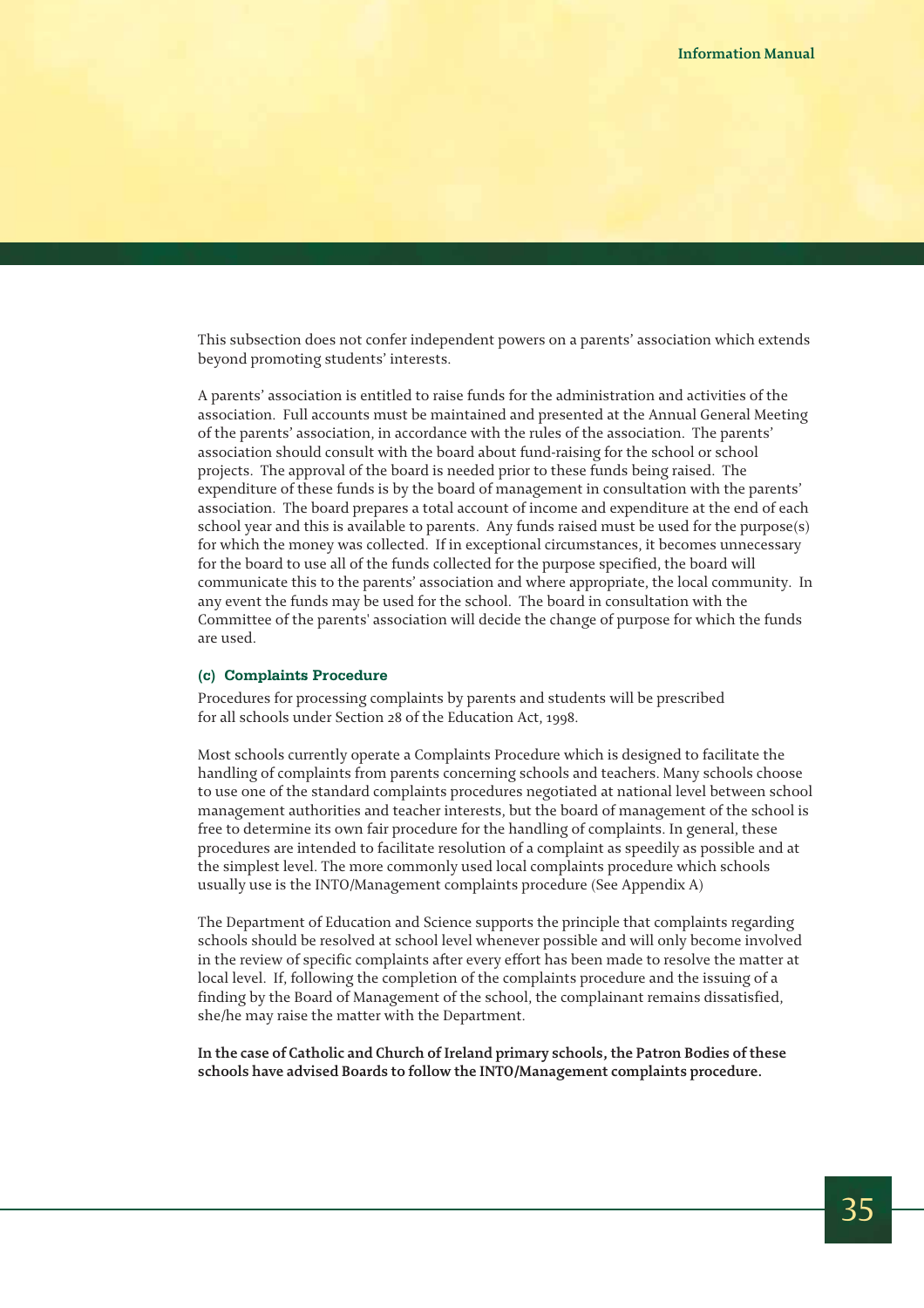#### **(d) Special Education Appeals Board**

The Special Education Appeals Board was established under the Education for Persons with Special Educational Needs Act (EPSEN) 2004 to hear and determine appeals under the Act. The Appeals Board will be independent in the performance of its functions and was established in April 2007 to ensure that appropriate structures and processes will be in place once the relevant sections of the EPSEN Act, which would allow appeals to be undertaken, are commenced.

#### **(e) School Reports/Progress Reports**

While the Department sets out statutory obligations in accordance with the Education Act, 1998 on a board to provide school reports for its students, it has no mandate to determine the content of these reports.

This Department's role in relation to school reports held by school authorities is governed by the Education Act i.e. schools must ensure that parents of a student have access to records maintained by the school relating to the student's progress in his or her education. Section 20 of the Act places an obligation on schools to establish procedures for informing parents of matters relating to the operation and performance of the school. Section  $22(2)(b)$  of the Act, states that "the Principal and teachers shall regularly evaluate students and periodically report the results of the evaluation to the students and their parents".

#### **(f) Parent Teacher Meetings**

There are differences between the post-primary and primary sectors which make it appropriate to apply a different model in respect of parent/teacher meetings in the primary sector than that applicable in the post-primary sector. These factors include the age of the children, the pattern of attendance of parents at primary schools, and that children at primary level are taught by a single teacher.

Having regard to the overall circumstances of children at primary level:

- 1. The parties acknowledge and accept that a parent should be able to have a formal meeting with a teacher at a suitable and convenient time. If such a meeting cannot be facilitated at a formal parent/teacher meeting then the parent will be offered a suitable and convenient appointment for same.
- 2. In each school year there will be one formal parent/teacher meeting held in each primary school. This meeting will normally commence at 3.15 pm and will end at 5.45 pm unless otherwise agreed at local level between all relevant parties. In any event the parent/teacher meeting will not take place during the school tuition period. The school will close 15 minutes early on the day of the formal parent/teacher meeting.

**Staff meetings and parent-teacher meetings should not be arranged for the day immediately preceding or immediately following the breaks set out in the Standardised School Year.**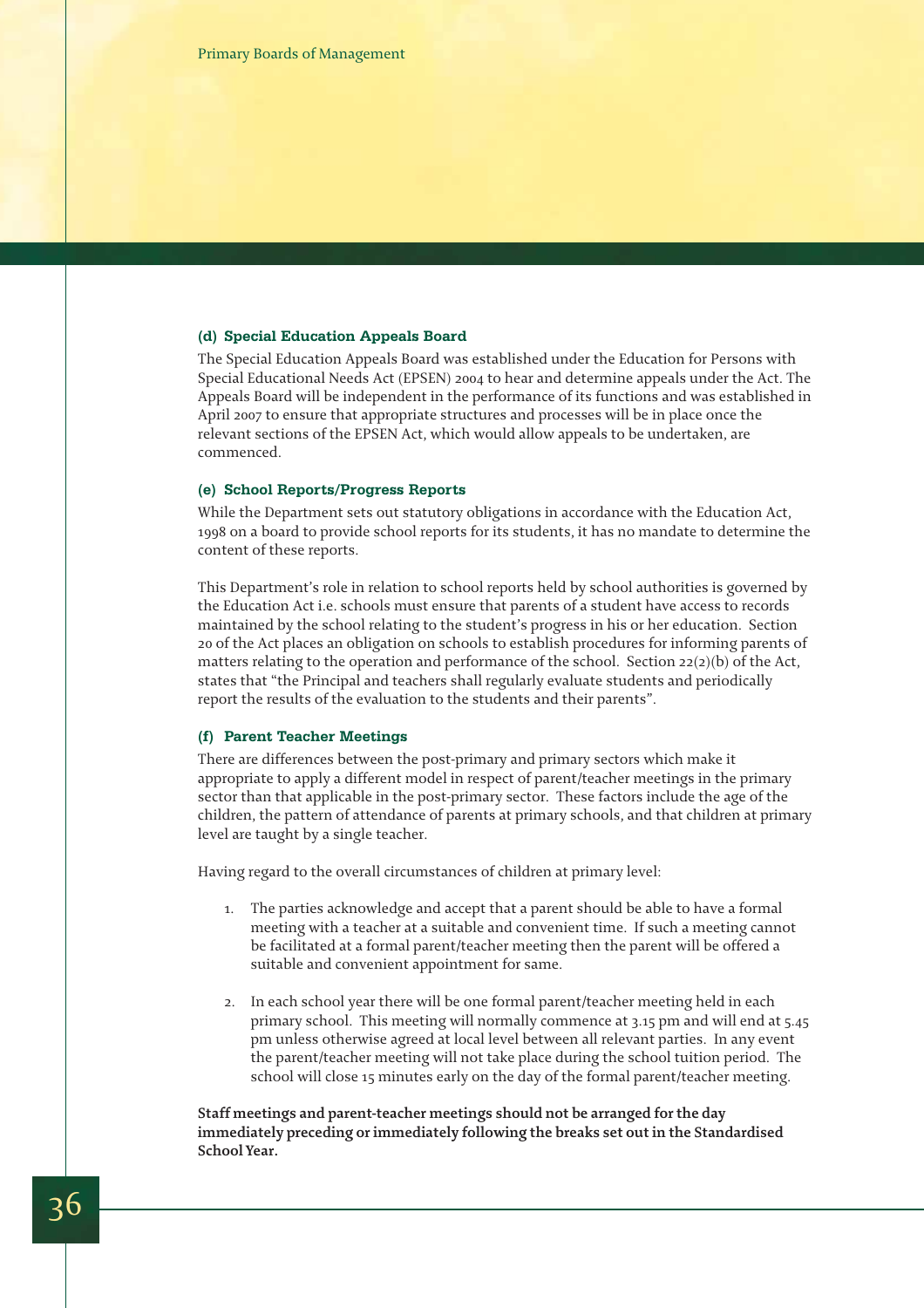## **13.Health and Safety**

Boards of Management, as employers have a responsibility to provide for the Health and Safety of their employees in accordance with statute law. The Safety, Health and Welfare at Work Act of 2005, is the principal such statute. Further significant statutes are:

- The Safety, Health and Welfare at Work (General Application) Regulations, 1993 and the 2001 and 2003 amendment Regulations;
- The Maternity Protection Act, 1994 and associated Regulations and Orders
- The Safety, Health and Welfare at Work (Chemical Agents) Regulations, 2001
- Occupiers' Liability Act 1995
- The Organisation of the Working Time Act, 1997
- The Safety, Health and Welfare at Work (Construction) Regulations 2001 and 2003
- The Public Health Tobacco (Amendment) Act, 2004.

Details of these statutes may be found on the website of the Health and Safety Authority.

In drawing up a Safety Statement, a Board may find the local branch of the Health and Safety Authority helpful. The address and telephone number of the local office may be obtained from the Health and Safety Authority, 10 Hogan Place, Dublin 2. Tel: 01 6620400. www.hsa.ie

The 2005 Health and Safety at Work Act requires the Board of Management to consult with its employees to ensure co-operation in the prevention of accidents and ill-health. The consultation should be on two levels, with the employees and with a Safety Representative or Committee chosen by the employees.

The initial consultation serves to advise staff of the requirements H&S Act's aims and requirements. Staff may be requested to elect a Safety Representative and to compile a list of perceived hazards for the consideration of the Safety Officer and the Board of Management.

The H&S Act also requires that Boards of Management should have a prepared Safety Statement which sets out how issues of Health and Safety are managed within the school. While legislation requires only that the Safety Statement should apply to employees, it is recommended that it should also take into account corresponding interests of pupils and visitors to the school.

A Board of Management is obliged to ensure that its Safety Statement and associated procedures are regularly monitored and reviewed in consultation with the staff of the school.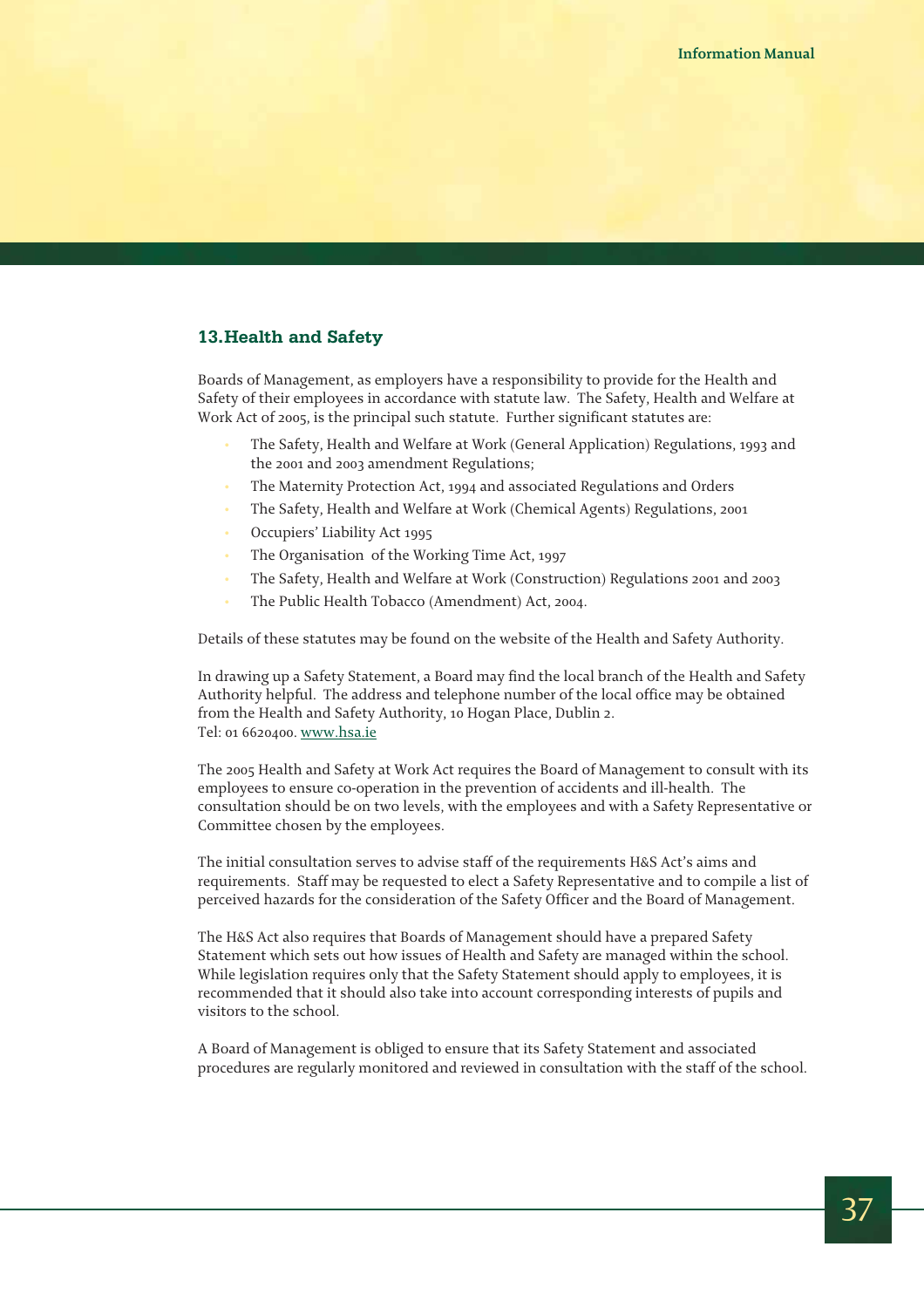## **14.Insurance**

It is the duty of the Trustees, in consultation with the Board of Management to put in place comprehensive insurance cover for the school. (See Section 19 of Constitution of Boards and Rules of Procedure 2007).

The Board shall ensure that all such insurances are effected and maintained as are necessary to safeguard the school, the Board and the Trustees against all public liability and against the consequences of negligence on the part of any person employed by the Board, or any servant or agent of the Board, or any defect in the buildings, premises, furnishings or equipment of the school whereby loss or damage might result to any person in or upon the school premises.

#### **The following is the position for schools operating from premises owned by the Minister**

A Lease, to be executed between the Minister for Education & Science and the relevant school patron, is being introduced for schools operating in premises owned by the Minister. Under the terms of that Lease, schools are obliged to take out Public Liability and Employer's Liability insurance but are not required to take out buildings cover. Buildings will be covered by State indemnity.

The Lease will be put into place on a phased basis, starting with schools that are commencing operation in a premises owned by the Minister in the 2007/8 school year. Thereafter, Leases will be put in place for schools already operating in Ministerially-owned premises. It is intended to have Leases put in place for all such schools as soon as practicable. However, up to and until such time as the Lease is executed between the Minister and the relevant Patron, schools operating in Ministerially-owned premises are obliged to have adequate Buildings cover in place, along with Public Liability and Employer's Liability insurance.

The insurance policy shall be available for inspection by interested parties.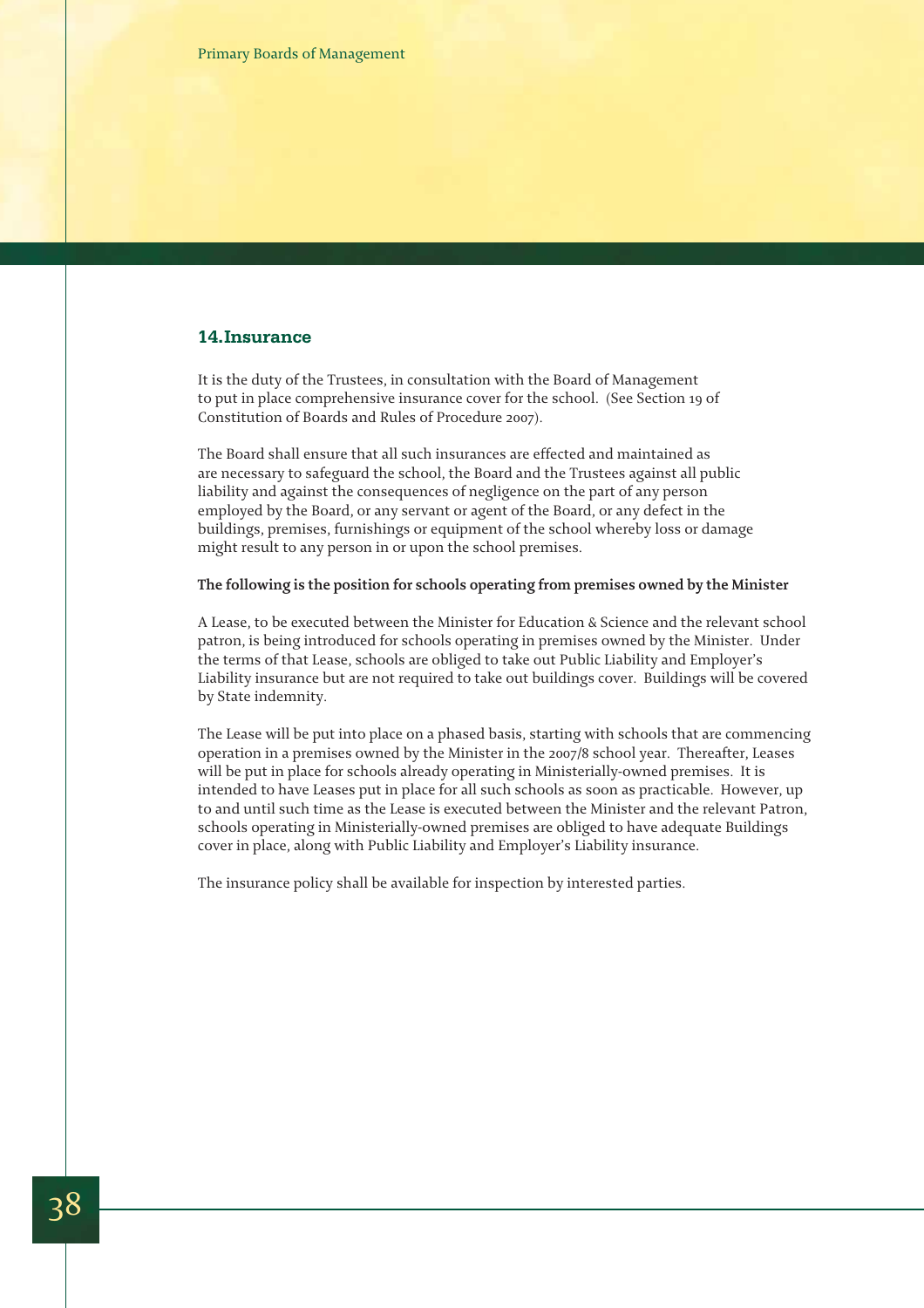## **15.The School Year**

Primary schools are required to be in operation for a minimum period of 183 teaching days during the school year.

Department of Education Circular Letter 11/95 outlines the required time in school, which includes:

- 183 teaching days in the school year
- 5 hours 40 minutes as the minimum number of instruction hours per day (reduced by 1 hour in the case of Junior and Senior Infant classes)

The following school closures are included in the 183 days referred to above:-

- Exceptional Closure (only with the approval of the Department of Education and Science)
- In-service days where the Department has given advance approval
- Special free days granted by the Minister for Education and Science to mark a special occasion or event (e.g. National Day of Mourning etc.)
- Where a closure arises due to a school being used as a Polling Station

Standard arrangements for the opening of schools during the school years 2004-2008 have been agreed and set out in Circular M21/04. All schools are obliged to conform to the arrangement outlined in the Circular.

#### **Religious Observance and standardisation**

Arrangements outlined in Circular M21/04 are agreed without prejudice to closure on specific days, within the overall requirement of 167 days at post primary level and 183 days at primary level, dictated by religious observance that is required in schools under the patronage of different denominations or faiths.

In the absence of an adequate number of discretionary days a school authority may choose to utilize a religious observance day for non-tuition purposes when planning the school year.

An updated Circular will issue shortly covering the years 2008 onwards.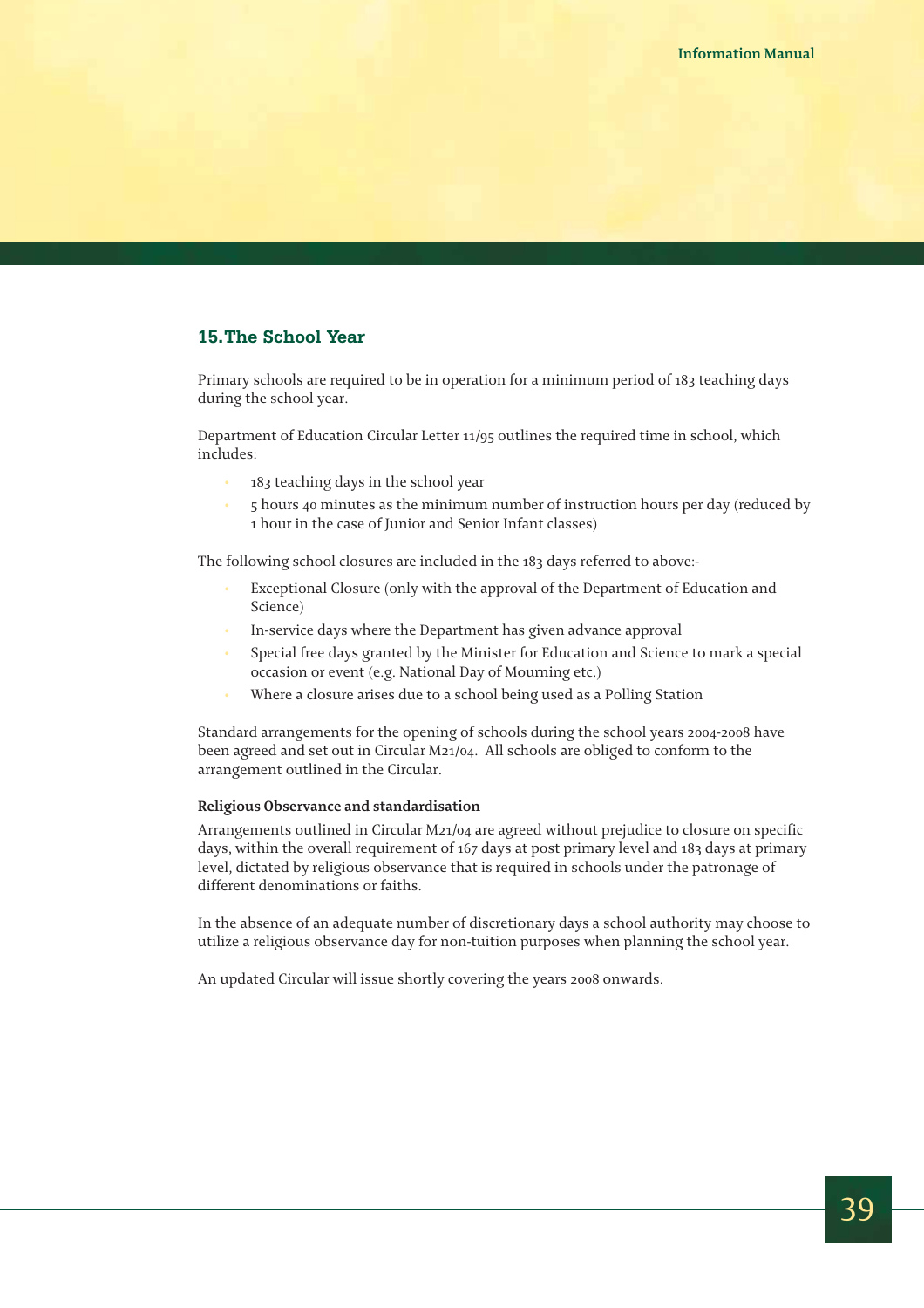Schools are required to publish to parents the following information in a standard format at the commencement of each school year:

- The national standardised school year
- The minimum number of school days in the school year
- The school calendar for the school year
- The total number of school days and school closures in the school year for the school

**It should be made clear that the calendar could be subject to change in the event of a closure for an exceptional cause, but that, as a general rule, any unforeseen closure would be compensated for later in the school year.**

Each Board of Management should engage in discussion locally with parents concerning the practical arrangement which will apply when closures occur at short notice. In addition, if there are changes to the school calendar, formal notification should issue to parents immediately.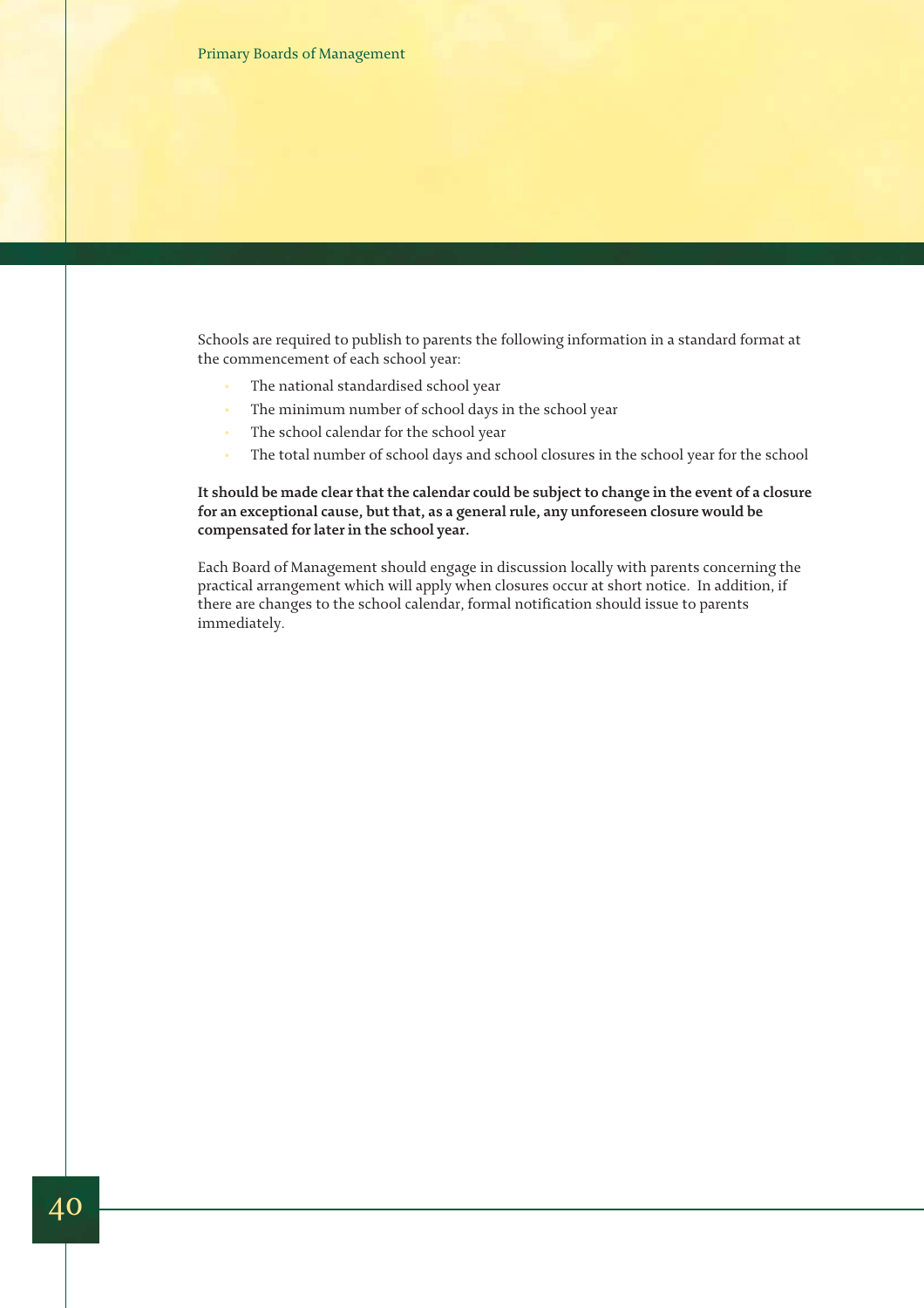## **16.Finance**

What constitutes an adequate accounting system will depend on the size of the school and the diversity of it's activities. However, a computerised template of an efficient accounting system is available, on request, from Primary Administration Section 2, Department of Education and Science, Cornamaddy, Athlone, Co. Westmeath and is also available on the Department's website at www.education.ie.

The operation of school accounts must be carried out in accordance with Section 18 of the Education Act 1998 which states:

- 18 (1) Except in the case of a school established or maintained by a vocational education committee, a board shall keep all proper and usual accounts and records of all monies received by it or expenditure of such monies incurred by it and shall ensure that in each year all such accounts are properly audited or certified in accordance with best accounting practice; and
	- (2) Accounts kept in pursuance of this section shall be made available by the school concerned for inspection by the Minister and by parents of students in the school, in so far as those accounts relate to monies provided in accordance with Section 12.

#### **Accounts must also be maintained in accordance with Section 12 and 19 of the Constitution of Boards and Rules of Procedure.**

The Board of Management is responsible for the government and direction of the school, the use of school resources and the management of budgetary allocations made to the school by the Minister for Education and Science. To discharge this duty the Board should ensure that there is an adequate system of control, delegation and accountability in place, so as to ensure the smooth and efficient operation of school services and school administration.

#### **School Returns**

Boards of Management are responsible for making certain "returns" to the Department of Education and Science and other statutory bodies.

The Annual Primary School Census provides information on the enrolment and staffing of the school at the last Friday in September of each year. This information forms the basis for DES funding, teacher allocation, various grant payments, etc. In this respect, the DES requires that attendance registers must be kept accurately and retained for possible inspection. **A prompt return of Census forms is essential and any delay in returning these forms could result in a delay of such payments.** (Please note: pupils who are being maintained on the rolls , under Section 20 (4) of the Education (Welfare) Act, 2000 should not be included in the forms).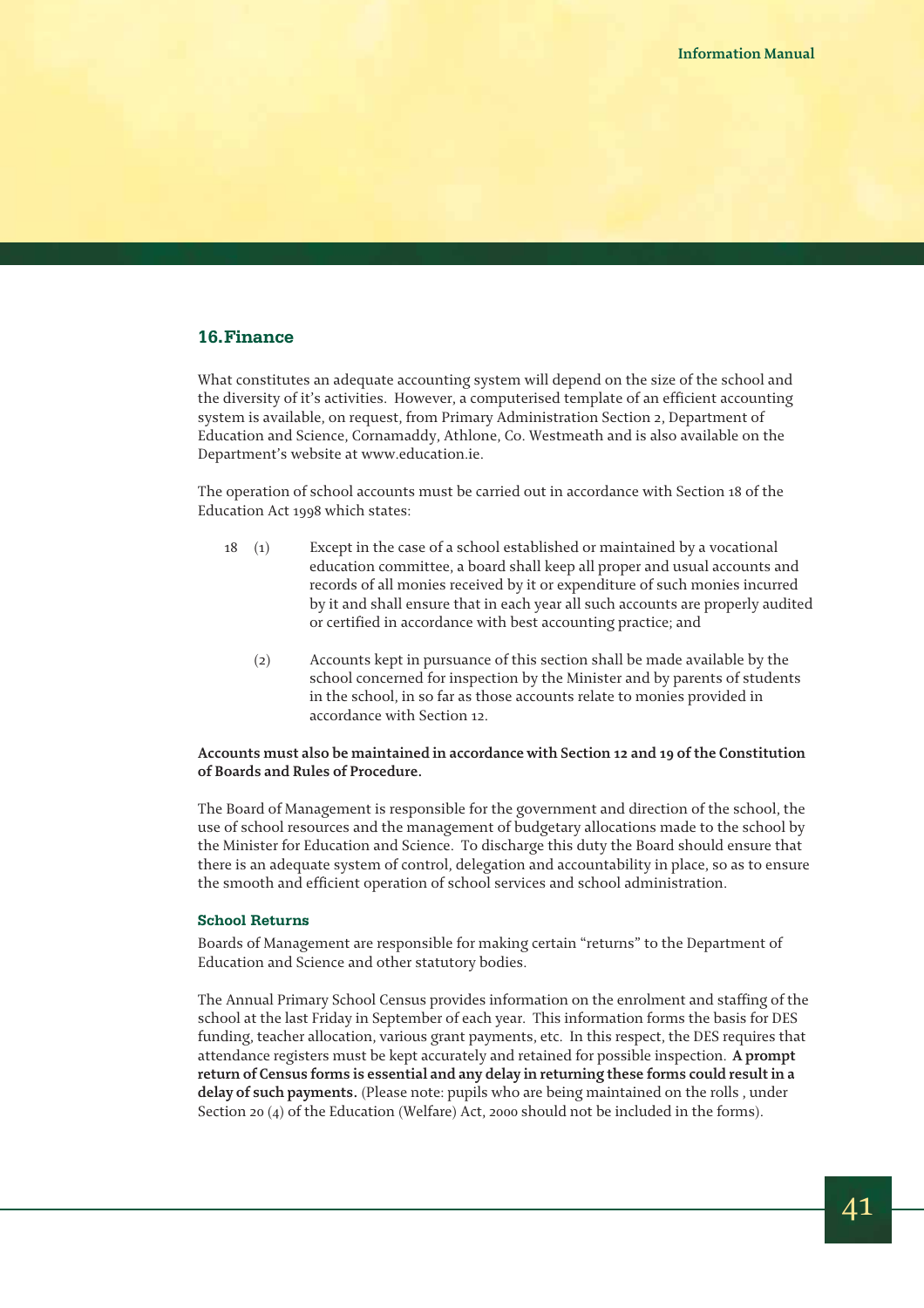## **17.Buildings/Accommodation**

Boards of Management are advised to ensure that an effective and planned programme of regular and routine maintenance and repair is in place at the school to ensure the upkeep of the school property and the integrity of the buildings and services. Guidance on how such a maintenance and repair programme might be devised and implemented is detailed in "Maintenance Matters", a publication which was circulated to school communities by the Department's Planning & Building Unit. The Minor Works Grant, which is paid to schools annually, should be sufficient to allow routine maintenance and repairs to be undertaken on a planned basis. The Summer Works Grant assists schools to undertake significant improvements to the fabric of the school and to the mechanical and electrical installations at the premises during the vacation period.

Details of the various elements of the Schools Building and Modernisation Programme are available on the Department's website at www.education.ie Application forms for capital funding under the different strands of the programme can be downloaded from the website.

In cases where additional accommodation is required at a school, Boards of Management are strongly advised to give early consideration as to how this will be provided. Boards should take cognisance of the lengthy lead in periods involved as regards planning permission as well as issues of procurement of consultants, suppliers, contractors etc. and the actual construction or installation phase.

Any queries or other relevant issues can be raised with the Planning & Building Unit of the Department who will provide guidance, assistance and advice. Full contact details for the Unit are available on the Department's website.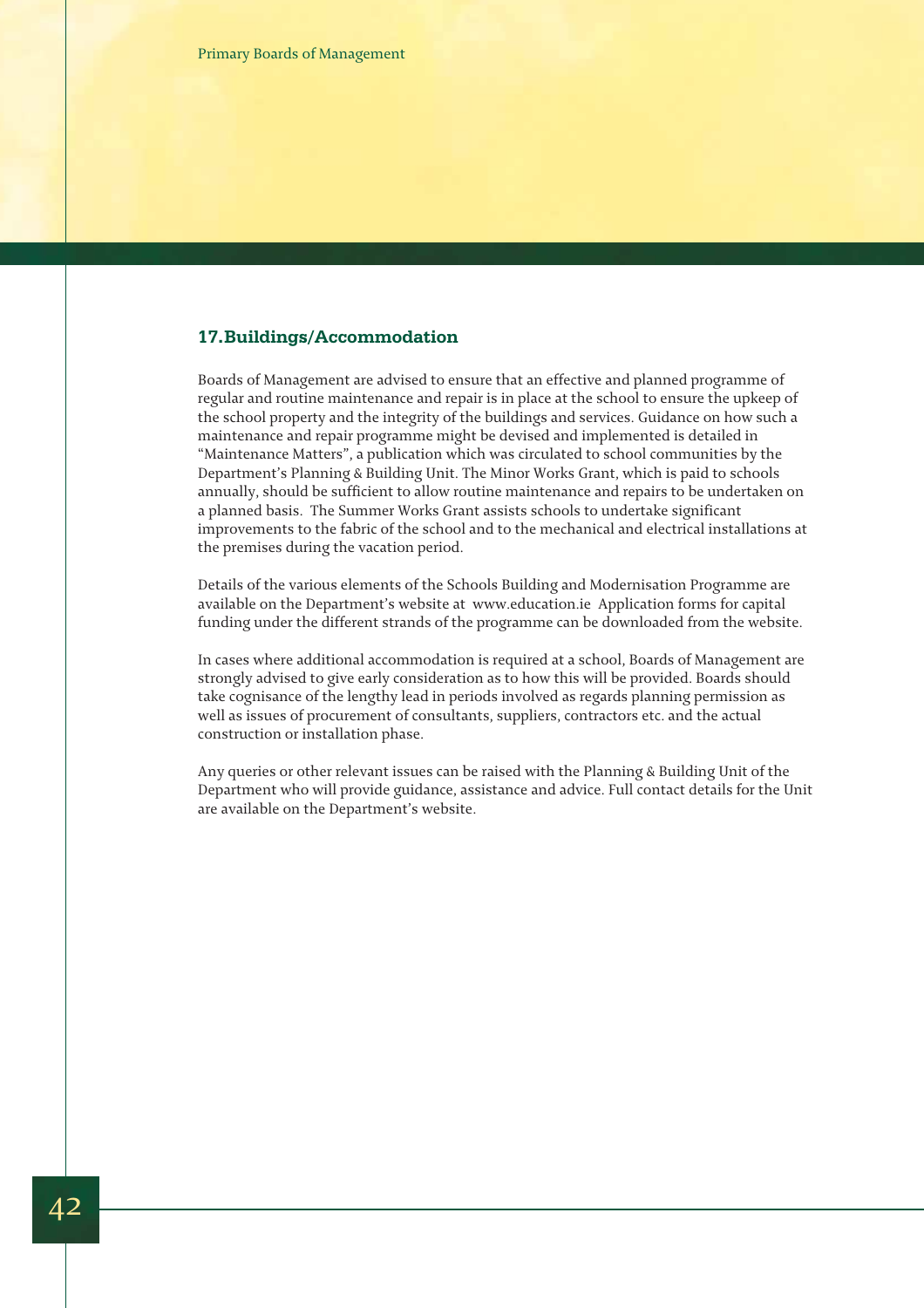## **18.National Council for Special Education (NCSE)**

The Department is continuing to support the structural and legislative changes that are necessary to ensure that the special educational needs of children are being met. To this end, a number of administrative functions previously carried out by the Department are now being undertaken by the NCSE. The role of the Council includes taking over some key functions in relation to special education provision from the Department of Education and Science. These functions include:

- Carrying out research and providing expert advice to the Minister on the educational needs of children with disabilities and the provision of related services
- Providing a range of services at local and national level in order that the educational needs of children with disabilities are identified and provided for
- Co-ordinating with the Health Service Executive, schools and other relevant bodies, the provision of education and related support services to children with disabilities

In so-doing, the Council will have a very significant impact on the delivery of services by operating at local level and interacting with schools, pupils and parents with a view to ensuring speedy access by these children to the best education appropriate to their needs. The Council, with its network of over 80 Special Education Needs Organisers (SENOs) is providing a structure for the delivery of an effective and speedy education service to children and families coping with disability on a daily basis. Working locally on the ground, the SENOs are a focal point of contact for parents and schools. All schools have the names and contact details of their local SENO. Parents may also contact their local SENO directly to discuss their child's special educational needs, using the contact details available on www.ncse.ie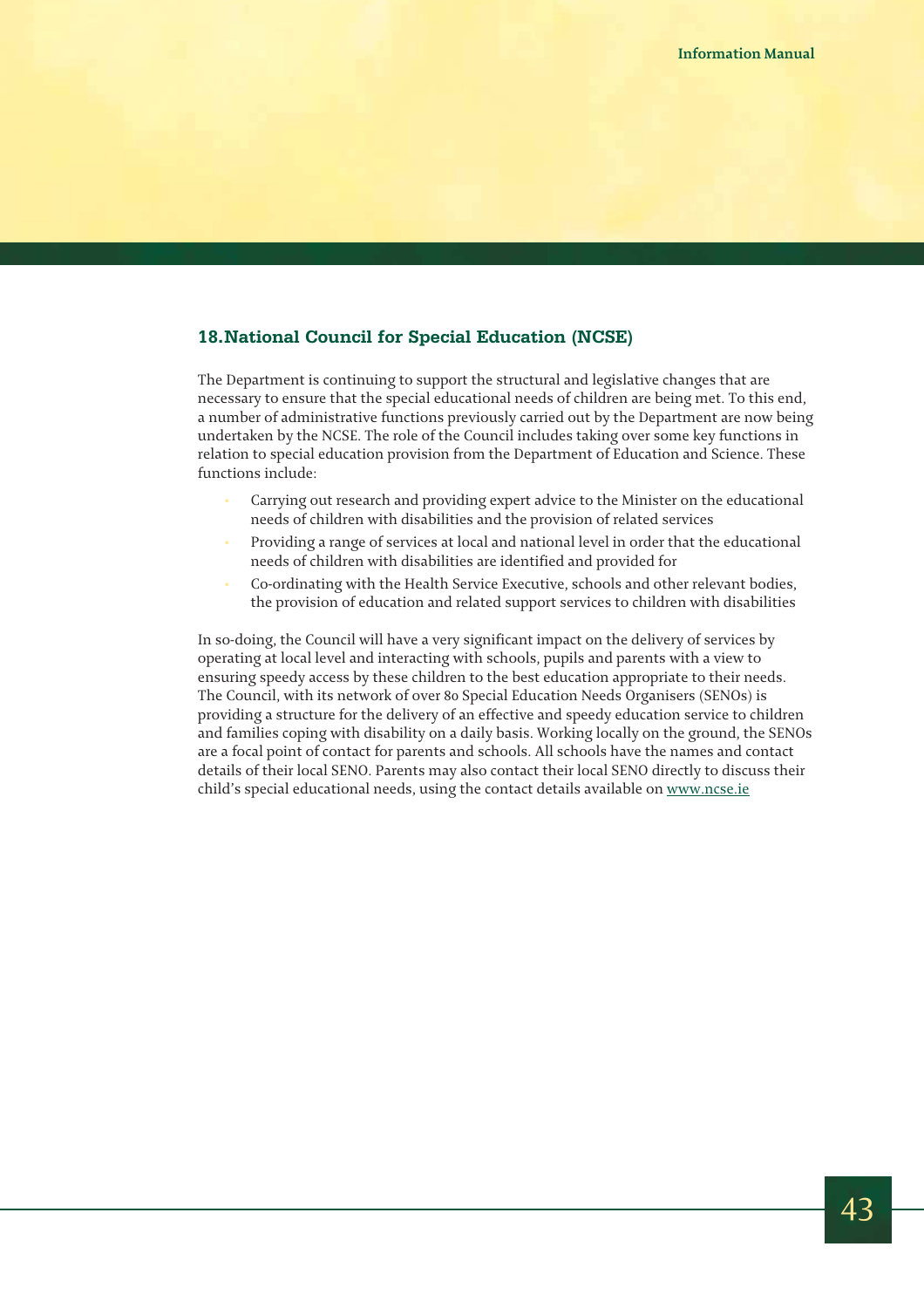## **APPENDIX A**

#### **INTO/MANAGEMENT COMPLAINTS PROCEDURE**

The Irish National Teachers' Organisation and the Primary School Management representatives reached agreement on a procedure for dealing with complaints by parents against teachers. The purpose of the procedure is to facilitate the resolution of difficulties where they may arise in an agreed and fair manner. The agreement lays out in five stages the process to be followed in progressing a complaint and the specific timescale to be followed at each stage.

#### **Important note**

Revised procedures for processing complaints by Parents will be prescribed for all schools under Section 28 of the Education Act 1998. When available, the revised procedures will be sent to each school and will replace the procedures printed here.

#### **Introduction**

Only those complaints about teachers which are written and signed by parents/guardians of pupils may be investigated formally by the Board of Management, except where those complaints are deemed by the Board to be:

- (i) on matters of professional competence and which are to be referred to the Department of Education;
- (ii) frivolous or vexations complaints and complaints which do not impinge on the work of a teacher in a school; or
- (iii) complaints in which either party has recourse to law or to another existing procedure.

Unwritten complaints not in the above categories may be processed informally as set out in Stage 1 of this procedure.

#### **Stage 1**

- 1.1 A parent/guardian who wishes to make a complaint should, unless there are local arrangements to the contrary, approach the class teacher with a view to resolving the complaint.
- 1.2 Where the parent/guardian is unable to resolve the complaint with the class teacher she/he should approach the Principal with a view to resolving it.
- 1.3 If the complaint is still unresolved the parent/guardian should raise the matter with the Chairperson of the Board of Management with a view to resolving it.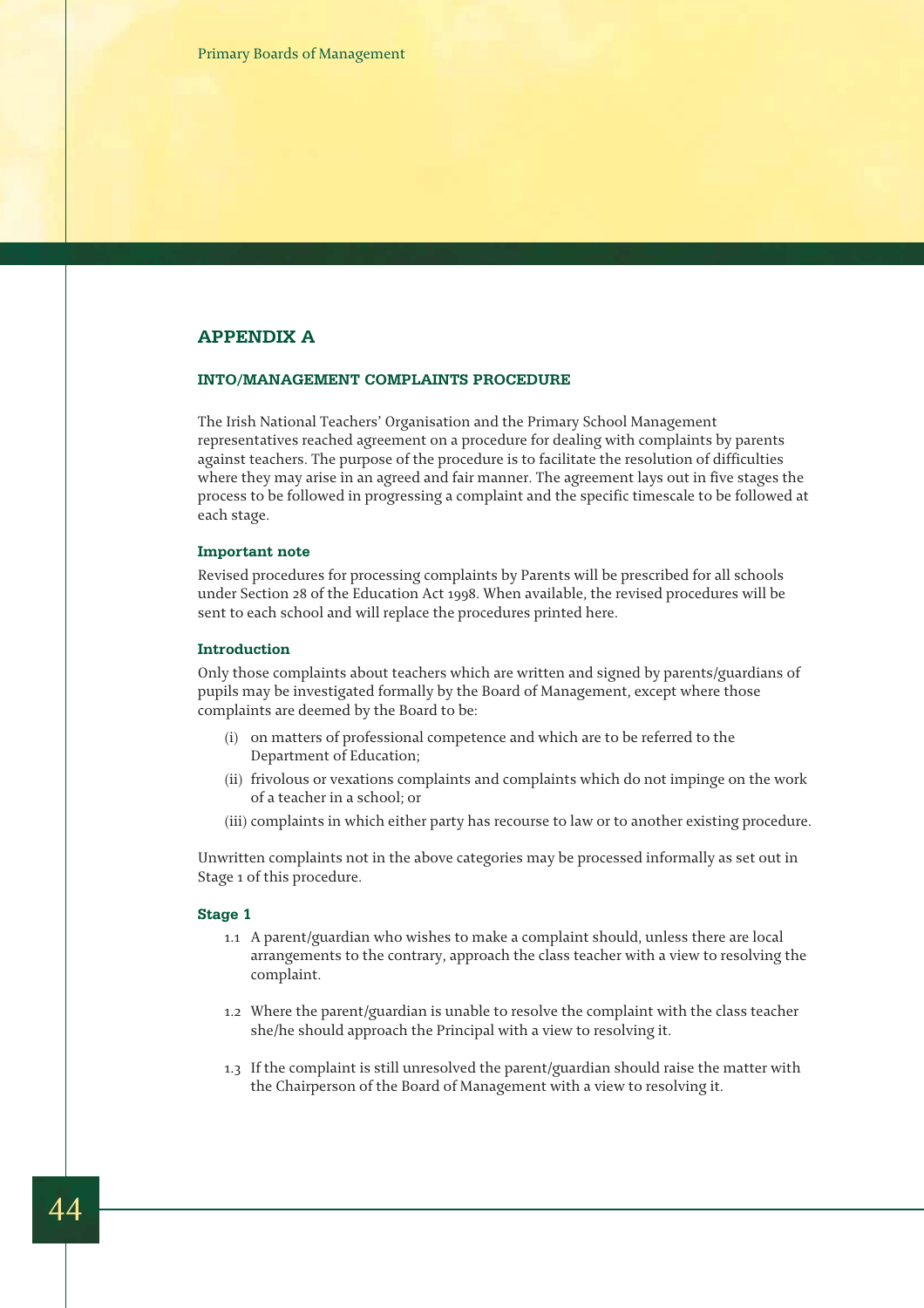#### **Stage 2**

- 2.1 If the complaint is still unresolved and the parent/guardian wishes to pursue the matter further she/he should lodge the complaint in writing with the Chairperson of the Board of Management.
- 2.2 The Chairperson should bring the precise nature of the written complaint to the notice of the teacher and seek to resolve the matter between the parties within 5 days of receipt of the written complaint.

#### **Stage 3**

- 3.1 If the complaint is not resolved informally, the Chairperson should, subject to the general authorisation of the Board and except in those cases where the Chairperson deems the particular authorisation of the Board to be required:
	- (a) supply the teacher with a copy of the written complaint; and
	- (b) arrange a meeting with the teacher and, where applicable, the Principal Teacher with a view to resolving the complaint. Such a meeting should take place within 10 days of receipt of the written complaint.

#### **Stage 4**

- 4.1 If the complaint is still not resolved the Chairperson should make a formal report to the Board within 10 days of the meeting referred to in 3.1(b).
- 4.2 If the Board considers that the complaint is not substantiated the teacher and the complaint should be so informed within three days of the Board meeting.
- 4.3 If the Board considers that the complaint is substantiated or that it warrants further investigation it proceeds as follows:
	- (a) the teacher should be informed that the investigation is proceeding to the next stage;
	- (b) the teacher should be supplied with a copy of any written evidence in support of the complaint;
	- (c) the teacher should be requested to supply a written statement to the Board in response to the complaint;
	- (d) the teacher should be afforded an opportunity to make a presentation of case to the Board. The teacher would be entitled to be accompanied and assisted by a friend at any such meeting;
	- (e) the board may arrange a meeting with the complainant if it considers such to be required. The complainant would be entitled to be accompanied and assisted by a friend at any such meeting; and
	- (f) the meeting of the Board of Management referred to in (d) and (e) will take place within 10 days of the meeting referred to in 3.1(b).